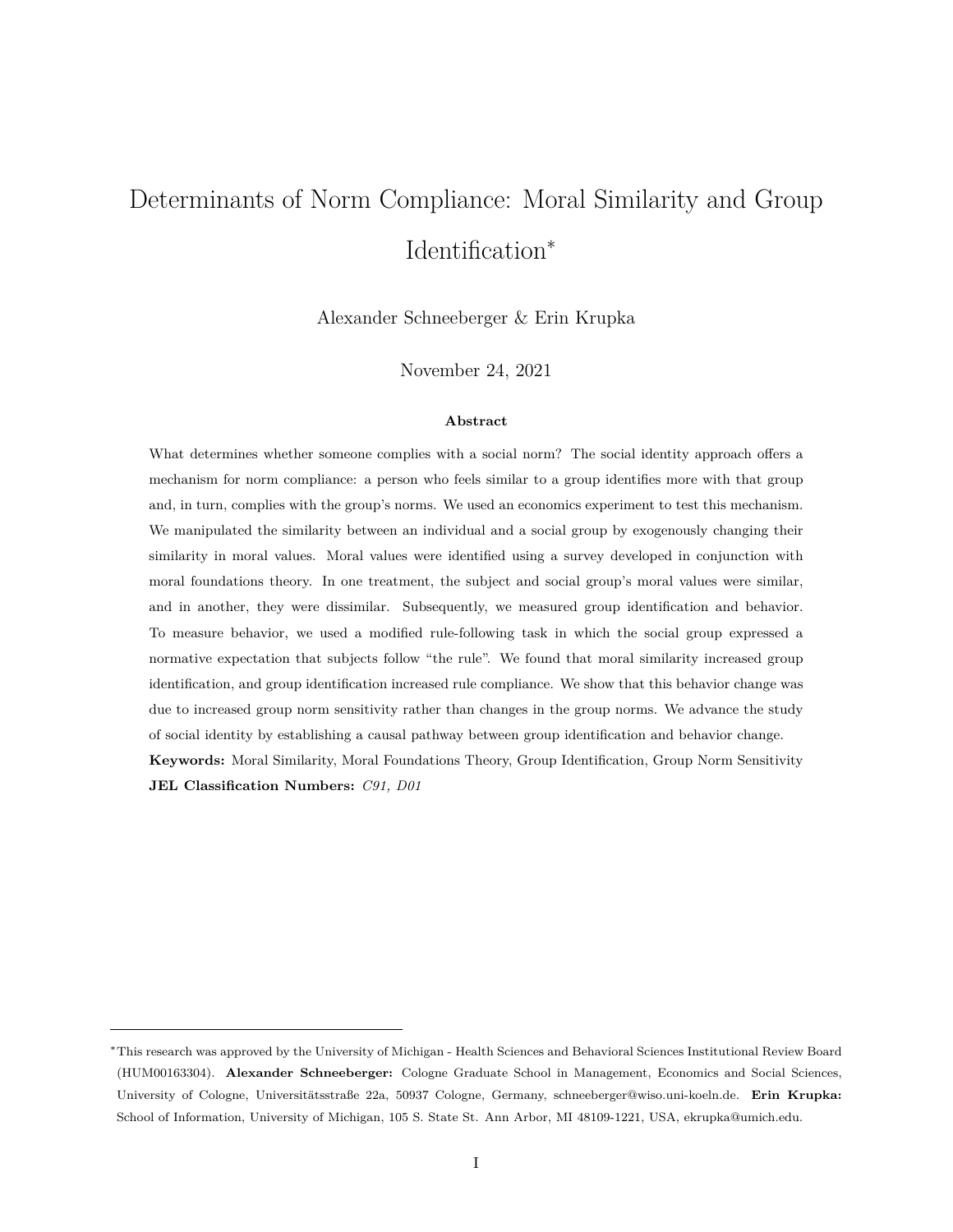# **Acknowledgement**

We thank the Max-Planck Institute for Research on Collective Goods for financial support. We also thank the participants of seminars at the Max-Planck Institute, the University of Cologne, and the IMPRS Uncertainty for valuable feedback. Lastly, we thank Erik Kimbrough for providing data for our power calculations.

# **1 Introduction**

In today's workplaces, group work is ubiquitous (Lazear  $&$  Shaw, [2007\)](#page-27-0). However, for it to be effective, it often requires group members to suppress their selfish desires and follow their group's implicit and explicit rules. To model the behavior of individuals in social groups, such as these, the social identity approach (Hornsey, [2008;](#page-27-1) Tajfel & Turner, [1979;](#page-28-0) Turner, Hogg, Oakes, Reicher, & Wetherell, [1987;](#page-28-1) Turner & Reynolds, [2012\)](#page-28-2) has received significant attention in economics and management science. The basic idea is that individuals are members of social groups<sup>[1](#page-1-0)</sup> and gain utility from complying with, or disutility from violating, group-specific social norms (Akerlof & Kranton, [2000;](#page-25-0) Chang, Chen, & Krupka, [2019;](#page-25-1) Krupka, Leider, & Jiang, [2017\)](#page-27-2). This framework provides explanations for many organizational behaviors that traditional economic theories can not easily explain (Akerlof & Kranton, [2000,](#page-25-0) [2002,](#page-25-2) [2005,](#page-25-3) [2008\)](#page-25-4).[2](#page-1-1) However, most empirical studies identified the average effect of social identities on behavior, even though many theories assume (Akerlof & Kranton, [2000\)](#page-25-0) and some empirical evidence shows (Kimbrough & Vostroknutov, [2016,](#page-27-3) [2018\)](#page-27-4) that individuals vary in how strongly social identities impact their behavior. One source of this individual heterogeneity may be the extent to which an actor identifies with the social group (Hornsey, [2008;](#page-27-1) Tajfel & Turner, [1979;](#page-28-0) Turner et al., [1987;](#page-28-1) Turner & Reynolds, [2012\)](#page-28-2).[3](#page-1-2)

In this study, we experimentally test whether higher group identification influences behavior *through* increased group norm sensitivity. The term "(group) norm sensitivity" is used here to refer to the weight individuals place on their (group-specific) norm-dependent utility.<sup>[4](#page-1-3)</sup> We manipulated group identification by exogenously varying the similarity in moral preferences between an individual and an unknown social group.[5](#page-1-4) To char-

<span id="page-1-0"></span><sup>1</sup>According to Tajfel and Turner [\(1979\)](#page-28-0), *"We can conceptualize a group ... as a collection of individuals who perceive themselves to be members of the same social category, share some emotional involvement in this common definition of themselves, and achieve some degree of social consensus about the evaluation of their group and of their membership of it."*

<span id="page-1-1"></span><sup>2</sup>Others have also suggested that social identity might explain social preferences (Kimbrough & Vostroknutov, [2016;](#page-27-3) Krupka & Weber, [2013\)](#page-27-5), peer effects (Gächter, Gerhards, & Nosenzo, [2017\)](#page-26-0), and framing (Chang et al., [2019\)](#page-25-1).

<span id="page-1-2"></span><sup>3</sup>Tropp and Wright [\(2001\)](#page-28-3) defined identification as *"the degree to which the ingroup is included in the self."*

<span id="page-1-3"></span><sup>4</sup> In other words, norm sensitivity describes an individual's preference to comply with the normative expectations of the general population (e.g., the entire subject pool). In contrast, group norm sensitivity describes an individual's preference to comply with the normative expectations of a specific subset of it (e.g., democrats or republicans in the subject pool). Both are distinct from norm compliance, which describes a behavior that other incentives might have influenced.

<span id="page-1-4"></span><sup>&</sup>lt;sup>5</sup>According to research in social psychology, morality rather than competence or sociability is most important for a positive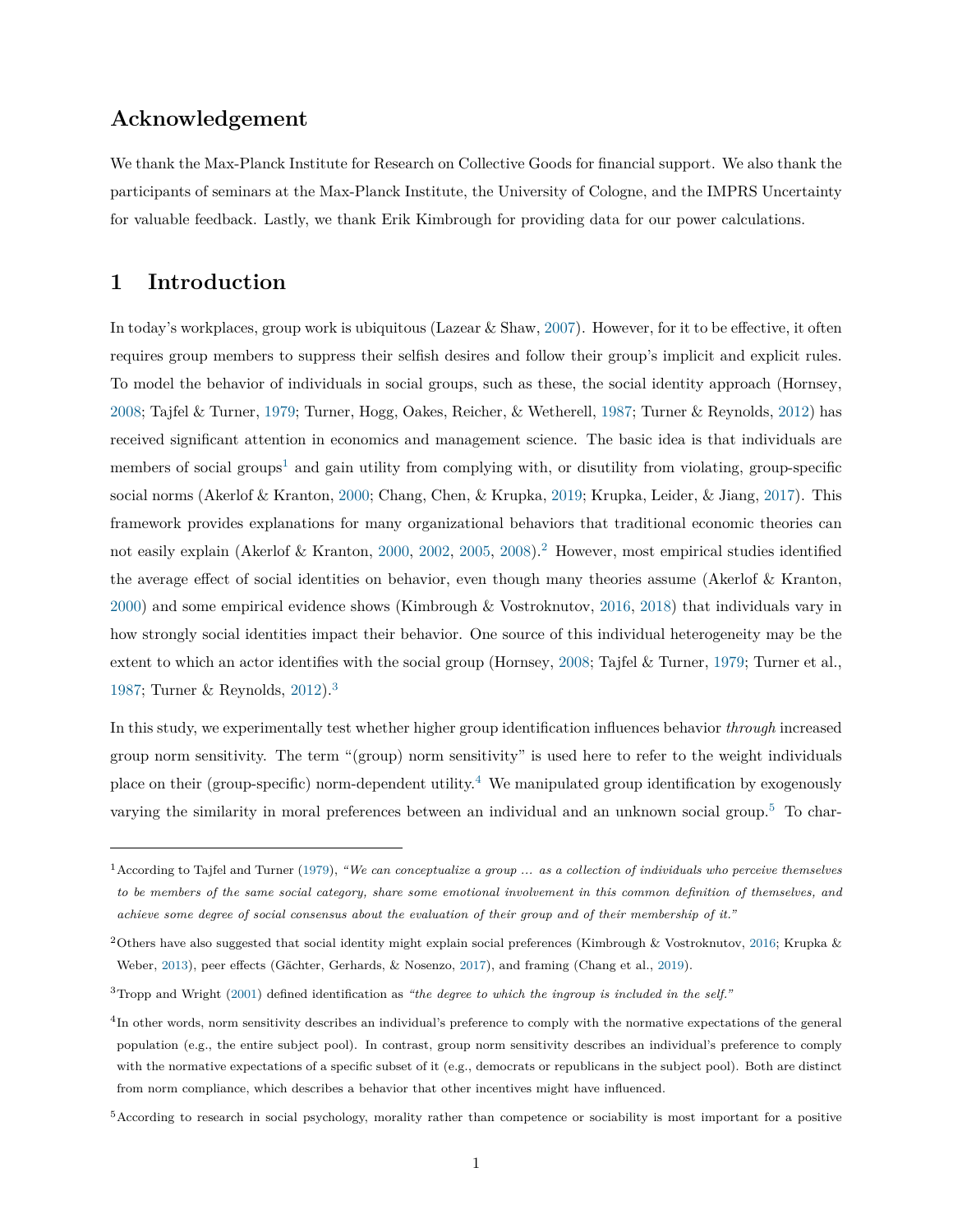acterize the morality of individuals, we used moral foundations theory (Graham et al., [2013;](#page-26-1) Graham et al., [2011;](#page-26-2) Haidt & Joseph, [2004\)](#page-26-3) and the "progressivism" scale (Clark et al., [2017\)](#page-25-5). Progressivism measures the degree to which individuals endorse moral values that focus on the individual over moral values that bind people into larger groups. In one treatment, the subjects' and the social group's progressivism scores were similar, and in another, they were dissimilar. Subsequently, we measured participants' group identification and costly compliance with a rule created by the social group. We tested whether higher moral similarity between an individual and a social group increases group identification and subsequent compliance with that group's normative expectations.

We found that moral similarity in progressivism increased group identification, and group identification increased compliance with rules from the social group. We show that this behavior change was due to increased group norm sensitivity rather than differences in the group norms.

Our contribution to the economics literature on social identity is to establish a causal mechanism from identification to group norm sensitivity. Prior work in economics examined how group identification affected behavior (Chen & Chen, [2011;](#page-25-6) Chen & Li, [2009;](#page-25-7) Goette, Huffman, & Meier, [2006\)](#page-26-4), but this work could not disentangle whether the behavioral effect was due to a change in group norm sensitivity or the group norms themselves. We overcome this limitation by manipulating group identification without affecting the relevant group norms. In doing so, we shed light on why there is heterogeneity in norm compliance and when a social identity is likely to impact behavior. We also contribute to the management literature on adherence to organizational norms. Organizations need effective ways to create groups with which individual workers feel connected (or bonded with) to create productive workgroups. We show that creating groups based on shared common values, like those described in moral foundations theory, is a viable and implementable mechanism for doing so.

# **2 Related Literature**

Our work is closely related to the social-psychological research on self-categorization theory (Turner et al., [1987\)](#page-28-1).[6](#page-2-0) According to self-categorization theory, individuals segment, classify and order their social environment in a process called categorization. In this process, they put themselves and others into different categories. Which categorization is chosen depends, among other things, on the comparative fit of the categorization. Categories form in such a way that they maximize intraclass similarities and interclass differences

evaluation of the own ingroup (Leach, Ellemers, & Barreto, [2007\)](#page-28-4).

<span id="page-2-0"></span> ${}^{6}$ The social-psychological social identity approach (Hornsey, [2008;](#page-27-1) Turner & Reynolds, [2012\)](#page-28-2) consists of social identity theory (Tajfel & Turner, [1979\)](#page-28-0) and self-categorization theory (Turner et al., [1987\)](#page-28-1). While social identity theory mainly describes intergroup processes (e.g., why do individuals display ingroup favoritism), self-categorization theory focuses on intragroup processes (e.g., what are the processes that lead to categorization and why does categorization change behavior).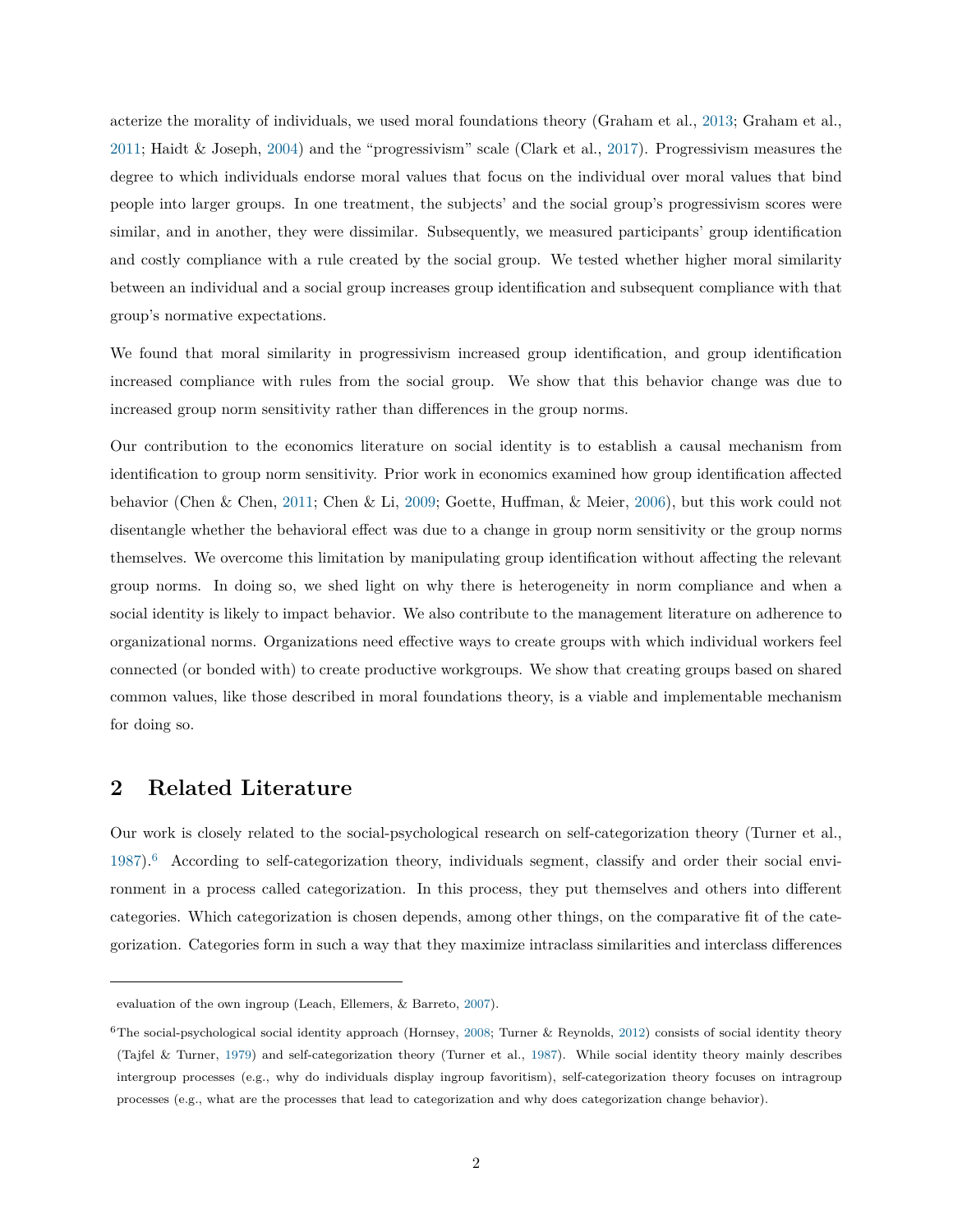(This is referred to as the meta-contrast principle). Subsequently, the chosen categorization influences selfperception[7](#page-3-0) and behavior. In particular, individuals who define themselves via a social identity engage in depersonalization and self-stereotypization. They no longer see themselves and others in the category as individuals but as exemplars of the group prototype. This perceptual shift leads to behavior that is compliant with the normative expectations of a group. In our experiments, self-categorization theory predicts that individuals are more likely to self-categorize into similar rather than dissimilar social groups. This categorization creates group identification and causes individuals to comply with behaviors that are seen as prototypical of the social group (i.e., group norms).

There also exists some empirical evidence about the heterogeneity and moderators of norm sensitivity. Kimbrough and Vostroknutov [\(2016,](#page-27-3) [2018\)](#page-27-4) introduced an incentivized experimental task, the rule-following task, that allows researchers to approximate an individual's norm sensitivity. They show that heterogeneity in norm sensitivity exists and that the measure predicts norm compliance in public goods, trust, dictator, and ultimatum games. To our knowledge, there has been only one study that identified a variable that influences norm sensitivity. Krysowski and Tremewan [\(2021\)](#page-27-6) found that anonymity reduces the norm sensitivity of dictators in dictator games. It should be noted that the authors used statistical estimation techniques to determine norm sensitivity. In contrast, we modify the task of Kimbrough and Vostroknutov to measure group norm sensitivity and are therefore less reliant on distributional assumptions.

Prior empirical research also suggests that group identification can influence behavior. Eckel and Grossman [\(2005\)](#page-26-5) showed that group identification increases cooperation with groups in repeated public goods games. Goette et al. [\(2006\)](#page-26-4) showed that individuals are more likely to cooperate with ingroup members in simultaneous prisoner's dilemmas and that third parties are more likely to punish individuals that harmed an ingroup member in a prisoner's dilemma with third-party punishment. Bernhard, Fehr, and Fischbacher [\(2006\)](#page-25-8) examined how group identity in small tribes affects behavior in dictator games with third-party punishment. They found that third parties are more likely to punish dictators that harmed an ingroup recipient, that third parties are less likely to punish ingroup dictators that harmed an ingroup recipient, and that dictators transfer more to ingroup recipients. Shang, Reed, and Croson [\(2008\)](#page-28-5) showed that peer effects are stronger if the peer is an ingroup member rather than an outgroup member. Chen and Li [\(2009\)](#page-25-7) found that ingroup identification increases ingroup favoritism in other-other allocation tasks. Chen and Chen [\(2011\)](#page-25-6) show that ingroup identification influences equilibrium selection in minimum-effort games. Lastly, Jiang and Li [\(2019\)](#page-27-7) examined how identity affects behavior in principle agent games. They found that principals make more generous offers to ingroup rather than outgroup agents, that ingroup rather than outgroup agents are less tolerant of principal's low offers, and that ingroup rather than outgroup agents are more responsive to

<span id="page-3-0"></span><sup>7</sup>Self-categorization may occur at various levels of abstraction: Individuals might define themselves on a subordinate level based on interpersonal comparisons (personal identity), on an intermediate level based on intergroup comparisons (social identity), or on a superordinate level as a human being (human identity).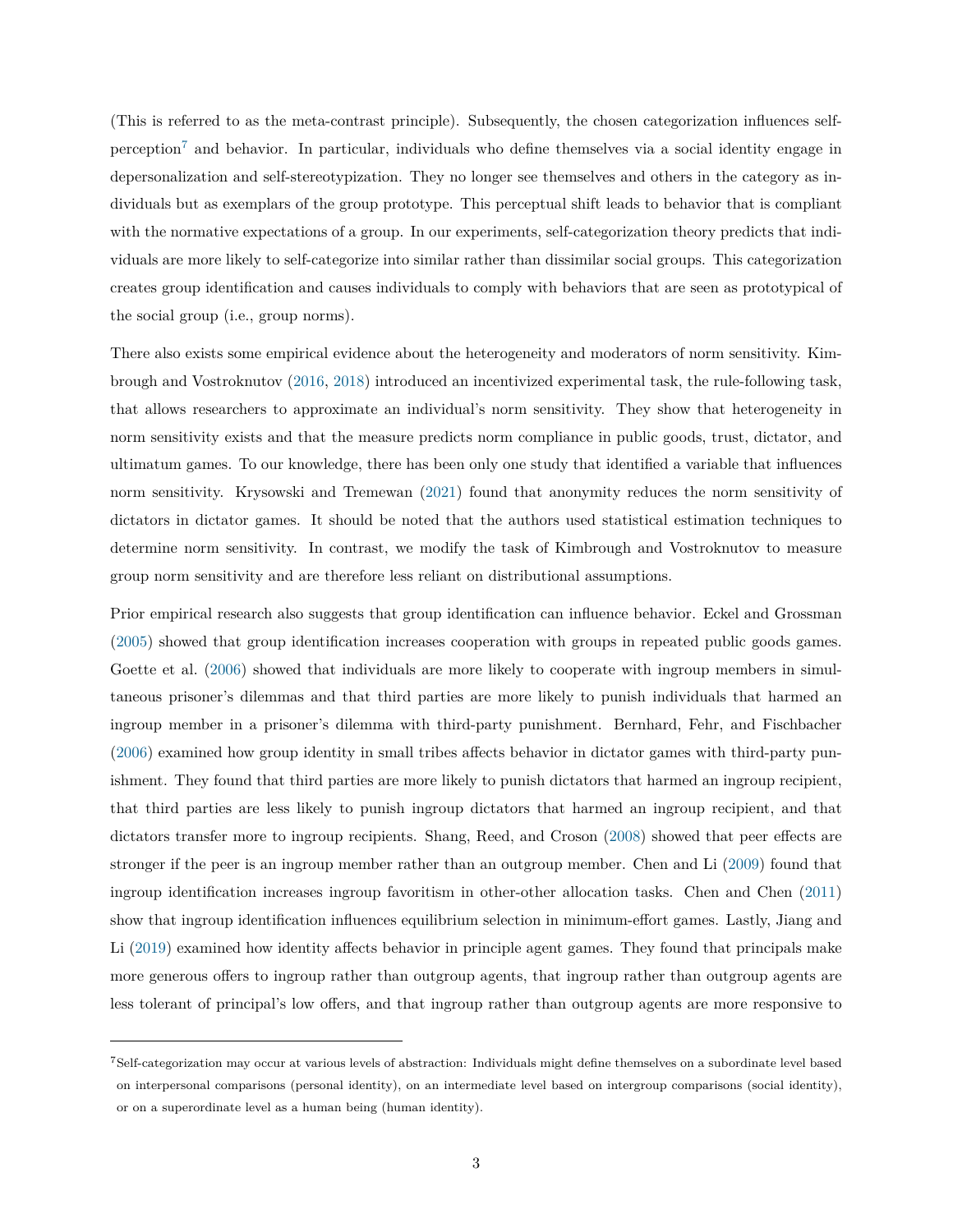generous offers.

However, in the prior work, group identification could influence behavior either by changing group norm sensitivity or group norms. Recent research accounts for the effect mostly through changes in group norms. For example, Harris, Herrmann, Kontoleon, and Newton [\(2015\)](#page-27-8) showed that third parties punish ingroup dictators less for displays of ingroup favoritism compared to outgroup dictators. The authors interpreted the lack of punishment for ingroup dictators as evidence that ingroup favoritism in itself is prescribed by group norms. More recently, Dimant [\(2020\)](#page-26-6) used an incentivized group norm elicitation to empirically show that ingroup favoring allocations in dictator and public good games are more socially appropriate. Lastly, Kimbrough and Vostroknutov [\(2020\)](#page-27-9) showed that their theoretical model is able to account for ingroup favoritism through changes in the group norms. We argue that while group identification might influence behavior through changes in group norms, the explanation is incomplete and ignores an important psychological mechanism. Therefore we examine if group identification can influence behavior in an experimental task where the group norms are held constant.

To conceptualize morality, we used moral foundations theory (Graham et al., [2013;](#page-26-1) Graham et al., [2011;](#page-26-2) Haidt & Joseph, [2004\)](#page-26-3). The theory draws on evolutionary psychology and anthropology to identify five dimensions or "foundations" of morality with which societies construct their moral values. For this reason, moral foundations theory is particularly suitable to measure and describe differences in moral concerns across individuals, social groups, and cultures. The five moral foundations are harm/care, fairness/reciprocity, ingroup/loyalty, authority/respect, and purity/sanctity (in the following, we will only call them harm, fairness, ingroup, authority, and purity).<sup>[8](#page-4-0)</sup> The first two foundations (harm and fairness) are often called the "individualizing" foundations since they describe moral values concerned with protecting the rights and liberties of individuals. In contrast, the last three foundations (authority, ingroup, and purity) are often called the "binding" foundations since they describe moral values that bind individuals into larger groups and institutions. In our study, we primarily use the progressivism index. Progressivism describes the degree to which individuals endorse the individualizing moral foundations over the binding moral foundations (Clark et al., [2017\)](#page-25-5).

Moral foundations theory has been used, among others, by Clark et al. [\(2017\)](#page-25-5) to show that participants' progressivism is positively correlated with cooperative behavior in prisoner's dilemmas and trust games. However, other studies examined how moral similarity in moral foundations affects preferences and behavior more directly. Dehghani et al. [\(2016\)](#page-25-9) showed that higher moral similarity, in particular in the domain of purity, leads to less social distancing in social networks and laboratory experiments. Winterich, Zhang, and Mittal [\(2012\)](#page-29-0) discovered that moral similarity between an individual and a charity increases donations.

<span id="page-4-0"></span><sup>8</sup> Iyer, Koleva, Graham, Ditto, and Haidt [\(2012\)](#page-27-10) have argued for an additional liberty/oppression foundation. For a discussion on the inclusion of this and other foundations, see Graham et al. [\(2013\)](#page-26-1)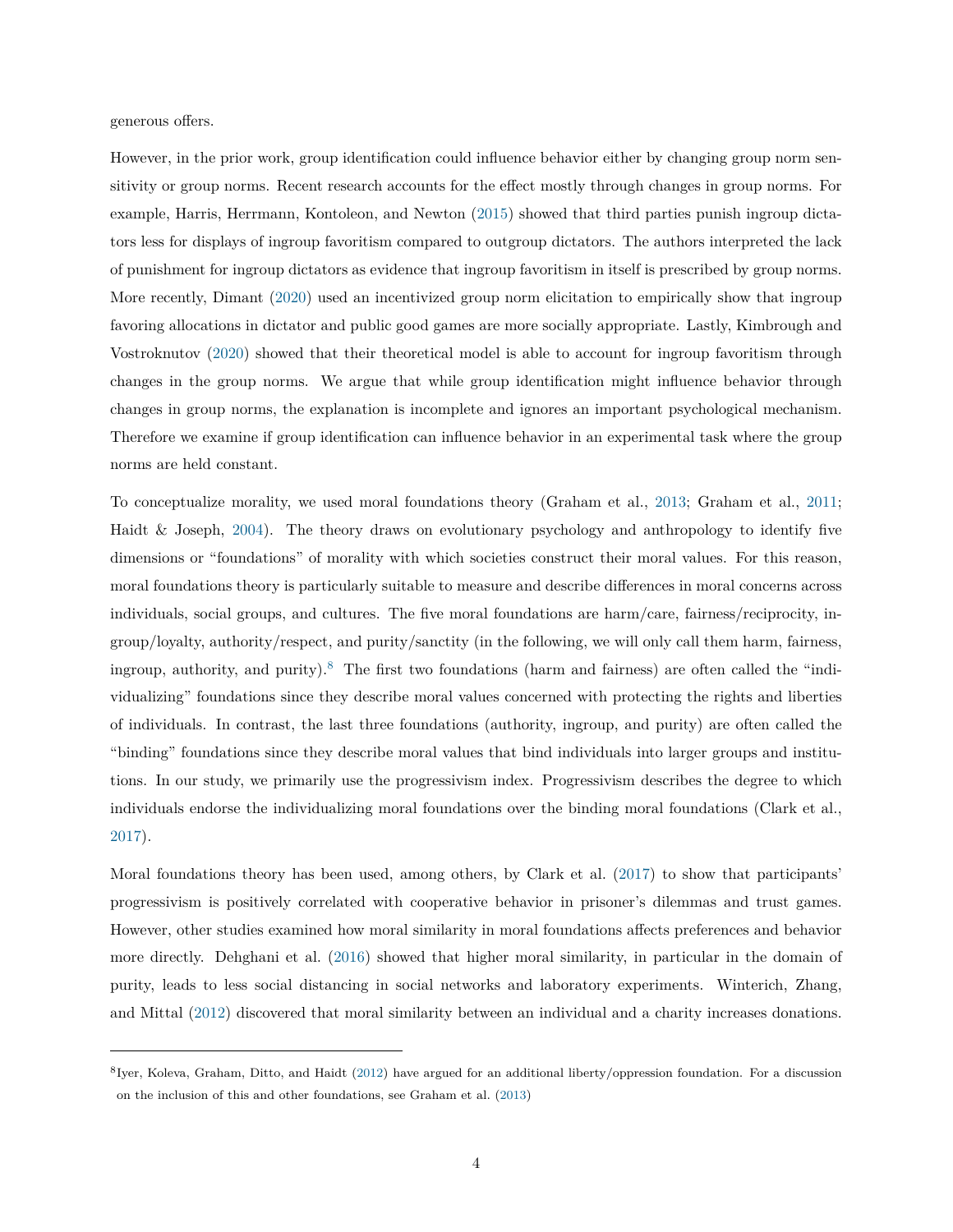Other researchers showed that similarity in moral foundations between voters and political parties predicts the intention to vote (Johnson et al., [2014\)](#page-27-11) and voting decision (Enke, [2020;](#page-26-7) Franks & Scherr, [2015;](#page-26-8) Milesi, [2017\)](#page-28-6).

# <span id="page-5-5"></span>**3 Theoretic Framework**

In the following, we provide a theoretical framework that motivates our experimental design and empirical strategy. The framework is based on models articulated by Akerlof and Kranton [\(2000\)](#page-25-0), Kimbrough and Vostroknutov [\(2016\)](#page-27-3), and Krupka and Weber [\(2013\)](#page-27-5). In our framework, an individual *i* is introduced to a new social group g. Subsequently, the individual must choose an action  $x \in \mathbb{R}^+$  in a non-strategic decision environment. In our experiment, the action describes an allocation in a modified rule-following task (Kimbrough & Vostroknutov, [2016,](#page-27-3) [2018\)](#page-27-4). Crucially, while making this decision, the individual is aware of the normative expectation *η* of the social group and can choose to comply with that expectation. We define the individual's utility function as follows:

<span id="page-5-0"></span>
$$
U_{\mathbf{i}}(x) = x + \phi_{\mathbf{i}} \eta(x) \tag{1}
$$

<span id="page-5-3"></span>
$$
\phi_i = \phi(I_i) \tag{2}
$$

<span id="page-5-4"></span>
$$
I_{\mathbf{i}} = I(D(m_{\mathbf{i}}, m_{\mathbf{g}}))\tag{3}
$$

The utility function  $U_i$  (see Equation [\(1\)](#page-5-0)) consists of two additively separable<sup>[9](#page-5-1)</sup> parts: The standard and the norm-dependent utility component. In our model, the standard utility component contains only the valuation that the individual places on their monetary gain. In doing so, we assume that the individual's payoff equals the selected action  $x$ , and the individual gets linear consumption utility from money.<sup>[10](#page-5-2)</sup> The norm-dependent utility component potentially creates (disutility) utility if the individual (violates) follows the group norm of the social group. In particular, the group norm function  $\eta : \mathbb{R}^+ \to [-1,1]$  assigns to each action *x* a social appropriateness rating. In doing so, assume that the group norm function  $\eta(x)$  decreases with the selected action *x* (see Hypothesis [2\)](#page-14-0). Subsequently, this social appropriateness is weighted by the group norm sensitivity of the individual  $\phi_i \in \mathbb{R}^+$ .

<span id="page-5-1"></span><sup>9</sup>Several authors have used similar additively separable utility functions to model social identity, including Akerlof and Kranton [\(2002,](#page-25-2) [2005\)](#page-25-3), Benjamin, Choi, and Strickland [\(2010\)](#page-25-10), Chang et al. [\(2019\)](#page-25-1), Eckel et al. [\(2021\)](#page-26-9), Kimbrough and Vostroknutov [\(2016\)](#page-27-3), and Krupka and Weber [\(2013\)](#page-27-5)

<span id="page-5-2"></span> $10$ We make the same simplifying assumptions that Kimbrough and Vostroknutov [\(2018\)](#page-27-4) make to model behavior in the rulefollowing task: First, we assume linear consumption utility. Second, we assume that monetary gains are zero if the action is zero and increase proportionally to the action. In our and Kimbrough and Vostroknutov's experiments, the monetary gains were not zero if the action was zero and the monetary gains were not increasing proportionally.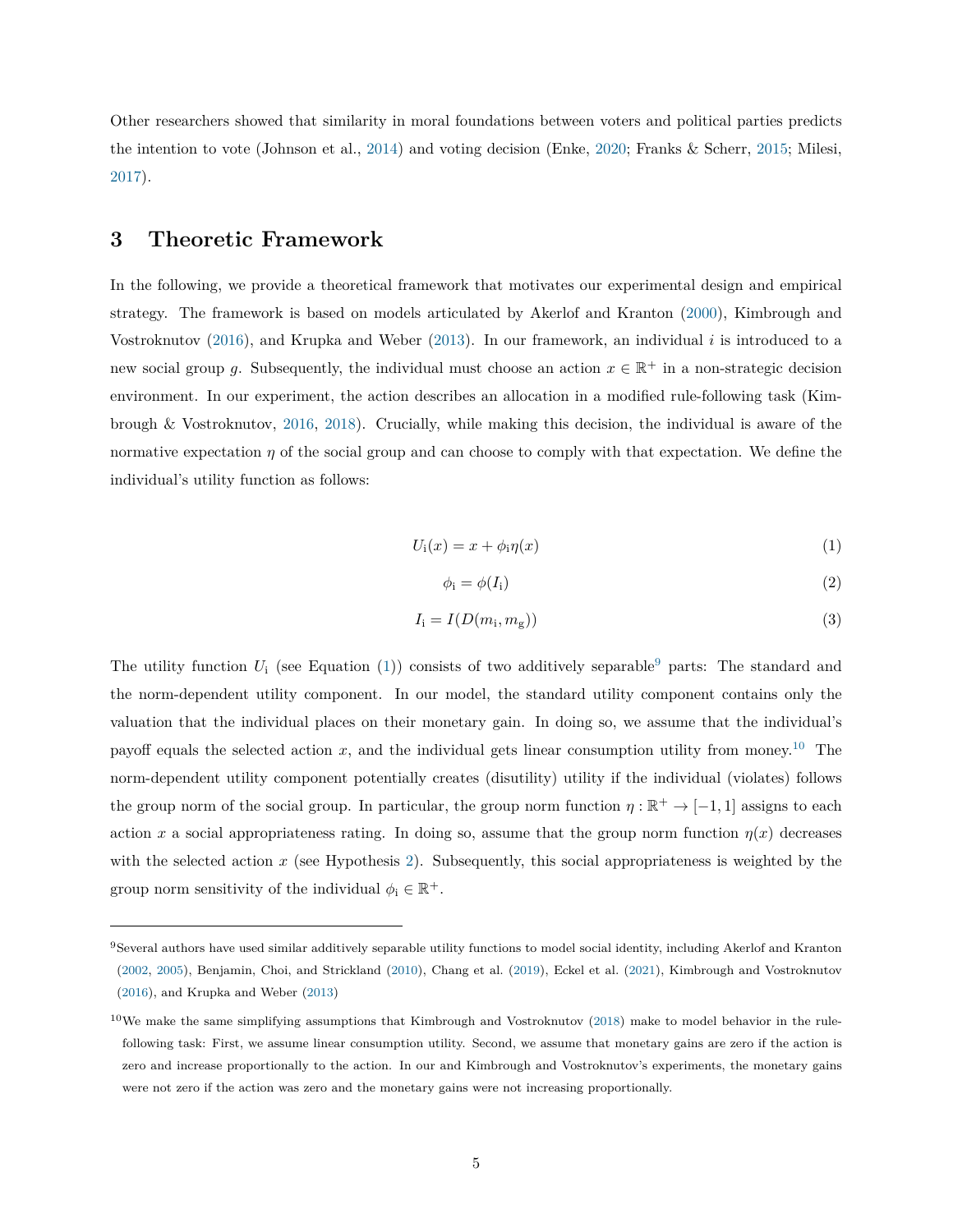Crucially, we do not assume that the group norm sensitivity is fixed. Instead, we assume that the group norm sensitivity is influenced by the identification of the individual with the respective social group. In particular, we assume that group identification  $I_i \in \mathbb{R}^+$  is mapped via the group norm sensitivity function  $\phi : \mathbb{R}^+ \to \mathbb{R}^+$ into group norm sensitivity  $\phi_i$  (see Equation [\(2\)](#page-5-3)). We predict that an increase in group identification leads to increased group norm sensitivity (see Hypotheses [4](#page-17-0) and [5\)](#page-19-0).

To test this, we exogenously varied a subject's group identification by manipulating the moral similarity between the subject and a social group. We exogenously varied moral similarity between treatments by introducing subjects to one of two social groups with distinct moral positions. Consequently, between treatments, we kept the moral position of the individual  $m_i \in \mathbb{R}$  fixed while changing the average moral position of the reference social group  $m_{\rm g} \in \mathbb{R}$ . We believe that the distance  $D(m_{\rm i}, m_{\rm g})$  between the moral position of the individual and the social group is mapped in the group identification function  $I: \mathbb{R}^+ \to \mathbb{R}^+$  to group identification  $I_i$  (see Equation  $(3)$ ). We predict that an increase in moral similarity leads to increased group identification (see Hypothesis [3](#page-17-1) and Section [6.4\)](#page-20-0).<sup>[11](#page-6-0)</sup>

In our experiments, we measured the moral position of the individual  $m_i$ , the average moral position of the social group  $m_{\rm g}$ , the identification of the individual with the social group  $I_i$ , and the selected action of the individual x. However, we did not directly measure the group norm sensitivity of the individual  $\phi_i$ . Instead, we followed Kimbrough and Vostroknutov [\(2016,](#page-27-3) [2018\)](#page-27-4) in using the rule-following task to approximate the group norm sensitivity. According to the authors, the observed action *x* of a utility-maximizing individual has a positive monotonic relationship with the group norm sensitivity  $\phi_i$ . However, for this to be true, the norm function *η* must be a unique norm shared by all members of both treatments. In other words, our treatment manipulation must not affect the group norms. To ensure that this was the case, we measured

<span id="page-6-0"></span><sup>&</sup>lt;sup>11</sup>One explanation for why individuals identify with social groups that are (morally) similar to them might be that it is rational to do so. (Other researchers have used similar arguments in the past. For example, Bernard, Hett, and Mechtel [\[2016\]](#page-25-11) and Shayo [\[2009\]](#page-28-7) assumed in their models that individuals choose their group identification to maximize utility.) A rational individual identifies with a social group if identification increases utility. If an individual does not identify with the social group  $(I = 0)$ and therefore  $\phi_i = 0$ , the utility function only includes the standard utility component. However, if the individual identifies with the social group ( $I > 0$  and therefore  $\phi_i > 0$ ), the utility function includes both the standard and norm-dependent utility components. This change impacts the utility in two ways: First, identification potentially reduces the utility from the standard utility component since it might change the optimal action. Second, identification potentially increases or decreases the utility from the norm-dependent utility component. A rational individual will identify with a social group if there is at least one action in which the utility gain from the norm-dependent utility component is higher than a potential utility loss from the standard utility component. In other words, the standard and the norm-dependent utility component must be somewhat aligned. Now assume that the individual encounters a social group but is not aware of its normative prescriptions. The similarity between an individual and a social group might signal an alignment of the standard and norm-dependent utility components. Hereby, moral similarity might be perceived as a particularly informative signal. However, other characteristics might also inform the individual. For example, the general similarity in gender, ethnicity, and even art preferences suggests a somewhat related past and might also be used to create expectations about a social group's normative expectations.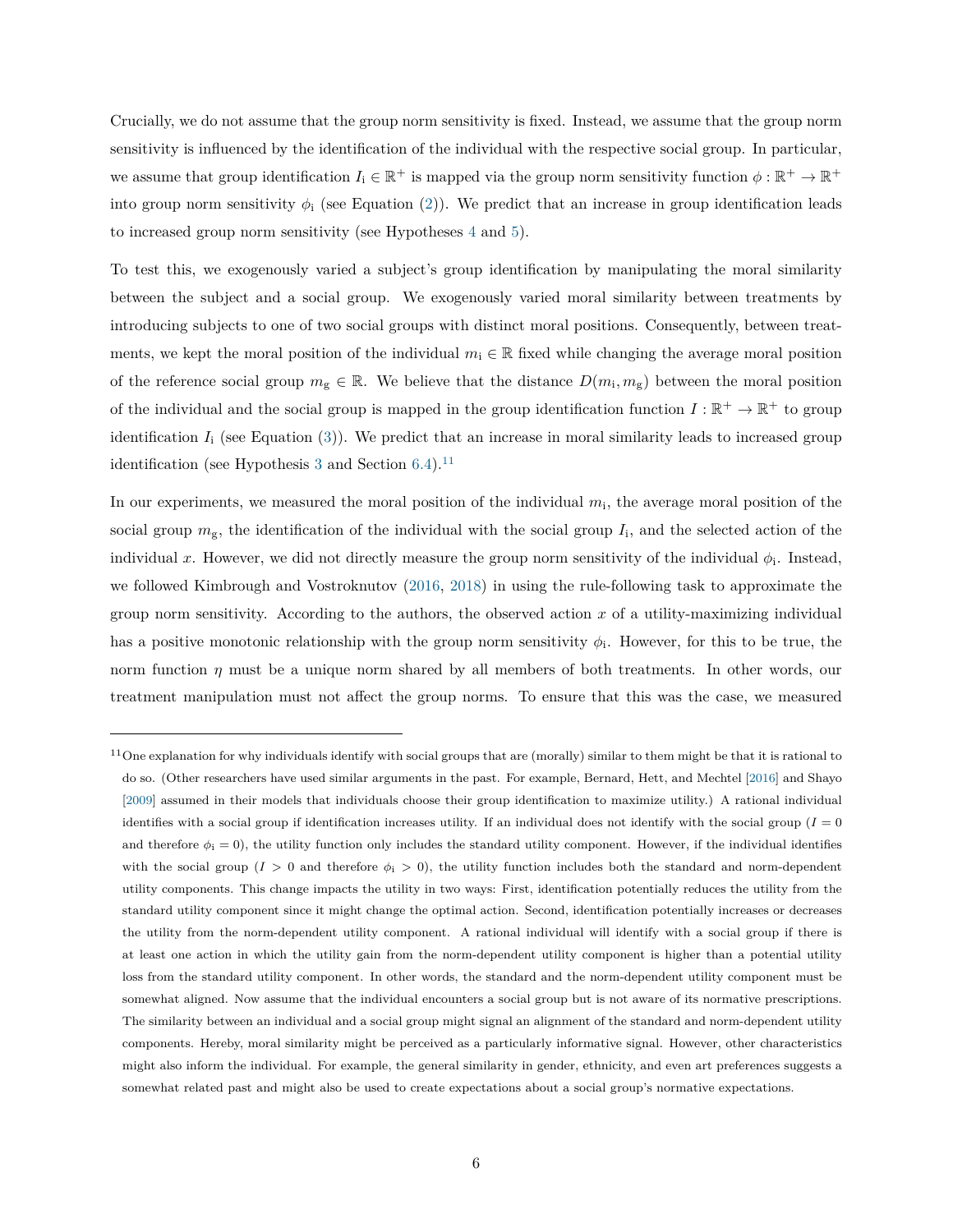and compared the group norms between treatments (See Hypothesis [1\)](#page-13-0). In our experiments, we were able to clearly distinguish whether group identification  $(I_i)$  influenced behavior  $(x)$  via group norm sensitivity  $(\phi_i)$ or the group norm function  $(\eta(x))$ .

# **4 Experimental Design**

We prescreened potential participants for their moral type, used a survey to create two social groups, and subsequently conducted two experiments: The choice experiment and the norms elicitation experiment. In the experiments, we measured how behavior and group norms change in response to an exogenous variation of group identification. We now describe each part in more detail.

## **4.1 Prescreening Survey**

In the **prescreening survey**, we identified the moral type of all participants and, with this, created a subject pool for the rule elicitation survey, the choice experiment, and the norm elicitation experiment. Crucially, each subject in the subject pool at most participated in one of the following components. In the prescreening survey, participants answered the moral foundations questionnaire (Graham et al.,  $2011$ ).<sup>[12](#page-7-0)</sup> The moral foundations questionnaire measures the harm, fairness, ingroup, authority, and purity foundations described in moral foundations theory (Graham et al., [2013;](#page-26-1) Graham et al., [2011;](#page-26-2) Haidt & Joseph, [2004\)](#page-26-3). Each foundation was measured with six items which were scored on a six-point scale ranging from 0 to 5 (see Appendix [C.1\)](#page-45-0). Subsequently, we calculated the individualizing and binding indices by averaging the scores of the first two foundations and the last three foundations, respectively. Lastly, we calculated the progressivism index by subtracting the individualizing from the binding index (Clark et al., [2017\)](#page-25-5). This index can take on values ranging from  $-5$  (not at all individualizing & extremely binding) to  $+5$  (extremely individualizing & not at all binding). In the following, we will call individuals with a positive progressivism index *individualizing subjects* and individuals with a negative progressivism index *binding subjects*.

## **4.2 The Rule Elicitation Survey**

In the **rule elicitation survey**, we created two social groups with distinct moral positions and asked their members for a statement which we used in the choice experiment.<sup>[13](#page-7-1)</sup> We recruited 10 individualizing subjects and 10 binding subjects from our subject pool. Participants *read* a description of the Kimbrough and Vostroknutov [\(2018\)](#page-27-4) rule-following task. In the rule-following task, a person must allocate 20 balls into either of two buckets: the yellow bucket or the blue bucket. At the end of the task, the person earns *£*0*.*05

<span id="page-7-0"></span><sup>&</sup>lt;sup>12</sup>The concluding questionnaire asked the participants about their socio-demographic characteristics (see Appendix  $C.\tau$ ) and their user experience during the experiment (see Appendix [C.8\)](#page-57-0).

<span id="page-7-1"></span><sup>&</sup>lt;sup>13</sup>The concluding questionnaire asked the participants about their user experience during the experiment (see Appendix  $C.8$ ).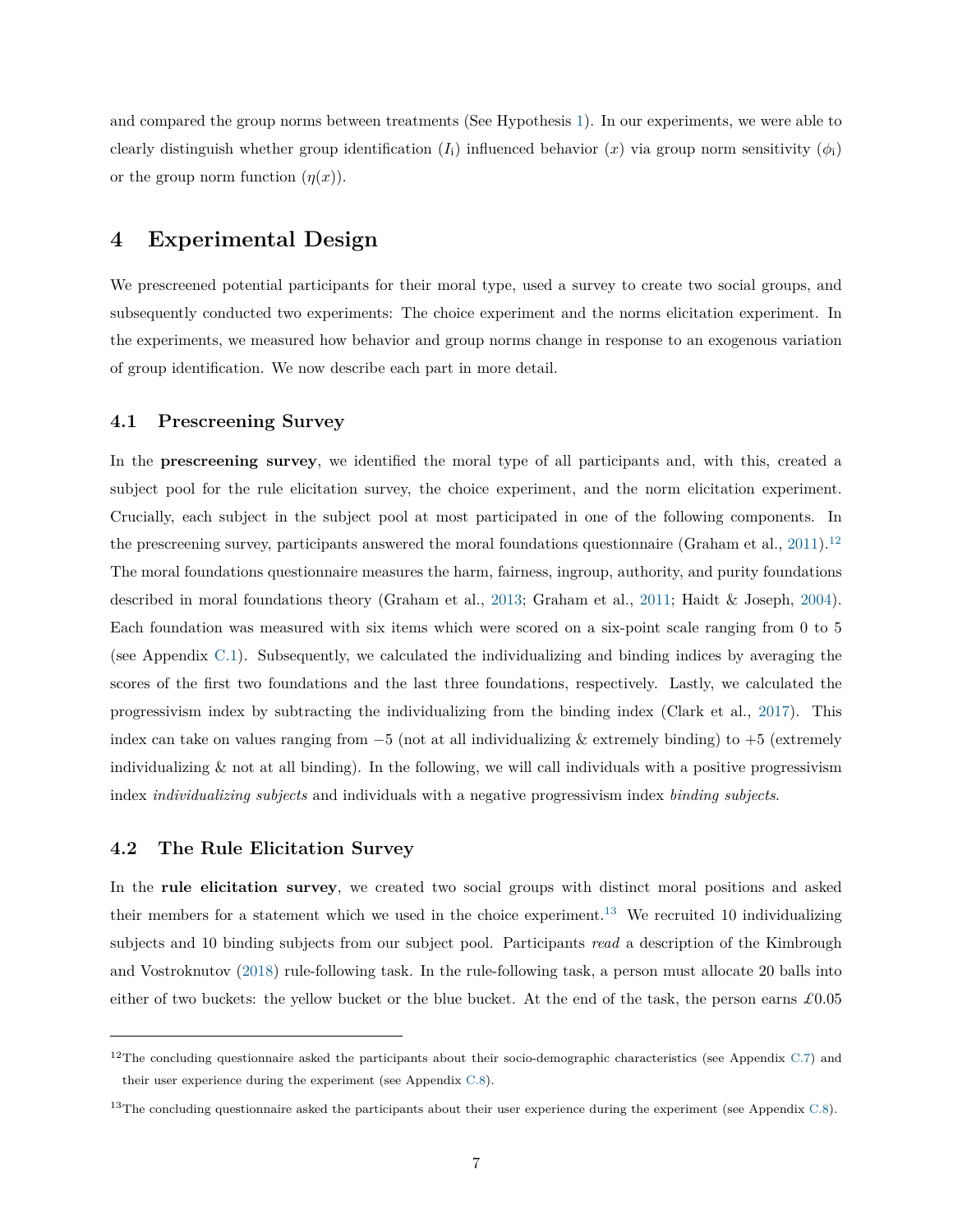for each ball that they place into the blue bucket and *£*0*.*10 for each ball that they place into the yellow bucket. While allocating balls into the yellow bucket is payoff dominant, our subjects were told that *"The rule is to put the balls in the blue bucket."* Our subjects read about this task and were asked to describe "the rule." They could choose between the following two options: *"The rule is to put the balls in the blue bucket"* and *"The rule is to put the balls in the yellow bucket."*

This survey may seem odd to administer, but it gives us statements about the rule that we can communicate to other subjects without deception. After collecting the responses, we sorted the participants into individualizing and binding subjects. By partitioning the participants, we could describe the statements as coming from subjects from specific social groups with distinct moral positions. A comparison of the statements between groups found no difference in the modal rule, which always was: *"The rule is to put the balls in the blue bucket."* We will call the group that consists of only individualizing subjects the individualizing group and its rule the individualizing rule. Analogously we will call the group that consists of only binding subjects the binding group and its rule the binding rule.

## **4.3 The Choice Experiment**

In the **choice experiment**, we introduced participants to one of two social groups with distinct moral positions, determined their level of identification with that social group, and measured their compliance with rule statements from that social group. The experiment consisted of three parts.<sup>[14](#page-8-0)</sup> We only recruited individualizing subjects from our subject pool.<sup>[15](#page-8-1)</sup>

In **part one**, we randomly assigned participants to one of two treatments: The individualizing or the binding treatment. Depending on the treatment, subjects either learned about members of the individualizing or the binding group from the rule elicitation survey. Names, such as individualizing or binding, were never used to describe the group. Instead, we used the generic term "Group A." To learn about Group A's members, subjects were shown five questions from the moral foundations questionnaire and the corresponding answers of Group A's members. Each of the five questions represented one of the five dimensions of moral foundations theory.<sup>[16](#page-8-2)</sup> The answers represented the average ratings of Group A's members rounded to the nearest rating. Table [1](#page-9-0) shows the responses in the individualizing (column 3) and binding (column 4) treatment. Subjects were asked to memorize the responses and were subsequently asked to recall one randomly chosen answer. If they chose the correct answer, they received *£*0*.*50. Otherwise, they received nothing. We only informed

<span id="page-8-0"></span><sup>&</sup>lt;sup>14</sup>The concluding questionnaire asked the participants about their behavior (see Appendix  $C.9$ ) and their user experience during the experiment (see Appendix [C.8\)](#page-57-0).

<span id="page-8-1"></span><sup>&</sup>lt;sup>15</sup>We only needed one moral type to test our hypotheses. As such, we chose individualizing subjects.

<span id="page-8-2"></span> $16\text{We selected the five questions in the following way: For each of the five moral foundations, we chose one item out of the$ relevance section of the questionnaire. We always chose the item that had the highest factor loading on the particular moral foundation according to the confirmatory factor analysis of Graham et al. [\(2011\)](#page-26-2).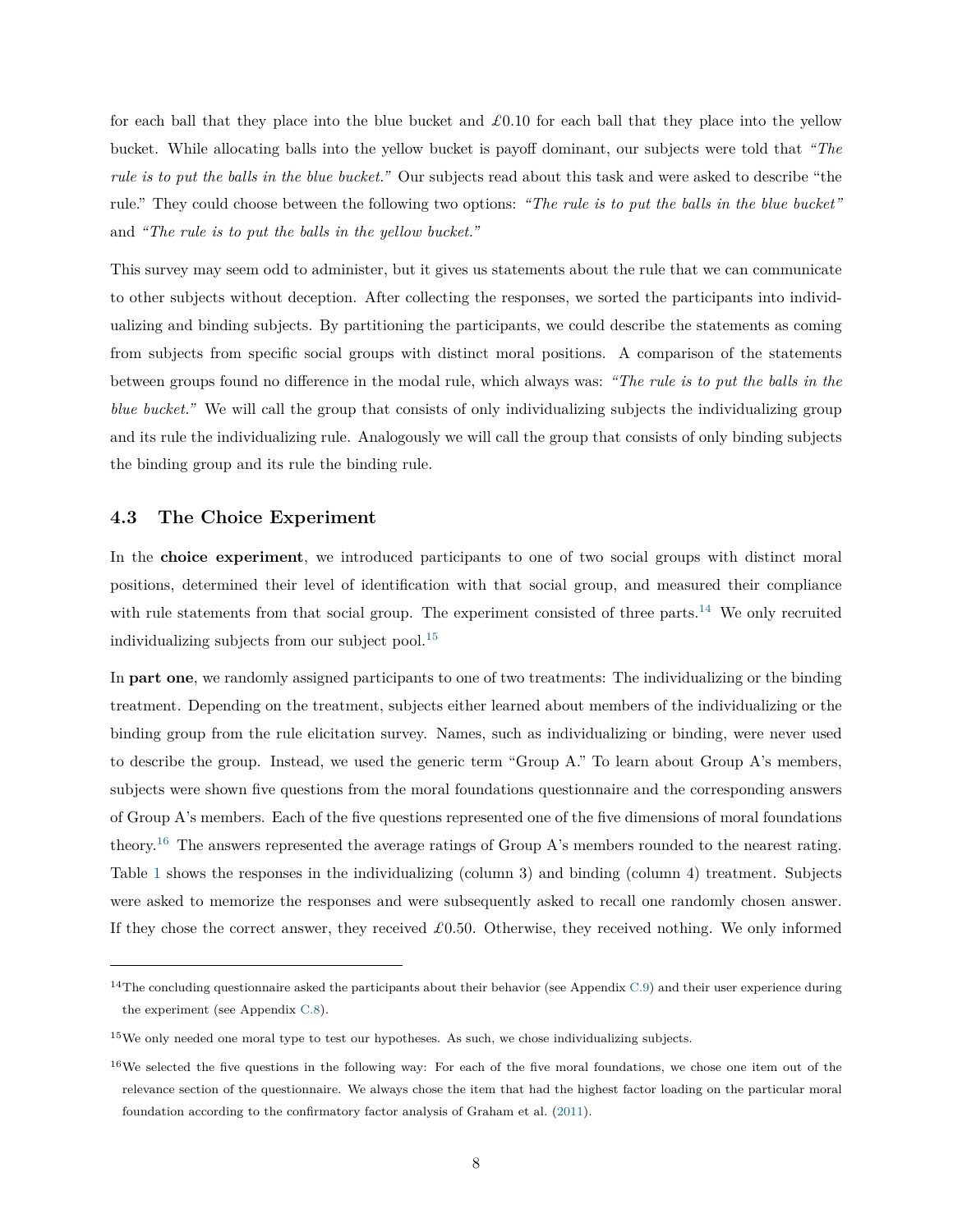<span id="page-9-0"></span>

|            |                                                                        | Individualizing   | Binding           |
|------------|------------------------------------------------------------------------|-------------------|-------------------|
| Foundation | Question                                                               | treatment         | treatment         |
| Harm       | Whether or not someone cared for<br>someone weak or vulnerable?        | Very relevant     | Somewhat relevant |
| Fairness   | Whether or not some people were<br>treated differently from others?    | Very relevant     | Somewhat relevant |
| Ingroup    | Whether or not someone's action<br>showed love for his or her country? | Not very relevant | Somewhat relevant |
| Authority  | Whether or not someone showed a lack<br>of respect for authority?      | Slightly relevant | Somewhat relevant |
| Purity     | Whether or not someone violated<br>standards of purity and decency?    | Slightly relevant | Somewhat relevant |

**Table 1:** What Subjects Read to Learn about the Moral Position of Group A

Note. Participants only saw the five questions and the corresponding answer of their treatment.

<span id="page-9-3"></span>participants at the end of the experiment whether their answers were correct.



**Figure 1:** Screenshot of the *"Inclusion of Ingroup in the Self Scale"*

In **part two**, we used a continuous version<sup>[17](#page-9-1)</sup> of the *"Inclusion of Ingroup in the Self Scale"* [18](#page-9-2) (Tropp  $\&$ 

<span id="page-9-1"></span><sup>&</sup>lt;sup>17</sup>We used a continuous version of the "Inclusion of the Ingroup in the Self Scale" to allow for higher precision. The change is identical to the modification of the discrete to the continuous "Inclusion of Other in Self Scale" (Aron, Aron, & Smollan, [1992;](#page-25-12) Le, Moss, & Mashek, [2007\)](#page-27-12).

<span id="page-9-2"></span><sup>&</sup>lt;sup>18</sup>The "Inclusion of Ingroup in the Self Scale" is a version of the "Inclusion of Other in Self Scale" (Aron et al., [1992\)](#page-25-12). However, instead of indicating the perceived distance to another person, one sets the perceived distance to a social group. The "Inclusion of Other in Self scale" was validated by Gächter, Starmer, and Tufano [\(2015\)](#page-26-10) and has been used in economics by Bicchieri, Dimant, Gaechter, and Nosenzo [\(2020\)](#page-25-13) and Gächter, Starmer, and Tufano [\(2017\)](#page-26-11).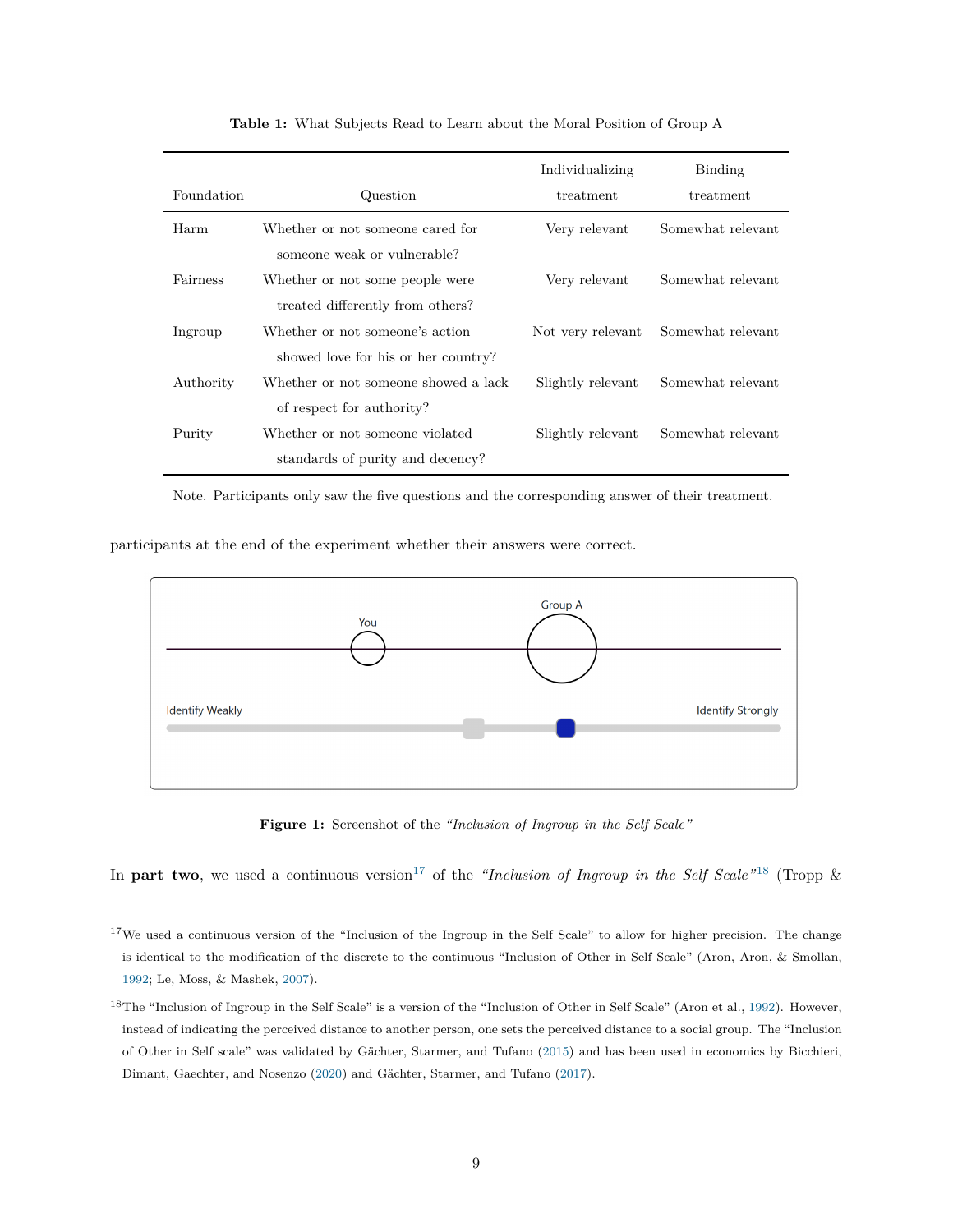Wright,  $2001$ ) to measure the degree to which subjects identify with Group  $A<sup>19</sup>$  $A<sup>19</sup>$  $A<sup>19</sup>$  Subjects saw a small circle labeled "You" and a big circle labeled "Group A" (see Figure [1\)](#page-9-3). Participants could move a slider below the circles to the left (moving the circles further apart) or to the right (moving the circles closer to each other).[20](#page-10-1) Consistent with prior work, we interpret distant circles as weak and adjacent circles as strong, identification with Group A. The distance identification measure can take values from 0 (weak identification / the circles are at opposites ends of the scale) to 1 (strong identification / the circles' centers are at the scale's midpoint).

<span id="page-10-2"></span>

**Figure 2:** Screenshot of the Group Rule-Following Task

In **part three**, participants played a modified version of the rule-following task (Kimbrough & Vostroknutov, [2018\)](#page-27-4), which we call the group rule-following task (see Figure [2\)](#page-10-2).<sup>[21](#page-10-3)</sup> In our version, we replaced the rule Kimbrough and Vostroknutov used with the rule that we obtained from Group A in the rule elicitation survey. The rule read: "According to the members of Group A, the rule is to put the balls in the blue bucket."<sup>[22](#page-10-4)</sup> While the rule from Kimbrough and Vostroknutov had no obvious source except the experimenter, our rule originated from members of Group A.[23](#page-10-5) The number of balls in the rule-compliant bucket is our behavioral

<span id="page-10-0"></span> $19$ We only measured the identification with the ingroup (Tropp & Wright, [2001\)](#page-28-3) and not the identification with the ingroup and the outgroup (Schubert & Otten, [2002\)](#page-28-8) since we only had a clearly defined ingroup: Group A.

<span id="page-10-1"></span><sup>20</sup>We asked the participants to *"... move the slider to a position in which the distance between the two circles most accurately describes your identification with Group A"*.

<span id="page-10-3"></span> $21$ We randomized the position (left or right) of the blue and the yellow bucket for each subject.

<span id="page-10-4"></span><sup>22</sup>The rule Kimbrough and Vostroknutov read: *"The rule is to put the balls in the blue bucket."*

<span id="page-10-5"></span> $^{23}$ Related research demonstrated that individuals respond to such rule statements: Kimbrough and Vostroknutov [\(2016,](#page-27-3) [2018\)](#page-27-4)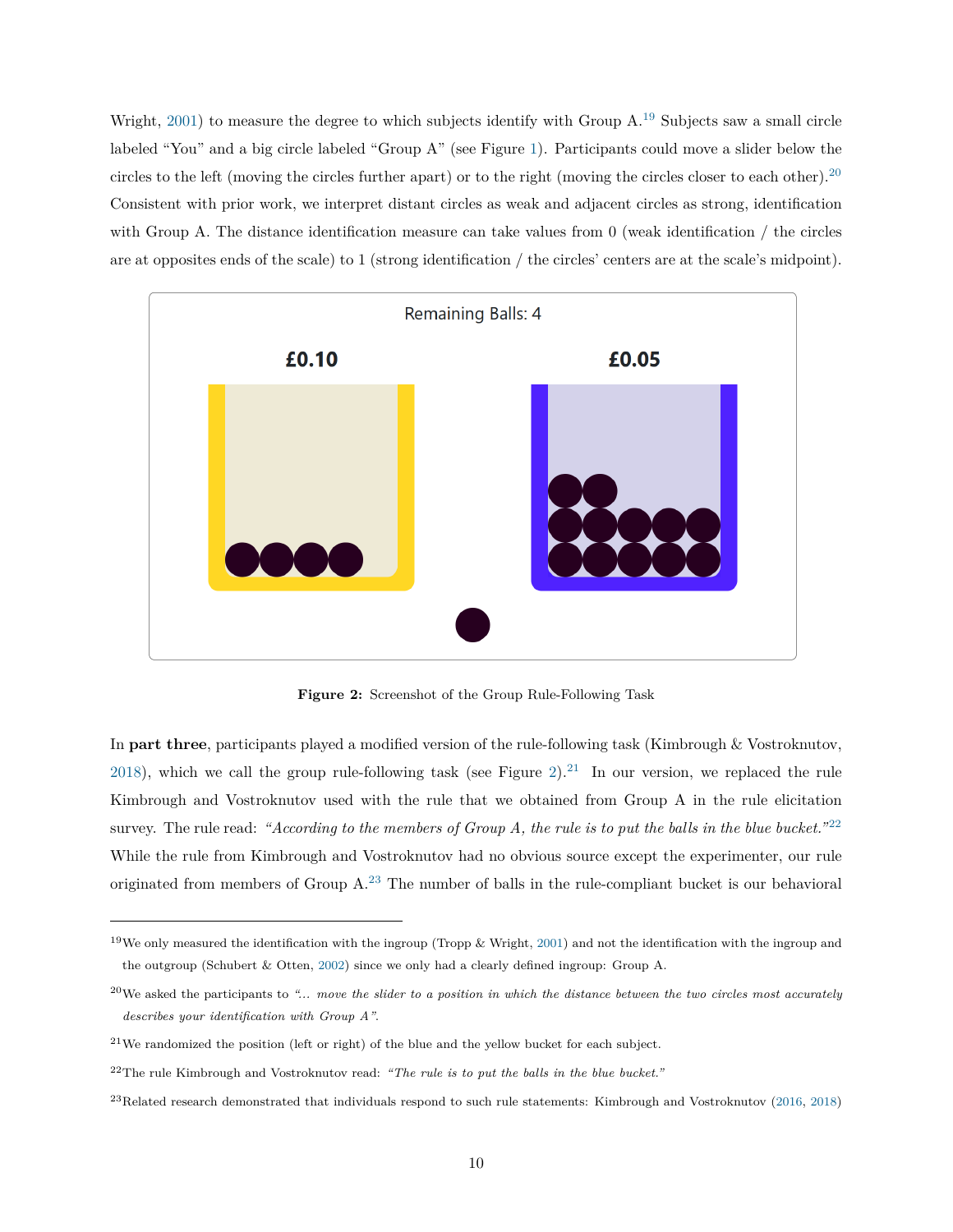measure. Furthermore, if the group norms in the group rule-following task did not differ between treatments, the number of balls can also be used to approximate group norm sensitivity (see Section [3\)](#page-5-5). The experiment concluded with a questionnaire that included an alternative group identification measure used by Chen and Li [\(2009\)](#page-25-7).

## **4.4 The Norm Elicitation Experiment**

In the **norm elicitation experiment**, we introduced participants to one of two social groups with distinct moral positions and measured the group norms about the compliance with rules from that social group. The experiment consisted of two parts.<sup>[24](#page-11-0)</sup> We only recruited individualizing subjects from our subject pool.

**Part one** followed the same process as part one in the choice experiment. In short, we randomly assigned participants to learn of the moral position of the individualizing or the binding group.

In **part two**, we used the Krupka and Weber method (Krupka & Weber, [2013\)](#page-27-5) to elicit the group norms of individualizing subjects for the group rule-following task of the choice experiment. We informed participants that they had to evaluate the potential behavior of participants in another study, that the participants were introduced to the same Group A, and that they subsequently were confronted with the group rule-following task in which we used the rule from Group  $A^{25}$  $A^{25}$  $A^{25}$  Then, we told them they have to evaluate how socially appropriate it is to put 0, 5, 10, 15, and 20 balls into the blue bucket (while placing the remaining balls into the yellow bucket). In each case, they could choose between the following six ratings: "Very socially appropriate," "Socially appropriate," "Somewhat socially appropriate," "Somewhat socially inappropriate," "Socially inappropriate," and "Very socially inappropriate." After all participants completed their ratings, we randomly chose one allocation of blue and yellow balls (e.g., 0 in the blue bucket and 20 in the yellow bucket) and determined the modal social appropriateness rating for that allocation. If a subject selected the same social appropriateness rating as the modal social appropriateness rating of those subjects assigned to the same treatment,<sup>[26](#page-11-2)</sup> they received an additional payment of  $\pounds$ 2. Otherwise, they received nothing. Due

showed that individuals respond to the arbitrary rule of the experimenter, while Pryor, Perfors, and Howe [\(2019\)](#page-28-9) showed that individuals comply with arbitrary descriptive norms even if they do not reflect the preferences of the group.

<span id="page-11-0"></span> $^{24}$ The concluding questionnaire asked the participants about their user experience during the experiment (see Appendix [C.8\)](#page-57-0).

<span id="page-11-1"></span> $^{25}$ Though the rule statement was identical, the critical feature was that the rule came from an individualizing or binding group.

<span id="page-11-2"></span> $^{26}$ We only recruited individualizing subjects in the norm elicitation experiment. To establish common knowledge about who else war in the matching group, we told the participants that each question in the prescreening survey questionnaire belonged to one of two categories ("category 1" and "category 2"). While doing this, we displayed all questions included in either category graphically separated. Unbeknownst to the participants, category 1 contained the questions of the individualizing index, and category 2 contained the questions of the binding index. We told the participants that depending on the individual, the considerations expressed in category 1 can be more (individualizing individuals), equally, or less important (binding individuals) than those expressed in category 2. We informed them that for them and all other participants in their matching group, the questions contained in category 1 were more important than those in category 2.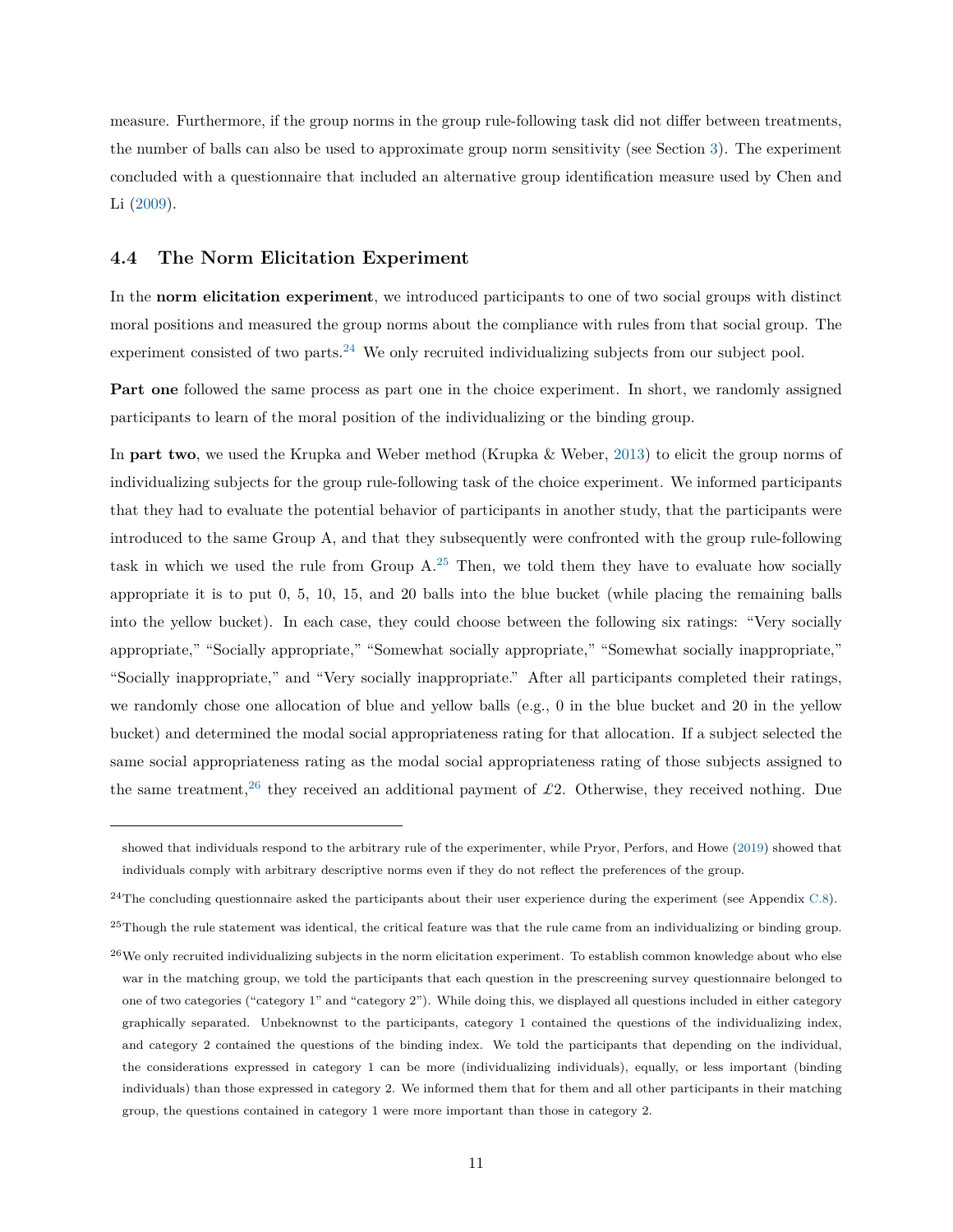to this incentive structure, individuals de facto participated in a pure matching coordination game in which they must coordinate on the social appropriateness of the elicited actions. Krupka and Weber argue that in coordination games like this, the only salient focal point is given by the relevant social norm. Consequently, in our experiment individuals have a monetary incentive to reveal their perception of the individualizing group norm about compliance with individualizing and binding rules.

# <span id="page-12-2"></span>**5 Experimental Procedure and Payoffs**

|                             | Individualizing | Binding         |             |
|-----------------------------|-----------------|-----------------|-------------|
| Experiment                  | treatment $(n)$ | treatment $(n)$ | Bonus $(f)$ |
| Choice experiment           | 160             | 160             | 2.01        |
| Norm elicitation experiment | 100             | 100             | 0.96        |

**Table 2:** Number of Subjects and Average Bonus per Experiment

We conducted all our surveys and experiments online using the experimental software oTree (Chen, Schonger, & Wickens, [2016\)](#page-25-14) and the online recruitment platform Prolific.co (Palan & Schitter, [2018\)](#page-28-10).<sup>[27](#page-12-0)</sup> Hereby, we only invited subjects to the prescreening survey who fulfilled the following requirements: They were United States nationals who were at that time located in the United States, used a desktop or laptop, had between 10 and 1000 previous submissions, and had an approval rate of at least 90%. Furthermore, we only re-invited individualizing participants to the choice and norm elicitation experiment. In doing so, each subject either participated in the rule elicitation survey, the choice experiment, or the norm elicitation experiment. Within the choice and norm elicitation experiment, participants were randomly assigned to either the individualizing or binding treatment.[28](#page-12-1) For their participation in the prescreening survey, subjects received a participation fee of  $\pounds$ 1.20. For their participation in the choice or norm elicitation experiment, they received  $\pounds$ 1.60. In addition, participants earned on average *£*2*.*01 in the choice experiment and *£*0*.*96 in the norm elicitation experiment (see Table [2\)](#page-12-2). We collected data until we obtained 160 observations in each treatment of the choice experiment and 100 observations in each treatment of the norm elicitation experiment.<sup>[29](#page-12-3)</sup>

<span id="page-12-0"></span> $27$ Peer, Brandimarte, Samat, and Acquisti [\(2017\)](#page-28-11) examined various crowdsourcing platforms and discovered that the data quality on Prolific.co was comparable with Amazon Mechanical Turk. They also found that participants were more naive, less dishonest, and more diverse.

<span id="page-12-1"></span> $28$ We did not observe any significant differences in the measured socio-demographic characteristics between the treatments of the choice or norm elicitation experiment (see Appendix [B.1\)](#page-32-0).

<span id="page-12-3"></span> $29$ The sample size in the choice experiment was based on the following power calculation: We used data from Kimbrough and Vostroknutov [\(2018\)](#page-27-4) to calculate an expected effect size of 0*.*3. Subsequently, we used G-Power (Faul, Erdfelder, Lang, & Buchner, [2007\)](#page-26-12) to calculate the minimum required sample size for a one-tailed Wilcoxon-Mann-Whitney test with a parent distribution min ARE, an effect size of 0*.*3, an *α*-error probability of 0*.*05, a power of 0.80, and an even allocation between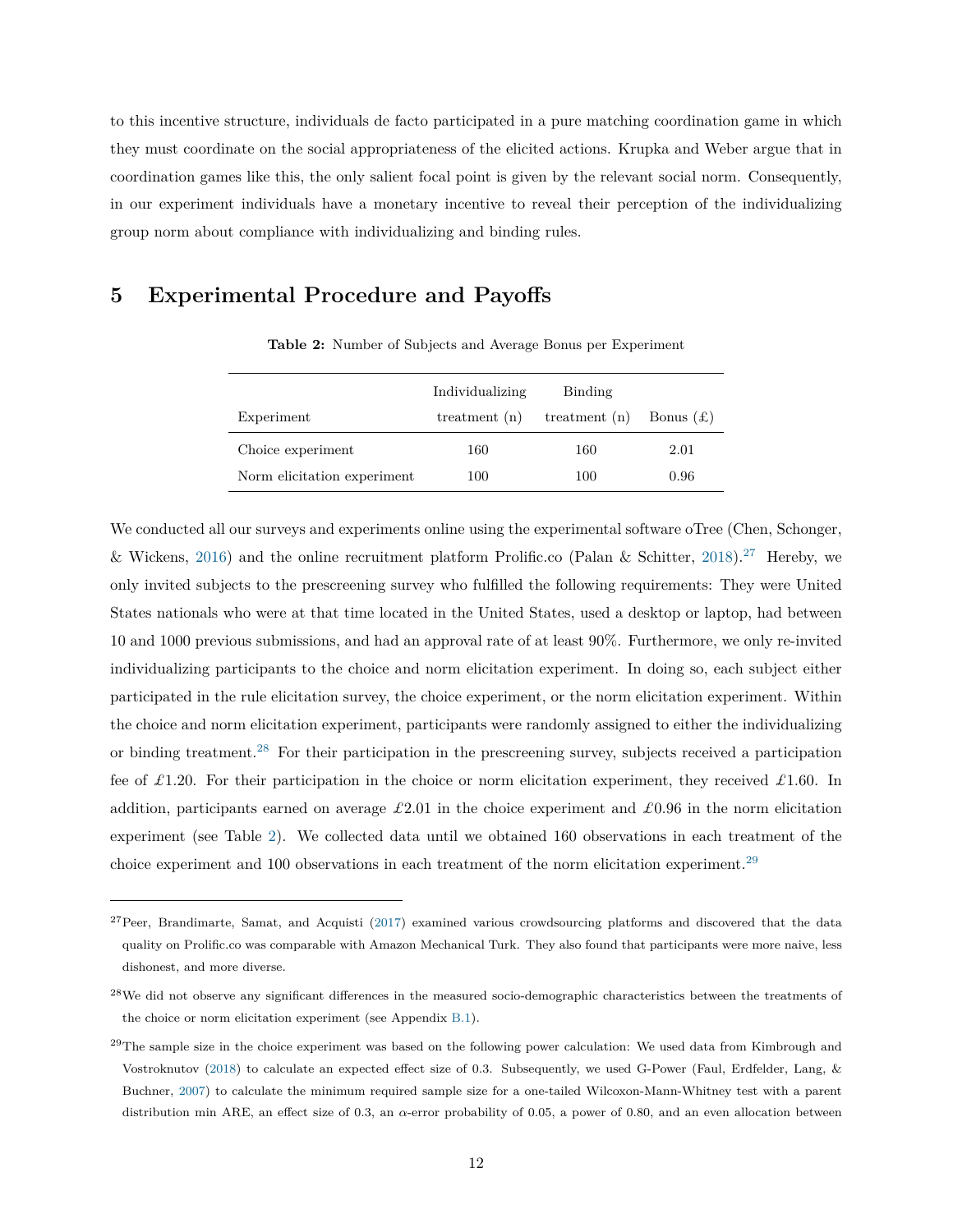# **6 Results**

We begin by examining the group norms from the norm elicitation experiment and the behavior from the choice experiment separately. Subsequently, we turn to our main research question and directly examine the effect of group identification on group norm sensitivity. The analysis was preregistered at The American Economic Association's registry for randomized controlled trials  $\frac{h}{k}$  [\(https://doi.org/g5qw\)](https://doi.org/g5qw).<sup>[30](#page-13-1)</sup>

## **6.1 Results: Group Norms**

We followed Krupka and Weber [\(2013\)](#page-27-5) in converting the categorical social appropriateness ratings obtained from the norms elicitation experiment into numerical ratings. We coded the rating "Very socially inappropriate" as −1, the rating "Socially inappropriate" as −0*.*6, the rating "Somewhat socially inappropriate" as −0*.*2, the rating "Somewhat socially appropriate" as 0*.*2, the rating "Socially appropriate" as 0*.*6, and finally the rating "Very socially appropriate" as  $1<sup>31</sup>$  $1<sup>31</sup>$  $1<sup>31</sup>$ 

First, we evaluate whether receiving the individualizing or binding rule statement in the group rule-following task changed the social appropriateness of allocations. We predicted no significant difference in the group norms, which should prescribe to follow the rule and place all the balls in the rule-compliant bucket irrespective of treatment.

<span id="page-13-0"></span>**Hypothesis 1** (Comparison of the Group Norms)**:** The group norms in the group rule-following task will not differ significantly between the individualizing and the binding treatment.

In Table [3,](#page-15-0) we report for each action of the group rule-following task the average social appropriateness rating and the frequency distribution of social appropriateness ratings separated by treatment. To test our hypothesis, we used the same approach as Chang et al. [\(2019\)](#page-25-1). For each of the five actions that we considered in the norm elicitation experiment (place 0, 5, 10, 15, or 20 balls in the rule-compliant bucket), we used one two-sided Wilcoxon-Mann-Whitney test and one two-sided t-test to compare the norm ratings between the individualizing and the binding treatment. Due to the inflated likelihood of type 1 errors, we applied the Bonferroni correction to our statistical significance threshold of  $p = 0.05$ . The new threshold became  $p = 0.01$ . As in Chang et al., we considered two group norms to be significantly different from one another when the

treatments. Based on this power calculation, we needed at least 160 subjects per treatment. The sample size of the norm elicitation experiment was based on samples used in related studies (Chang et al., [2019\)](#page-25-1). The reason for this is that we did not expect any treatment effects and thus only used this experiment to obtain the group norms.

<span id="page-13-1"></span> $30$ In Appendix [A,](#page-30-0) we describe how we deviate from the preregistration.

<span id="page-13-2"></span><sup>31</sup>The same transformation was used among others by Chang et al. [\(2019\)](#page-25-1), D'Adda, Drouvelis, and Nosenzo [\(2016\)](#page-25-15), Erkut, Nosenzo, and Sefton [\(2015\)](#page-26-13), Gächter, Gerhards, and Nosenzo [\(2017\)](#page-26-0), Gächter, Nosenzo, and Sefton [\(2013\)](#page-26-14), Kimbrough and Vostroknutov [\(2016\)](#page-27-3), and Veselý [\(2015\)](#page-28-12).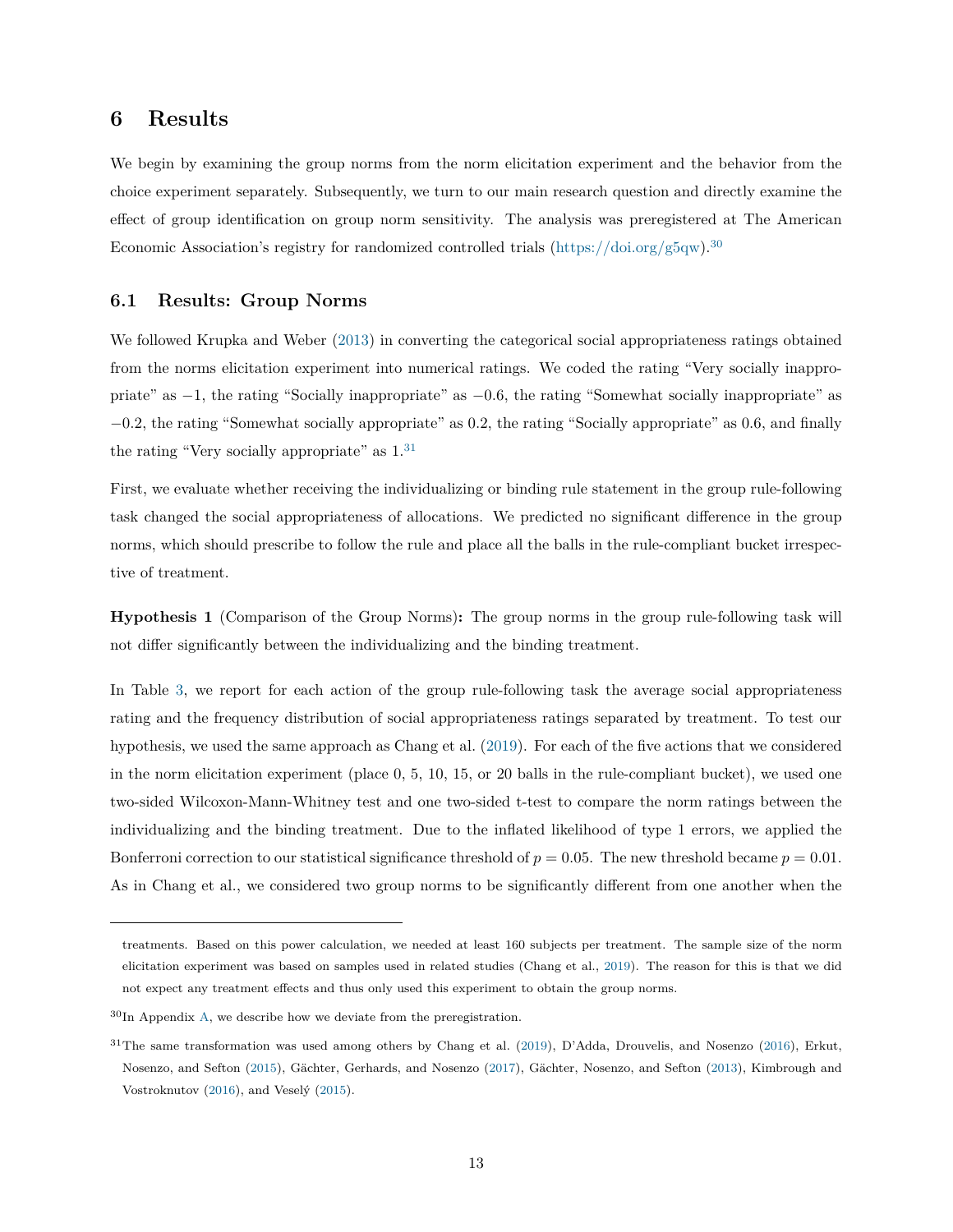majority of their norm ratings (in our case three) were significantly different from each other.

<span id="page-14-2"></span>**Result 1** (Comparison of the Group Norms)**:** The group norms in the group rule-following task did not differ significantly between the individualizing and the binding treatment.

**Support:** The p-values of the five t-tests and the five Wilcoxon-Mann-Whitney tests are displayed in Table [3.](#page-15-0) None of the ten comparisons reached the significance threshold (in all cases *p >* 0*.*13).

Second, we evaluate the functional form of the group norms. We predicted that the social appropriateness of an action is linearly increasing with the number of balls placed in the rule-compliant bucket. The reason for this prediction was that the rule dictates that individuals should place "the balls" and consequently all balls into the blue bucket. Thus placing less than 20 balls into the bucket constitutes partial rule compliance and should be perceived as proportionally less socially appropriate. Furthermore, Chang et al. [\(2019\)](#page-25-1) and Krupka and Weber [\(2013\)](#page-27-5) showed that in dictator games, the equal split is the socially most appropriate action and that norm ratings decrease as the distance to this allocation increases.

<span id="page-14-0"></span>**Hypothesis 2** (Functional Form of Group Norms)**:** The social appropriateness will increase linearly with the number of balls in the rule-compliant bucket.

We estimated two Tobit regression models with standard errors clustered at the individual level.<sup>[32](#page-14-1)</sup> In all models, we used the social appropriateness of an action in the group rule-following task as our dependent variable. In the first model, we regressed the dependent variable against the number of balls placed in the rule-compliant blue bucket. In the second model, we added a binding treatment dummy and an interaction term of the two other explanatory variables. We also included a set of control variables, which we labeled "Control Variables 1." The set included: The subject's progressivism, the distance in progressivism, one dummy for each control question (except for the harm control question), interactions between the control question dummies and the binding treatment dummy, and the time spent on stages one, and two.

<span id="page-14-3"></span>**Result 2** (Functional Form of Group Norms)**:** The social appropriateness increased linearly with the number of balls in the rule-compliant bucket.

**Support:** We report the estimated coefficients in Table [4.](#page-16-0) As can be seen, the coefficient of the number of balls in the rule-compliant bucket is positive and highly significant in all specifications ( $p < 0.001$ ). Furthermore, the insignificant interaction suggests that this relation does not differ by treatment.

<span id="page-14-1"></span> $32\text{We chose}$  Tobit regression models to handle the censoring at 0 and 1. However, the coefficients of "Balls in the blue bucket" would have been significant and positive in OLS regression models as well.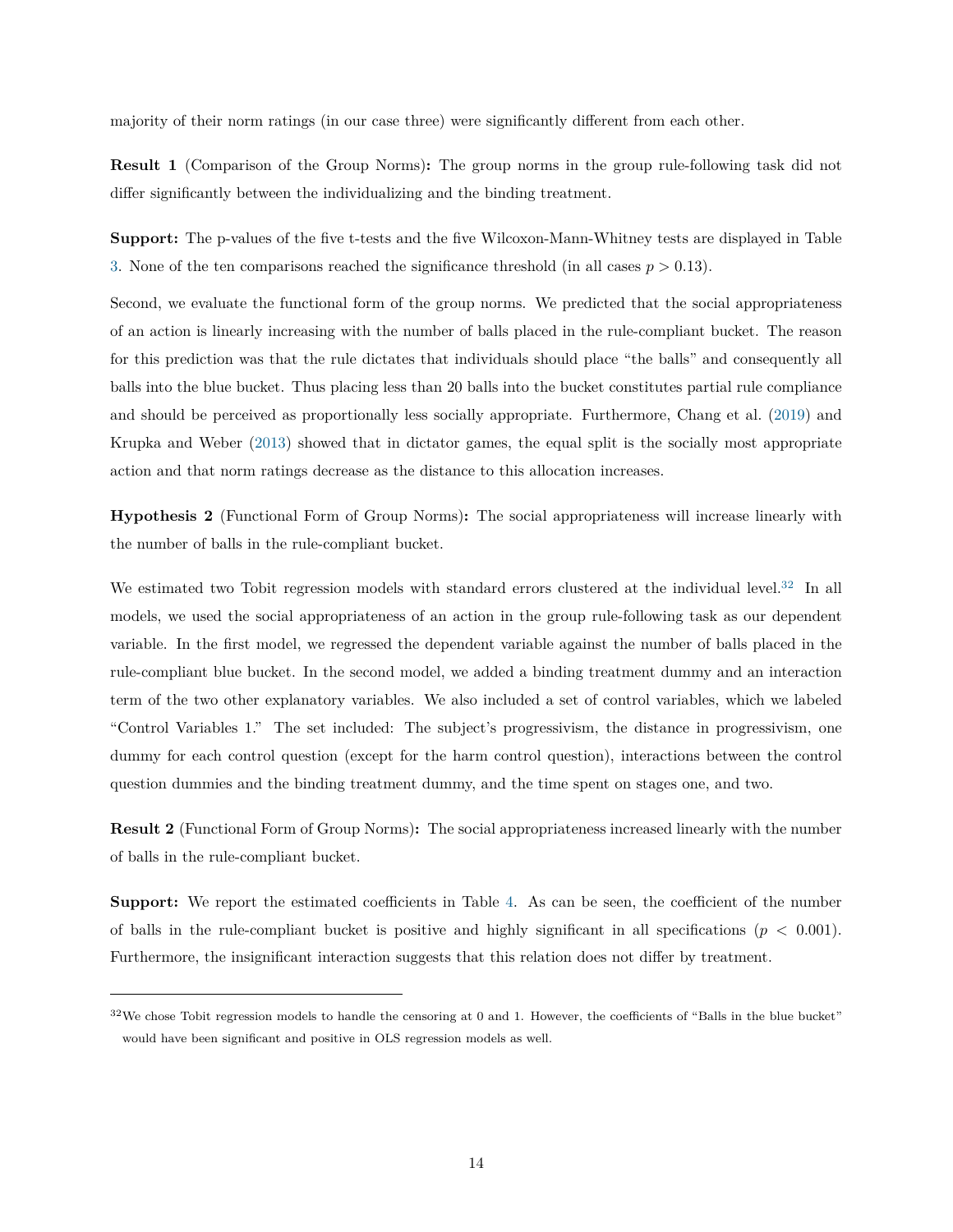<span id="page-15-0"></span>

| $Mean^a$<br>In blue  |    |                          | Individualizing treatment $(n = 100)$ |              |                 |                 |          |                                         |                     | Binding treatment $(n = 100)$ |                 |               |               |      | $P$ -values <sup>ab</sup> |
|----------------------|----|--------------------------|---------------------------------------|--------------|-----------------|-----------------|----------|-----------------------------------------|---------------------|-------------------------------|-----------------|---------------|---------------|------|---------------------------|
|                      |    | $\overline{\phantom{a}}$ | $\overline{\phantom{a}}$              | $^{+}$       | $rac{+}{+}$     | $+$             | $Mean^a$ | $\mid$<br>$\overline{\phantom{a}}$<br>Ī | $\overline{1}$      | $\overline{\phantom{a}}$      | $^{+}$          | $rac{+}{+}$   | $+$ $+$ $+$   | WMW  | Η                         |
| $-0.35$<br>O balls   |    |                          |                                       | ∞            |                 | $\frac{6}{1}$   | $-0.22$  | 32                                      | $\overline{\Omega}$ | ∞                             | $\frac{15}{1}$  |               | IJ            | 0.13 | 0.20                      |
| $-0.18$<br>$5$ balls |    | 42                       | $\frac{8}{1}$                         | $\mathbb{C}$ | $\mathbb{C}$    |                 | $-0.10$  | ග                                       | $\overline{30}$     | $\overline{0}$                | $\frac{6}{1}$   | $\mathbb{S}$  | ల             | 0.25 | 0.28                      |
| 0.23<br>10 balls     | مد | ນຕ                       | 23                                    | Z            | $\frac{0}{1}$   | $\frac{8}{10}$  | 0.21     | S                                       |                     | 23                            | 29              | $\Omega$      | $\frac{6}{1}$ | 0.74 | 0.79                      |
| 0.26<br>15 balls     | ഥ  | σ.                       | $\mathbf{C}$                          | 23           | $\frac{1}{4}$   | $\overline{10}$ | 0.20     |                                         | $\frac{3}{2}$       | $\overline{19}$               | $\overline{30}$ | 32            | ు             | 0.14 | 0.33                      |
| 0.36<br>20 balls     | 15 |                          | అ                                     |              | $\overline{10}$ | 51              | 0.35     | $\overline{2}$                          |                     | C                             | $^{12}$         | $\frac{6}{1}$ | 43            | 0.65 | 0.97                      |

| i                                                                                                                                                                   |  |
|---------------------------------------------------------------------------------------------------------------------------------------------------------------------|--|
| ļ                                                                                                                                                                   |  |
| I                                                                                                                                                                   |  |
|                                                                                                                                                                     |  |
|                                                                                                                                                                     |  |
| l                                                                                                                                                                   |  |
|                                                                                                                                                                     |  |
|                                                                                                                                                                     |  |
| į                                                                                                                                                                   |  |
| j                                                                                                                                                                   |  |
| .<br>.<br>.<br>.<br>l                                                                                                                                               |  |
|                                                                                                                                                                     |  |
|                                                                                                                                                                     |  |
|                                                                                                                                                                     |  |
| I                                                                                                                                                                   |  |
| I<br>֠                                                                                                                                                              |  |
| ֖֖֖֖֖֖֖ׅ֖֧ׅ֖֖֖֧֪֪֪֪ׅ֖֧֪ׅ֖֧֪֪֪֪֪֪֪֪֪֪֪֪֪֪֪֪֪֪֪֪֪֪֪֪֪֪֪֪֪֚֚֚֚֚֚֚֚֚֚֚֚֚֚֚֚֚֚֚֚֚֚֚֚֚֚֚֚֚֚֚֚֚֚֬֝֝֝֓֞֝֬֝<br>ׇ֖֖֖֖֖֖֖ׅׅׅ֖֖֧֪֪֪֪ׅ֪֪ׅ֧֚֚֚֚֚֚֚֚֚֚֚֚֚֚֚֚֚֚֚֚֚֚֚֚֚֚֡֝֬֝֬֓֡֞֬֝֓֞ |  |
| į                                                                                                                                                                   |  |
| $\overline{\phantom{a}}$                                                                                                                                            |  |
| I                                                                                                                                                                   |  |
| l<br>ļ<br>ׇׇ֚֠֕<br>j                                                                                                                                                |  |
| ׇ֚֚֘֝                                                                                                                                                               |  |
| ۱                                                                                                                                                                   |  |
|                                                                                                                                                                     |  |
| ֘֒                                                                                                                                                                  |  |
| ١                                                                                                                                                                   |  |
| $\ddot{\phantom{a}}$<br>l<br>l                                                                                                                                      |  |
| l<br>J                                                                                                                                                              |  |
| l                                                                                                                                                                   |  |
| $\frac{1}{2}$                                                                                                                                                       |  |
| l<br>l                                                                                                                                                              |  |
| í<br>ı                                                                                                                                                              |  |
| l                                                                                                                                                                   |  |
| $\frac{1}{2}$<br>¢                                                                                                                                                  |  |
| 2                                                                                                                                                                   |  |
| l<br>$\frac{1}{2}$                                                                                                                                                  |  |
| .<br>.<br>.<br>.<br>                                                                                                                                                |  |
| ÿ,                                                                                                                                                                  |  |
| $\frac{1}{2}$<br>¢                                                                                                                                                  |  |
| .<br>احاد 17                                                                                                                                                        |  |
|                                                                                                                                                                     |  |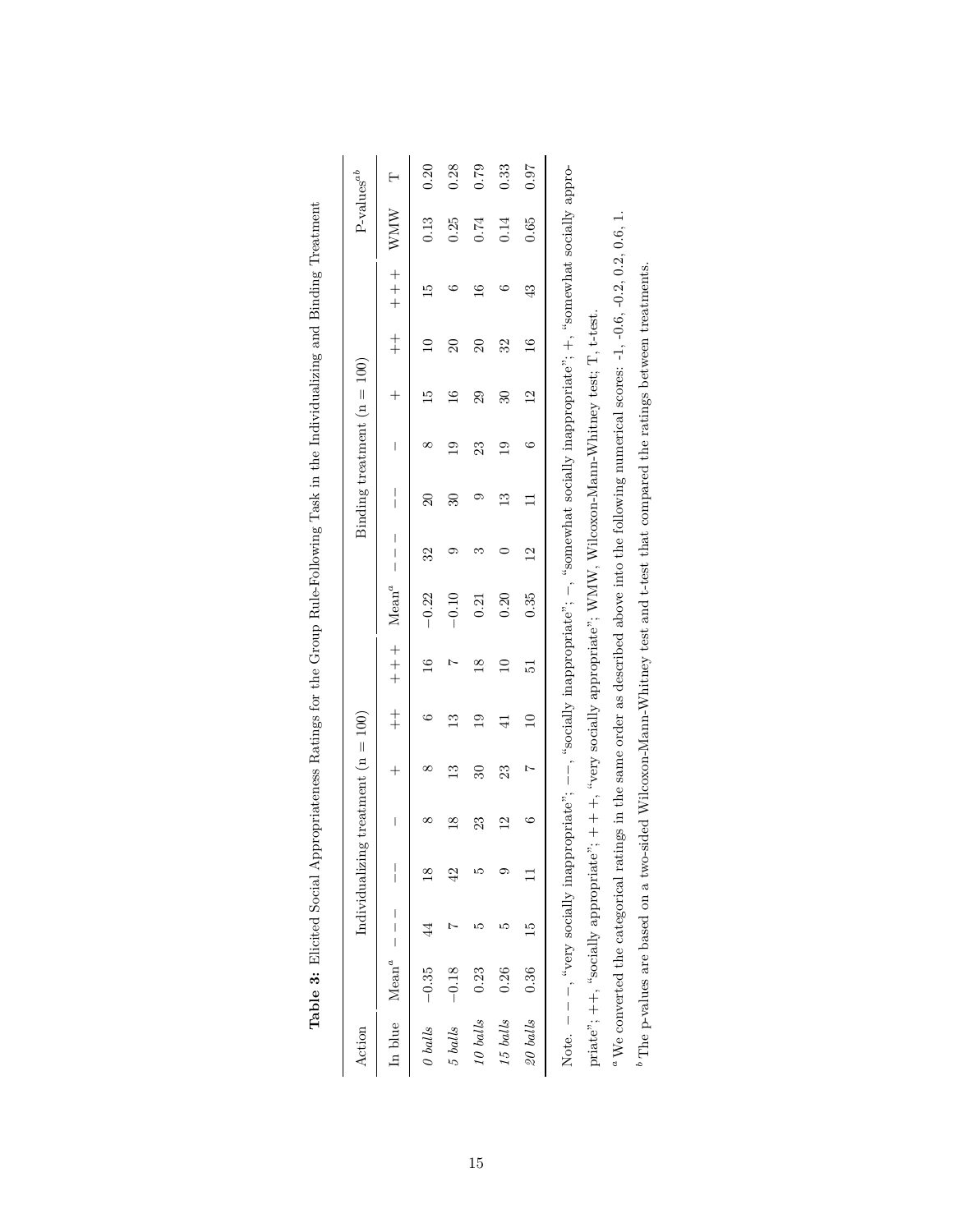<span id="page-16-0"></span>

|                          |             |           | Social appropriateness |           |  |
|--------------------------|-------------|-----------|------------------------|-----------|--|
|                          | (1)         |           | $\left( 2\right)$      |           |  |
|                          | Coef.       | Std. err. | Coef.                  | Std. err. |  |
| Balls in the blue bucket | $0.048***$  | (0.007)   | $0.055***$             | (0.009)   |  |
| Binding treatment        |             |           | 0.170                  | (0.201)   |  |
| Interaction              |             |           | $-0.014$               | (0.013)   |  |
| Constant                 | $-0.373***$ | (0.080)   | $-0.531***$            | (0.150)   |  |
| Controls                 | No          |           | Yes                    |           |  |
| Log-likelihood           | $-1,213$    |           | $-1,202$               |           |  |
| BIC                      | 2,446       |           | 2,521                  |           |  |
| Number of cases          | 1,000       |           | 1,000                  |           |  |

**Table 4:** The Effect of Rule Compliance on Social Appropriateness

Notes. We used Tobit regressions with standard errors clustered at the level of the individual. The controls include the following variables: The subject's progressivism, the distance in progressivism, one dummy for each control question (except for the harm control question), interactions between the control question dummies and the binding treatment dummy, and the time spent on stages one and two. Coef., Coefficient; Std. err., Standard error.

 $p < 0.05;$  \*\* $p < 0.01;$  \*\*\* $p < 0.001$ .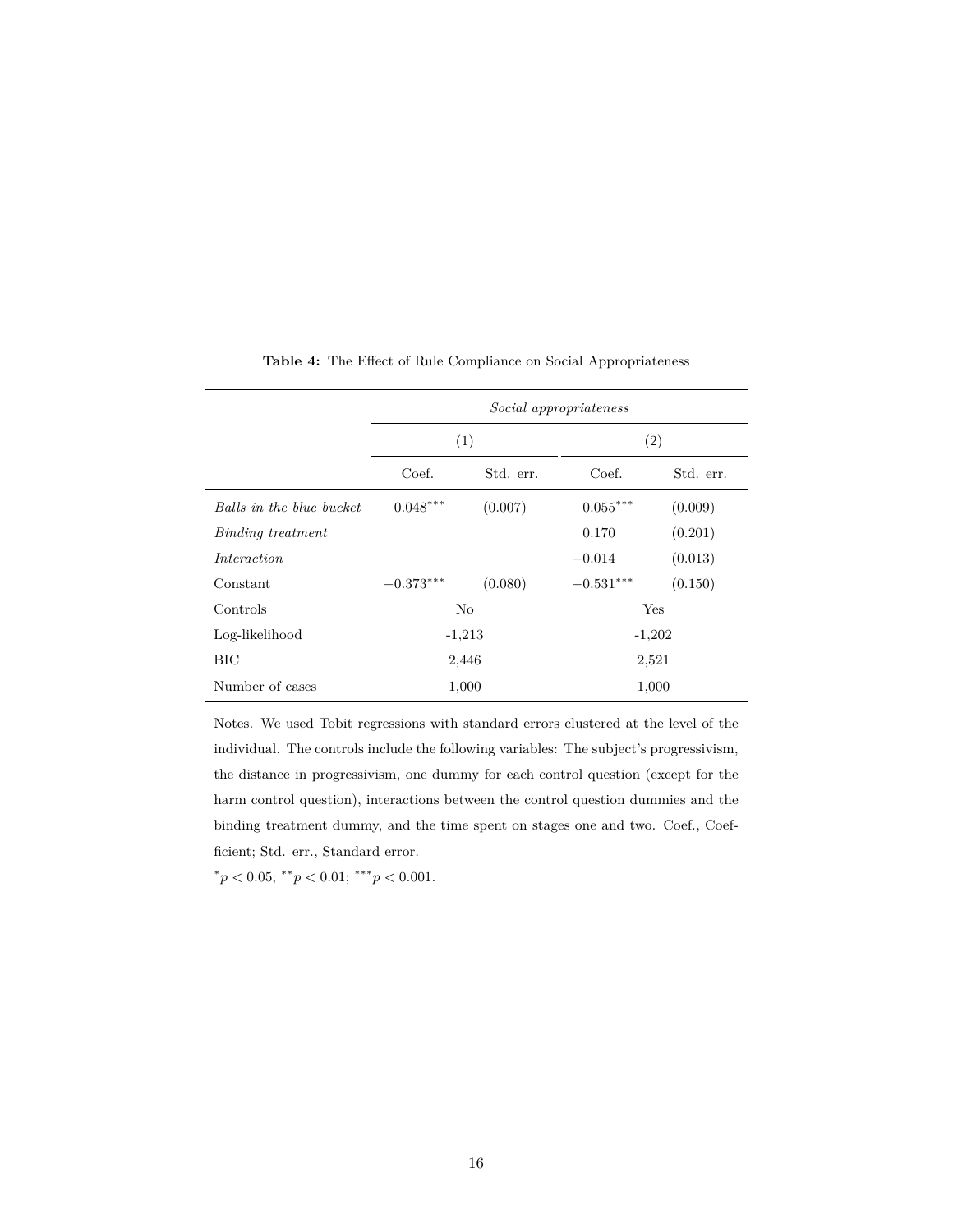## **6.2 Results: Individuals Choice**

In this section, we evaluate whether greater identification with the group issuing the rule statement increased the number of balls in the rule-compliant bucket. First, we tested if our treatment manipulation successfully affected group identification. We compared subjects' group identification between the individualizing treatment (high moral similarity) and the binding treatment (low moral similarity). In line with the psychological social identity approach (Hornsey, [2008;](#page-27-1) Turner & Reynolds, [2012\)](#page-28-2), we predicted that moral similarity increases group identification.

<span id="page-17-1"></span>**Hypothesis 3** (Comparison of Group Identification)**:** Group identification will be significantly higher in the individualizing treatment than the binding treatment.

We compared the responses of the distance group identification measure of the "Inclusion of Ingroup in the Self Scale" between the individualizing and binding treatment.<sup>[33](#page-17-2)</sup>

<span id="page-17-3"></span>**Result 3** (Comparison of Group Identification)**:** Group identification was significantly higher in the individualizing treatment than the binding treatment.

**Support:** The average group identification was 0*.*80 in the individualizing treatment and 0*.*62 in the binding treatment. The 0.19 point difference was significant using a one-sided t-test  $(p < 0.001)$ .

Second, we examined how our treatment manipulation affected the number of balls placed in the rulecompliant bucket of the group rule-following task. We predicted that more balls would be placed in the rule-compliant bucket in the individualizing than in the binding treatment. This prediction was based on the following observations: First, Result [3](#page-17-3) suggests that group identification was higher in the individualizing than in the binding treatment. Second, the psychological social identity approach (Hornsey, [2008;](#page-27-1) Turner & Reynolds, [2012\)](#page-28-2) suggests that group identification increases the likelihood of prototypical group behavior, and therefore individuals should have acted more in line with the measured group norms. Third, Results [1](#page-14-2) and [2](#page-14-3) indicate that both group norms were nearly identical and dictated that individuals place all the balls in the blue bucket.

<span id="page-17-0"></span>**Hypothesis 4** (Comparison of the Number of Balls in the Rule-Compliant Bucket)**:** The number of balls in the rule-compliant bucket will be significantly higher in the individualizing treatment than the binding treatment.

We compared the number of balls in the rule-compliant bucket between the individualizing and binding treatment. Hereby, we either used all available observations or only those observations who were not randomly

<span id="page-17-2"></span> $33$ In Appendix [B.4,](#page-40-0) we also considered other identification measures. We did not find any noticeable difference due to changes in the conceptualization of group identification.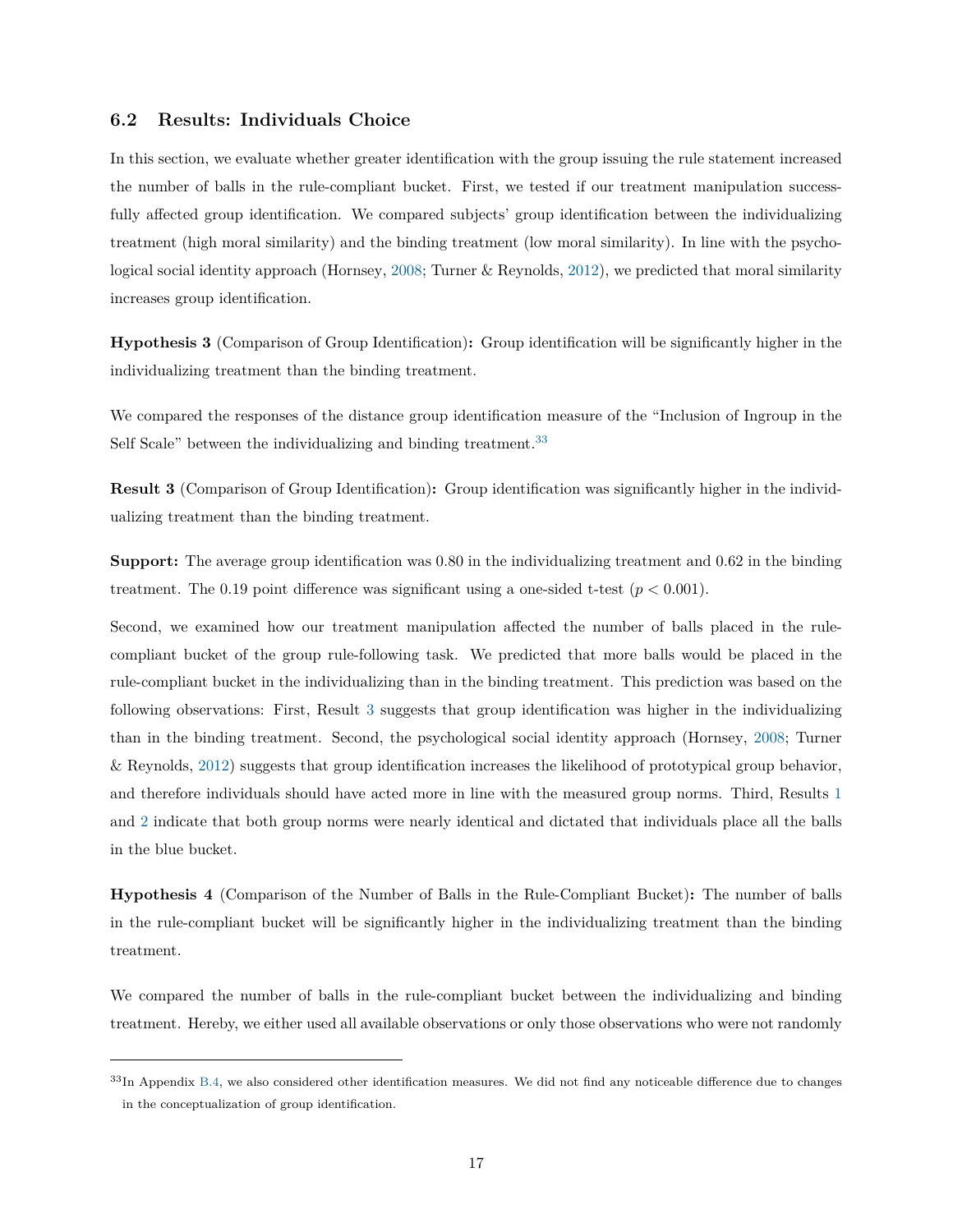assigned the authority control question (254 out of 320 observations). The reason for the second comparison was that the authority control question unexpectedly primed our participants to act more rule-compliant in the binding treatment (see Appendix [B.2\)](#page-35-0). This priming effect ran counter to the treatment effect described in Hypothesis [4.](#page-17-0) Consequently, including observations assigned to the authority control question potentially obscures a treatment effect.

**Result 4** (Comparison of the Number of Balls in the Rule-Compliant Bucket)**:** If one excludes those observations assigned to the authority control question, the number of balls in the rule-compliant bucket was significantly higher in the individualizing treatment than the binding treatment. However, if one does not exclude those observations, there were no significant differences in the number of balls in the rule-compliant bucket.

**Support:** If we exclude those observations assigned to the authority control question, the average participant placed 8*.*24 and 6*.*44 balls in the rule-compliant bucket of the individualizing and the binding treatment, respectively. This difference of 1.79 balls was significant according to a one-sided t-test  $(p = 0.03)$ . However, if we include those observations assigned to the authority control question, the participants placed 8*.*15 and 7*.*44 balls in the rule-compliant bucket of the individualizing and the binding treatment, respectively. This difference was not significant according to a one-sided t-test  $(p = 0.21).^{34}$  $(p = 0.21).^{34}$  $(p = 0.21).^{34}$  Where possible, we controlled for the priming effect of the authority control question. In all of the previous and following regressions, we present two models: One model without and one model with control variables. The control variables always include a binding treatment dummy, dummies for the selected control question, and interactions between both.

## **6.3 Results: The Effect of Group Identification on Group Norm Sensitivity**

In this section, we examine how group identification influenced group norm sensitivity. Our identification strategy used the exogenous variation in group identification induced by our treatment manipulation and

<span id="page-18-0"></span><sup>&</sup>lt;sup>34</sup>An alternative explanation for our findings could be that moral similarity created trust towards Group A (McEvily, Weber, & Bicchieri, [2006\)](#page-28-13). Individuals, therefore, might have been more willing to believe that compliance with Group A's rule statement is beneficial to them. Consequently, we would expect participants to place more balls in the rule-compliant bucket of the individualizing treatment than the binding treatment. We argue that it is unlikely that this has happened in our experiments: First, trust would only influence behavior if the participants believed that Group A has information about their payment that the subjects do not have. This belief would indicate that the instructions were deceptive and did not detail how their actions in the group rule-following task would influence their payment. However, we informed our participants in the invitation of the experiment and the terms of participation that we do not use deception. Furthermore, we highlighted in the terms of participation that the participants' choices do not impact their potential earnings in subsequent stages, and individuals knew that the group rule-following task is the last stage of the experiment. Second, in Result [5,](#page-19-1) we show that group identification has a major impact on rule compliance in the group rule-following task. Therefore the interpretation that this treatment difference is due to group identification is consistent with Result [5.](#page-19-1)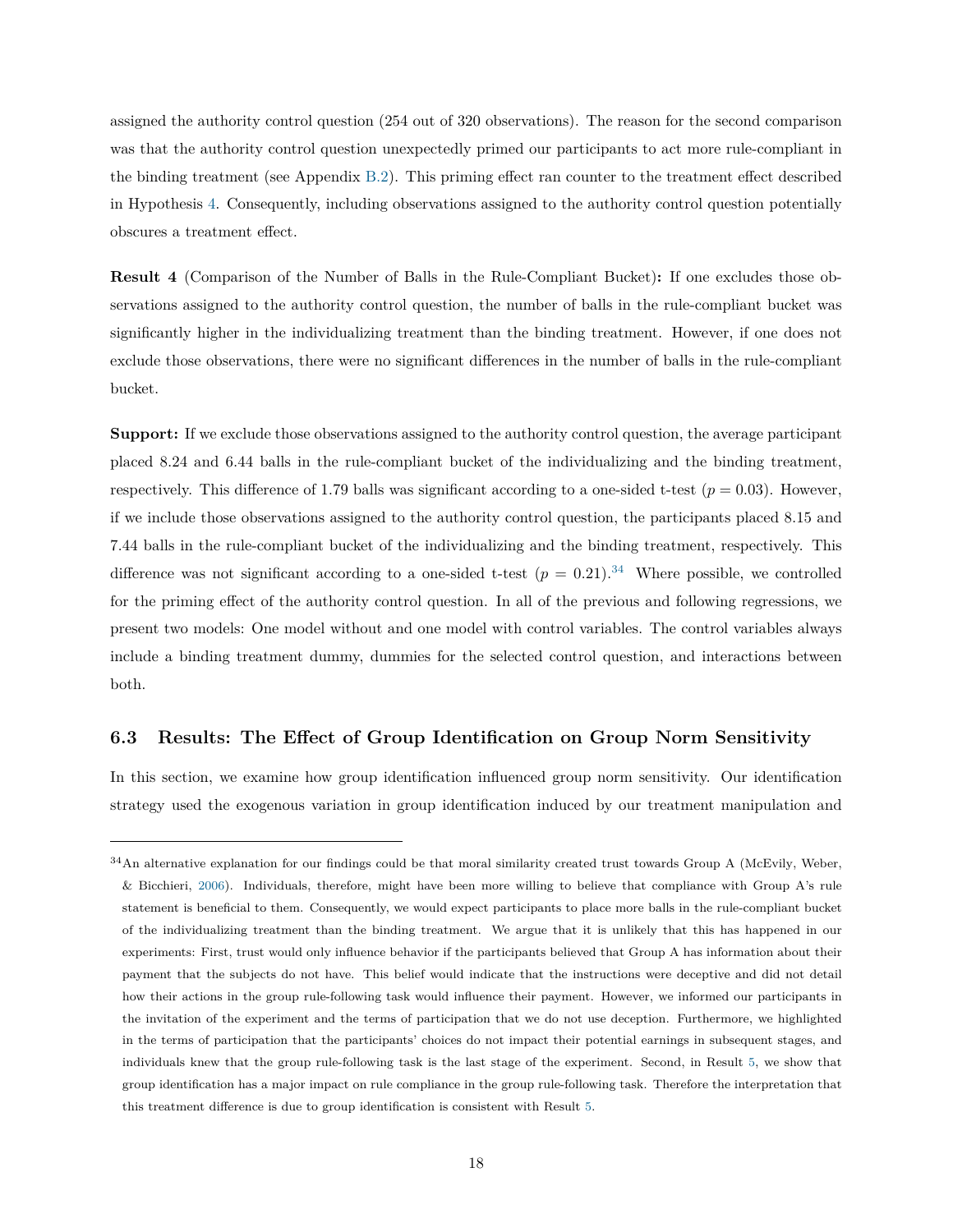the endogenous variation in the propensity to identify with Group A. Since the psychological social identity approach (Hornsey, [2008;](#page-27-1) Turner & Reynolds, [2012\)](#page-28-2) suggests that group identification increases the likelihood of prototypical group behavior, we predicted that increased group identification increases group norm sensitivity.

<span id="page-19-0"></span>**Hypothesis 5** (The Effect of Group Identification on Group Norm Sensitivity)**:** Higher group identification will increase group norm sensitivity.

To evaluate this hypothesis, we made use of Results [1](#page-14-2) and [2.](#page-14-3) According to Result [1,](#page-14-2) there were no significant differences between the individualizing and binding group norms. According to Result [2,](#page-14-3) an action's social appropriateness was linearly increasing in the number of balls in the rule-compliant bucket. Due to these findings, we approximated group norm compliance and group norm sensitivity (see Section [3\)](#page-5-5) in both treatments with the number of balls in the rule-compliant bucket.

To examine the impact of group identification on group norm sensitivity, we estimated two Tobit regression models.[35](#page-19-2) In all models, we used the number of balls in the rule-compliant bucket of the group rule-following task as our dependent variable. In the first model, we regressed the dependent variable against the distance measure of the "Inclusion of Ingroup in the Self Scale."[36](#page-19-3) In the second model, we added a binding treatment dummy. We also included a set of control variables, which we labeled "Control Variables 2." The set included: The subject's progressivism, the distance in progressivism, one dummy for each control question (except for the harm control question), interactions between the control question dummies and the binding treatment dummy, and the time spent on stages one, two, and three. We predicted that group identification would be significant and positive in all specifications.

<span id="page-19-1"></span>**Result 5** (The Effect of Group Identification on Group Norm Sensitivity)**:** Higher group identification increased group norm sensitivity.

**Support:** The estimates of the two Tobit regression models can be found in Table [5.](#page-20-1) As can be seen, the coefficients of group identification is positive and highly significant in both models (*p <* 0*.*001). Furthermore, the effects is large in magnitude. If group identification increases from  $0$  to  $1$  (on a scale from  $0$  to  $1$ ), the number of balls in the rule-compliant bucket, ceteris paribus, increases by approximately 14 balls.

<span id="page-19-2"></span> $35$ We chose Tobit regression models to handle the censoring at 0 and 20. However, the coefficients of "Identification (distance)" would have been significant and positive in OLS regression models as well.

<span id="page-19-3"></span> $36$ In Appendix [B.5,](#page-40-1) we also consider other identification measures. We did not find any noticeable difference due to changes in the conceptualization of group identification.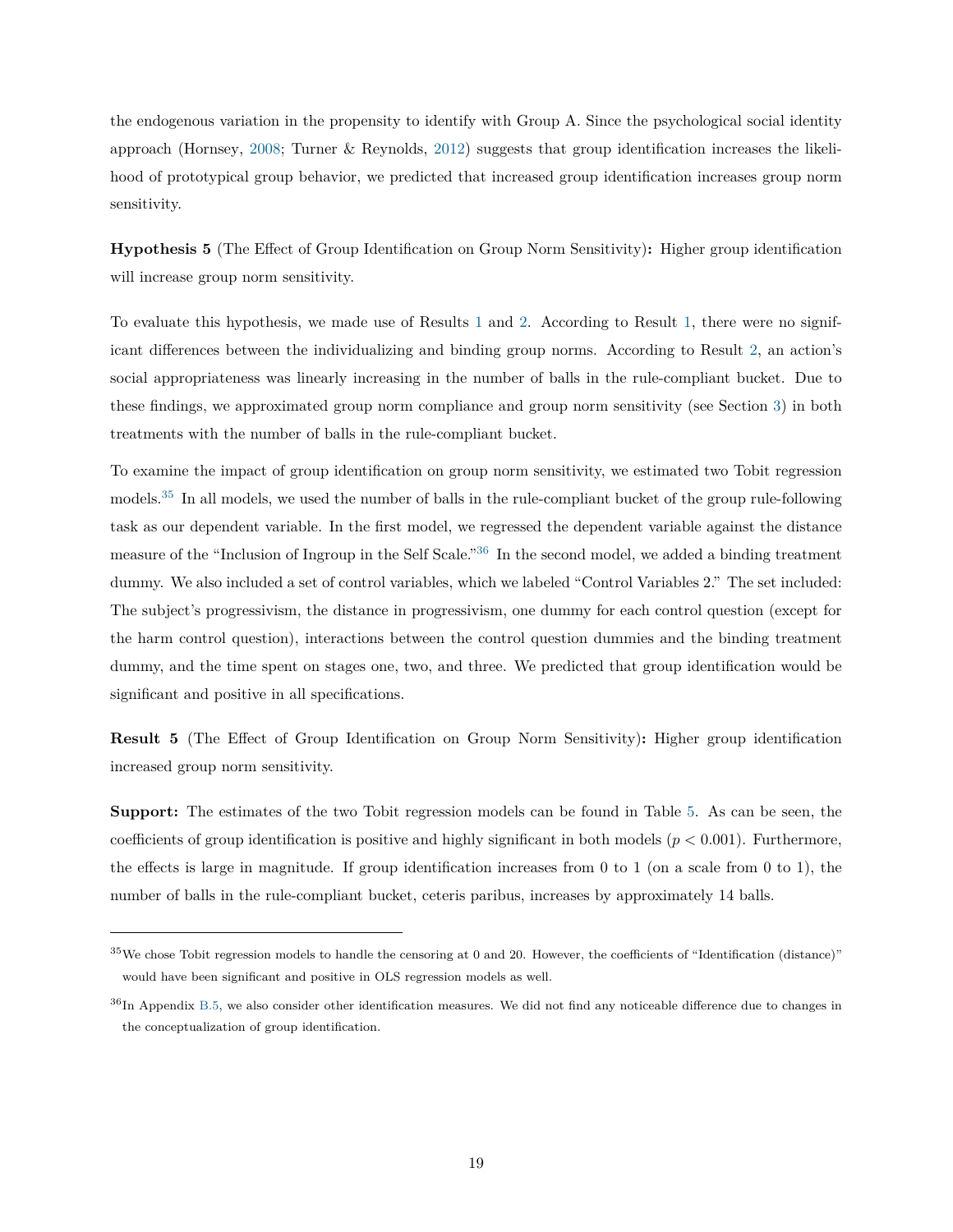<span id="page-20-1"></span>

|                                  |             |           | Balls in the blue bucket |           |
|----------------------------------|-------------|-----------|--------------------------|-----------|
|                                  |             | (1)       |                          | (2)       |
|                                  | Coef.       | Std. err. | Coef.                    | Std. err. |
| <i>Identification (distance)</i> | $14.131***$ | (4.034)   | $14.657***$              | (4.326)   |
| Binding treatment                |             |           | $-5.036$                 | (4.705)   |
| Constant                         | $-4.636$    | (3.099)   | $-3.622$                 | (5.942)   |
| Controls                         |             | No        | Yes                      |           |
| Log-likelihood                   |             | $-738$    | $-725$                   |           |
| BIC                              |             | 1,493     | 1,549                    |           |
| Number of cases                  |             | 320       | 320                      |           |

**Table 5:** The Effect of Group Identification on Rule Compliance

Notes. We used Tobit regressions. The controls include the following variables: The subject's progressivism, the distance in progressivism, one dummy for each control question (except for the harm control question), interactions between the control question dummies and the binding treatment dummy, and the time spent on stages one, two and three. Coef., Coefficient; Std. err., Standard error.  $p < 0.05$ ;  $\binom{*}{p} < 0.01$ ;  $\binom{*}{p} < 0.001$ .

## <span id="page-20-0"></span>**6.4 Results: The Effect of Moral Similarity on Group Identification**

Lastly, we examined how moral similarity to a social group affected group identification. In doing so, we exclusively conceptualized morality by progressivism and moral similarity as the absolute difference between the individual's progressivism and the social group's implied progressivism.<sup>[37](#page-20-2)</sup> On average, participants had a progressivism score of 1*.*72 in the individualizing treatment and 1*.*59 in the binding treatment (on a scale from  $-5$  to 5).<sup>[38](#page-20-3)</sup> The five answers of the moral foundations questionnaire used to introduce Group A implied a progressivism score of 2*.*33 in the individualizing treatment and 0 in the binding treatment (on a scale from −5 to 5). Finally, the average absolute difference between the individual's progressivism and the social group's implied progressivism was 0*.*97 in the individualizing treatment and 1*.*59 in the binding treatment (on a scale from 0 to 10).

To examine how moral similarity affected group identification, we estimated two Tobit regression models with

<span id="page-20-2"></span><sup>&</sup>lt;sup>37</sup>In Appendix [B.3,](#page-37-0) we examined which moral foundations drive the effect of moral similarity on group identification. In Appendix [B.6,](#page-42-0) we examined how robust our results are to changes in the conceptualization of moral similarity. We found that the distance in the individualizing and the binding index both influenced group identification. Furthermore, this effect was mainly driven by the distance in the fairness foundation. We also found that the effect of moral similarity on group identification was robust to changes in the conceptualization of moral similarity.

<span id="page-20-3"></span><sup>38</sup>The difference in the participant's progressivism between treatments was not significant (see Appendix [B.1\)](#page-32-0).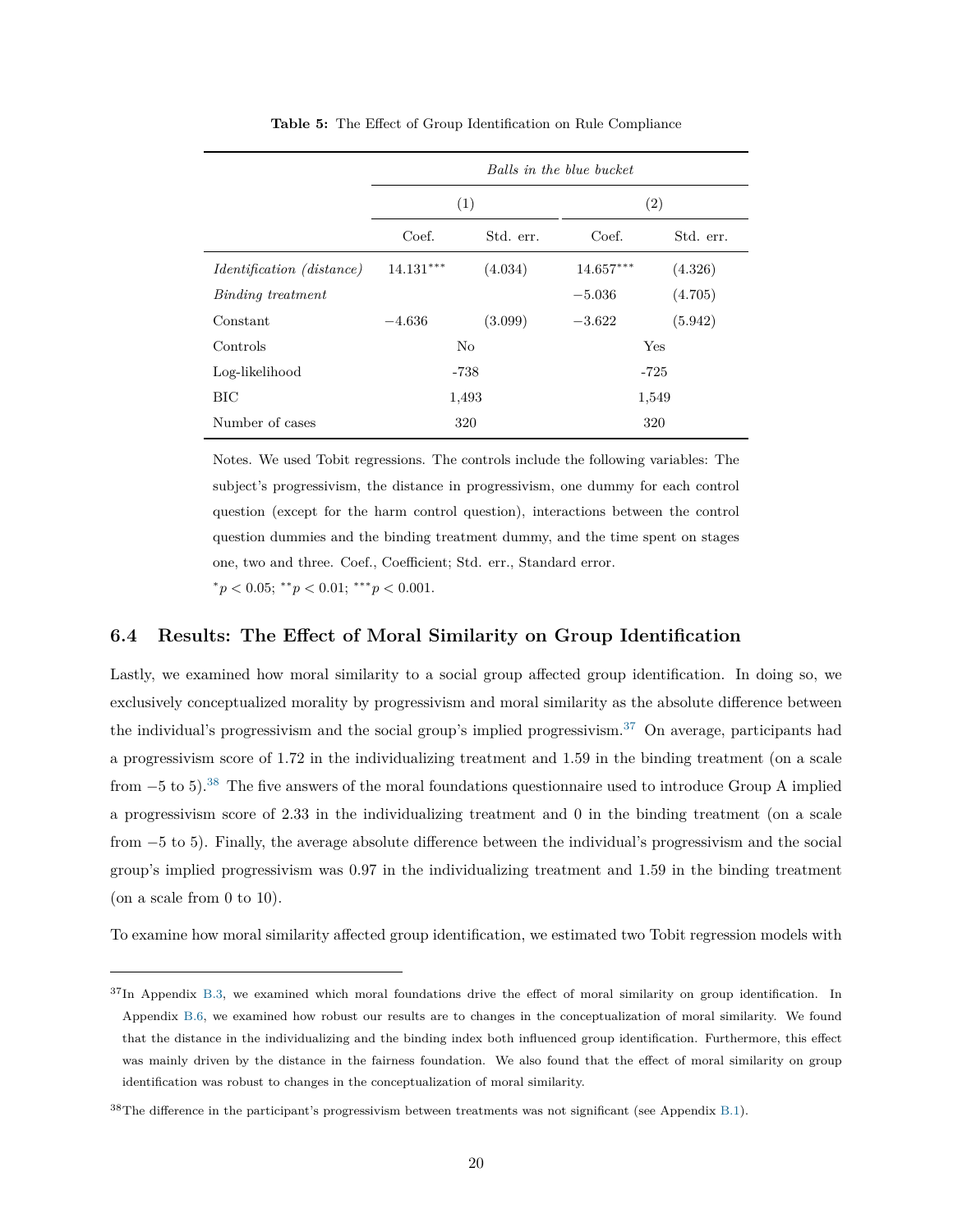robust standard errors.[39](#page-21-0) In all models, we used the distance group identification measure of the "Inclusion of Ingroup in the Self Scale" as our dependent variable. In the first model, we regressed the dependent variable against the subject's progressivism and the absolute difference between the individual's progressivism and the social group's implied progressivism. In the second model, we added a binding treatment dummy. We also included a set of control variables, which we labeled "Control Variables 3." The set included: One dummy for each control question (except for the harm control question), interactions between the control question dummies and the binding treatment dummy, and the time spent on stages one and two.

<span id="page-21-1"></span>

|                        |             |           | <i>Identification (distance)</i> |           |
|------------------------|-------------|-----------|----------------------------------|-----------|
|                        | (1)         |           | (2)                              |           |
|                        | Coef.       | Std. err. | Coef.                            | Std. err. |
| Progressivism          | 0.019       | (0.015)   | 0.006                            | (0.016)   |
| Distance progressivism | $-0.118***$ | (0.017)   | $-0.081***$                      | (0.020)   |
| Binding treatment      |             |           | $-0.196**$                       | (0.067)   |
| Constant               | $0.836***$  | (0.034)   | $0.890***$                       | (0.062)   |
| Controls               | No          |           | Yes                              |           |
| Log-likelihood         | $-41$       |           | $-25$                            |           |
| BIC                    | 104         |           | 136                              |           |
| Number of cases        | 320         |           | 320                              |           |

**Table 6:** The Effect of Moral Similarity on Group Identification

Notes. We used Tobit regressions with robust standard errors. The controls include the following variables: One dummy for each control question (except for the harm control question), interactions between the control question dummies and the binding treatment dummy, and the time spent on stages one and two. Coef., Coefficient; Std. err., Standard error.

 $p < 0.05$ ;  $\binom{*}{p} < 0.01$ ;  $\binom{*}{p} < 0.001$ .

The results can be found in Table [6.](#page-21-1) As can be seen, distance progressivism was significant and negative in both specifications  $(p < 0.001)$ .<sup>[40](#page-21-2)</sup> This result suggests that an increase in distance progressivism decreased

<span id="page-21-0"></span> $39\text{We chose}$  Tobit regression models to handle the censoring at 0 and 1. However, the coefficients of "Distance progressivism" would have been significant and negative in OLS regression models as well.

<span id="page-21-2"></span><sup>&</sup>lt;sup>40</sup>Unexpectedly, the coefficient of the binding treatment dummy was also significant and negative. This result might suggest that distance progressivism influenced group identification in a non-linear way. However, even when we replaced distance progressivism with the logarithm or square of the explanatory variable, the binding treatment dummy remained significant. Another explanation could be that this result was due to an unobserved variable that influenced group identification and that changed between treatments. However, due to our control variables, we could exclude the selected control question or the task's difficulty (approximated by the time spent in Stages 1 and 2) as potential explanations. Furthermore, we could exclude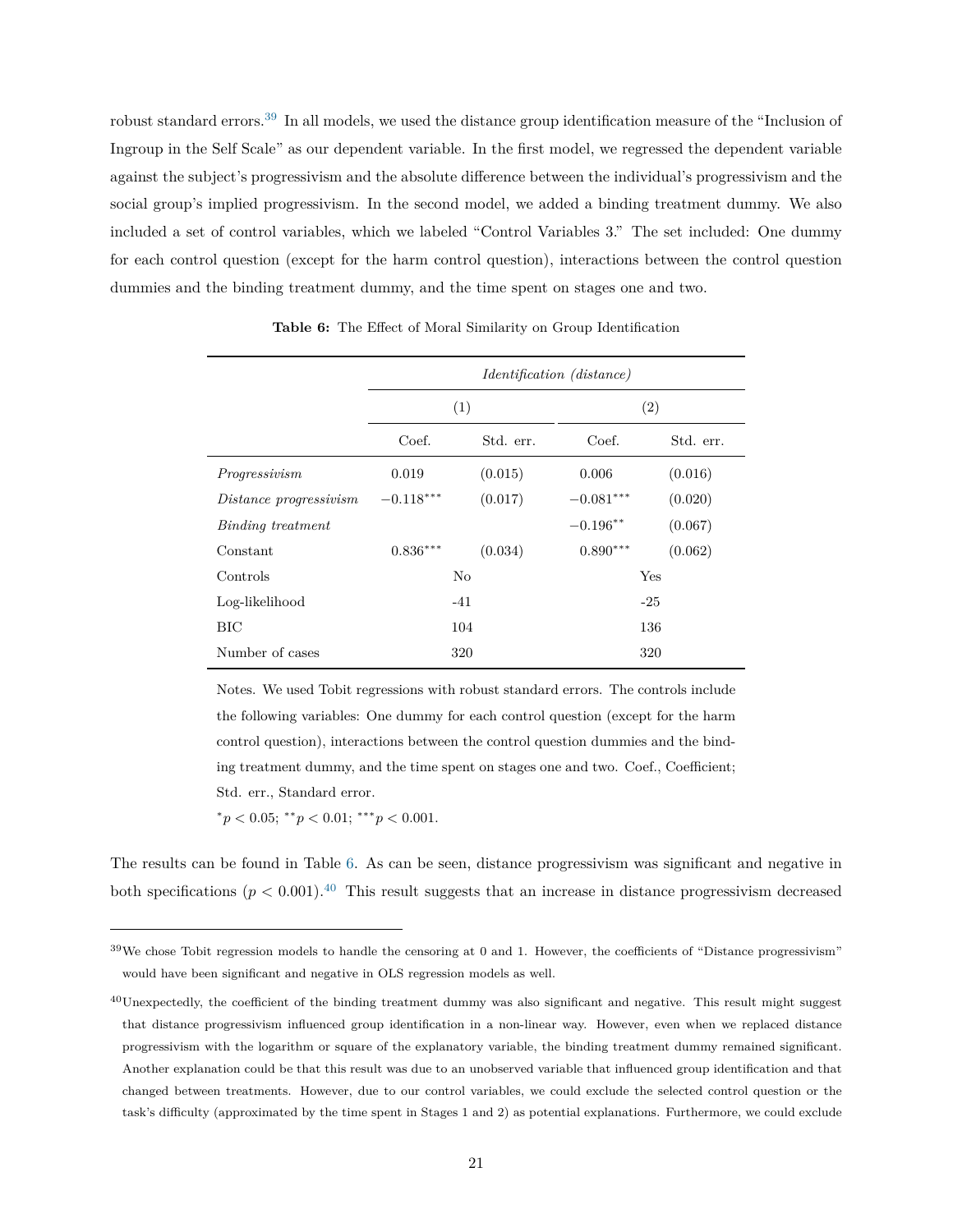group identification. In particular, if distance progressivism increased by the average amount observed in our choice experiment (1*.*28), group identification decreased, ceteris paribus, by 0*.*10 to 0*.*15 (on a scale from 0 to  $1$ ).<sup>[41](#page-22-0)</sup>

# **7 Discussion**

In our study, we show that an increase in group identification can lead to heightened levels of group norm sensitivity. We also show that an increase in moral similarity based on moral foundations theory leads to elevated levels of group identification.

Our findings help understand how group identification affects ingroup favoritism. Kimbrough and Vostroknutov [\(2020\)](#page-27-9) recently provided a theoretical explanation of why Chen and Li [\(2009\)](#page-25-7) might have observed ingroup favoritism in their other-other allocation tasks. They argued that two group norms are present if the allocation is between two participants that belong to distinct social identities. Each group norm favors allocating more money to the ingroup member rather than the outgroup member. According to Kimbrough and Vostroknutov, the allocator exclusively considers the group norm of their own social identity while making the allocation decision. This explanation might be incomplete since it assumes an extreme case where individuals only comply with the ingroup norm and ignore the outgroup norm. Our results suggest that the degree to which individuals comply with group norms in itself is a function of group identification. Consequently, an increase in group identification might influence behavior through two channels in other-other allocations tasks: Through an increased group norm sensitivity towards the ingroup norm and a change in the applicable ingroup norm that favors allocations to the ingroup member.

Our findings shed light on why some individuals are prone to ingroup favoritism. Kranton, Pease, Sanders, and Huettel [\(2020\)](#page-27-13) and Kranton and Sanders [\(2017\)](#page-27-14) observed that some individuals are "groupy" and engage in ingroup favoritism independent of the considered social group (i.e., minimal groups and political groups). What makes these groupy individuals different? It might be that groupy individuals have high default group norm sensitivity, and the considered social groups have group norms that prescribe ingroup favoritism.

that the binding treatment dummy was significant due to an imbalanced allocation of subjects to treatments (see Appendix [B.1\)](#page-32-0).

<span id="page-22-0"></span> $41$ In their research, Chen and Li [\(2009\)](#page-25-7) examined how various manipulations influenced group identification. They found that the including a chat stage (binary) significantly increased group identification by 0*.*126 (rescaled to a scale from 0 to 1). To compare their results with our results, we estimated an OLS regression model. In this model, we regressed the same group identification measure that Chen and Li used (see Appendix [C.9\)](#page-58-0) against the subject's progressivism and the absolute difference between the individual's progressivism and the social group's implied progressivism. We find that increasing the distance progressivism by 1 (on a scale from 0 to 10) significantly decreased group identification by 0*.*088 (on a scale from 0 to 1). Since the mean distance progressivism was 1*.*28, the average moral similarity in our experiment had a similar effect on group identification as would be obtained by including a chat stage between the individual and Group A.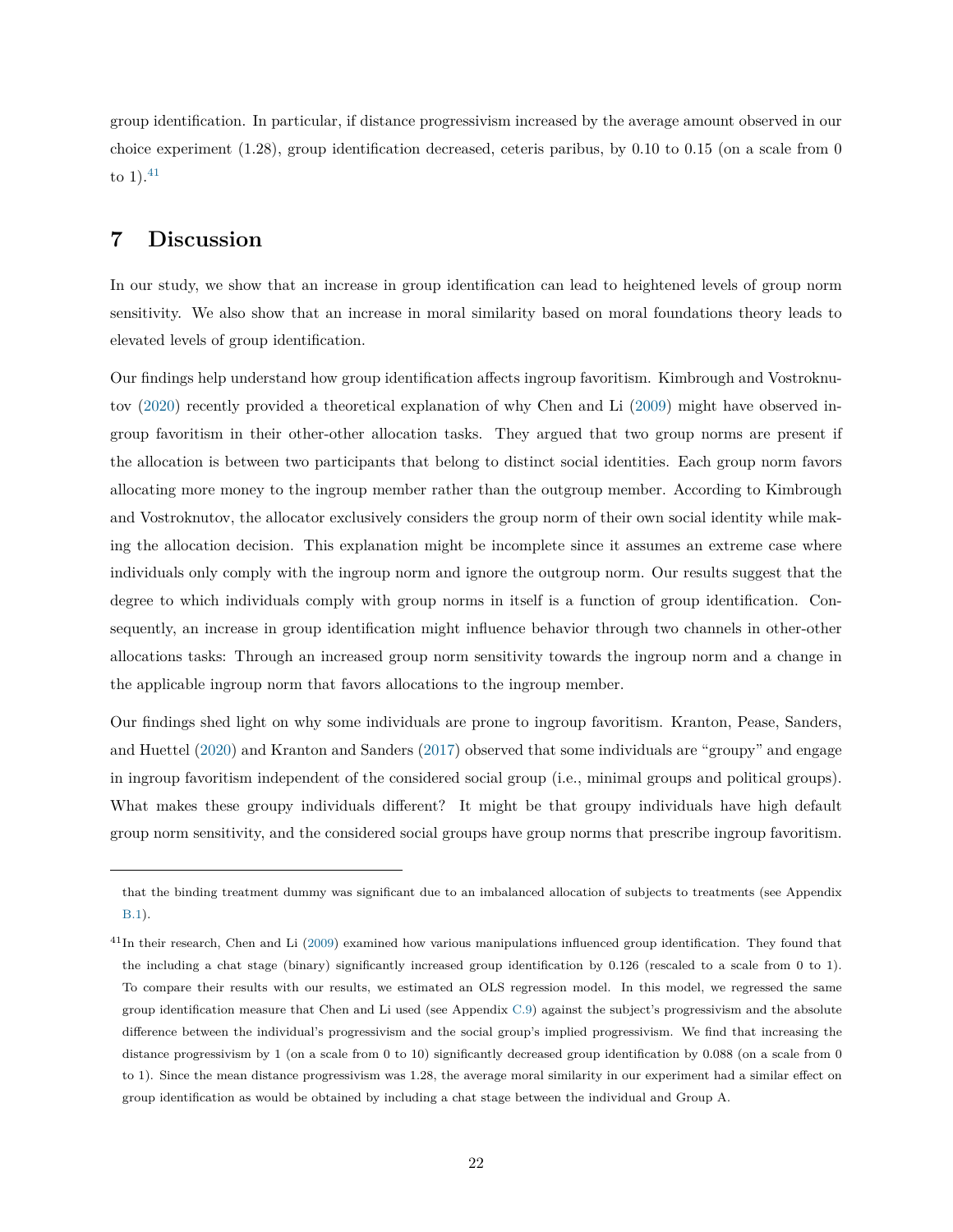Alternatively, groupy individuals might have typical levels of group norm sensitivity, but their perception of group norms might be biased towards ingroup favoritism. Our results suggest that situational factors like moral similarity strongly influence group norm sensitivity. Therefore, our results support an explanation that focuses on a biased perception of group norms.

Our findings suggest that norm sensitivity has limited temporal stability. We experimentally identify a source of variation in (group) norm sensitivity (Kimbrough & Vostroknutov, [2016,](#page-27-3) [2018\)](#page-27-4). While (group) norm sensitivity might be stable in the short term, the moral position of individuals (and consequently of the social groups) changes in the medium term (Van de Vyver, Houston, Abrams, & Vasiljevic, [2016\)](#page-28-14). Hence, group identification and (group) norm sensitivity may have limited temporal stability.

Lastly, our findings describe how moral similarity might influence voting. Enke [\(2020\)](#page-26-7) showed with correlational data from U.S. elections that moral similarity, according to moral foundations theory, predicts voting at the individual level. According to Enke, individuals' utility from voting depends directly on the moral similarity between the voter and the politician or the political party. However, how does moral similarity change behavior? It is unlikely that the behavior is influenced by the desire to create a better fit between the individual and the environment. Such a desire would be irrational since the likelihood that the own vote decides the election is very small. One reason why citizens still might vote is due to their social identities (Hasen, [1996\)](#page-27-15). Our study shows that a social identity-based explanation could also explain why the likelihood to vote for a political party is influenced by the moral similarity between a voter and the political party.<sup>[42](#page-23-0)</sup> According to our experiments, an increase in moral similarity between a voter and a political party increases group identification and group norm sensitivity. Thus, an individual is more likely to follow the political party's group norms, which presumably dictate "Vote for us" and "Don't vote for them."

# **8 Conclusion**

In this study, we experimentally tested if group identification influences behavior via group norm sensitivity. We also examined how moral similarity between an individual and a social group affects group identification. In our main experiment, participants learned about the moral position of an unknown social group through their answers in the moral foundations questionnaire (Graham et al., [2011\)](#page-26-2). By assigning them to one of two social groups, we exogenously manipulated the moral similarity between our participants and the social group. Subsequently, we tested how this treatment manipulation affected our measures of group identification and compliance with the social group's rules. We found that group identification has a significant positive impact on rule compliance. Due to our design, we isolated that this was due to changes in group norm sensitivity rather than changes in the group norms. Furthermore, we found that moral similarity based on

<span id="page-23-0"></span> $^{42}$ Other researchers have used similar arguments in the past. For example, Shayo [\(2009\)](#page-28-7) proposed a model in which similarity to social groups affects group identification and, subsequently, voting preferences for income redistribution.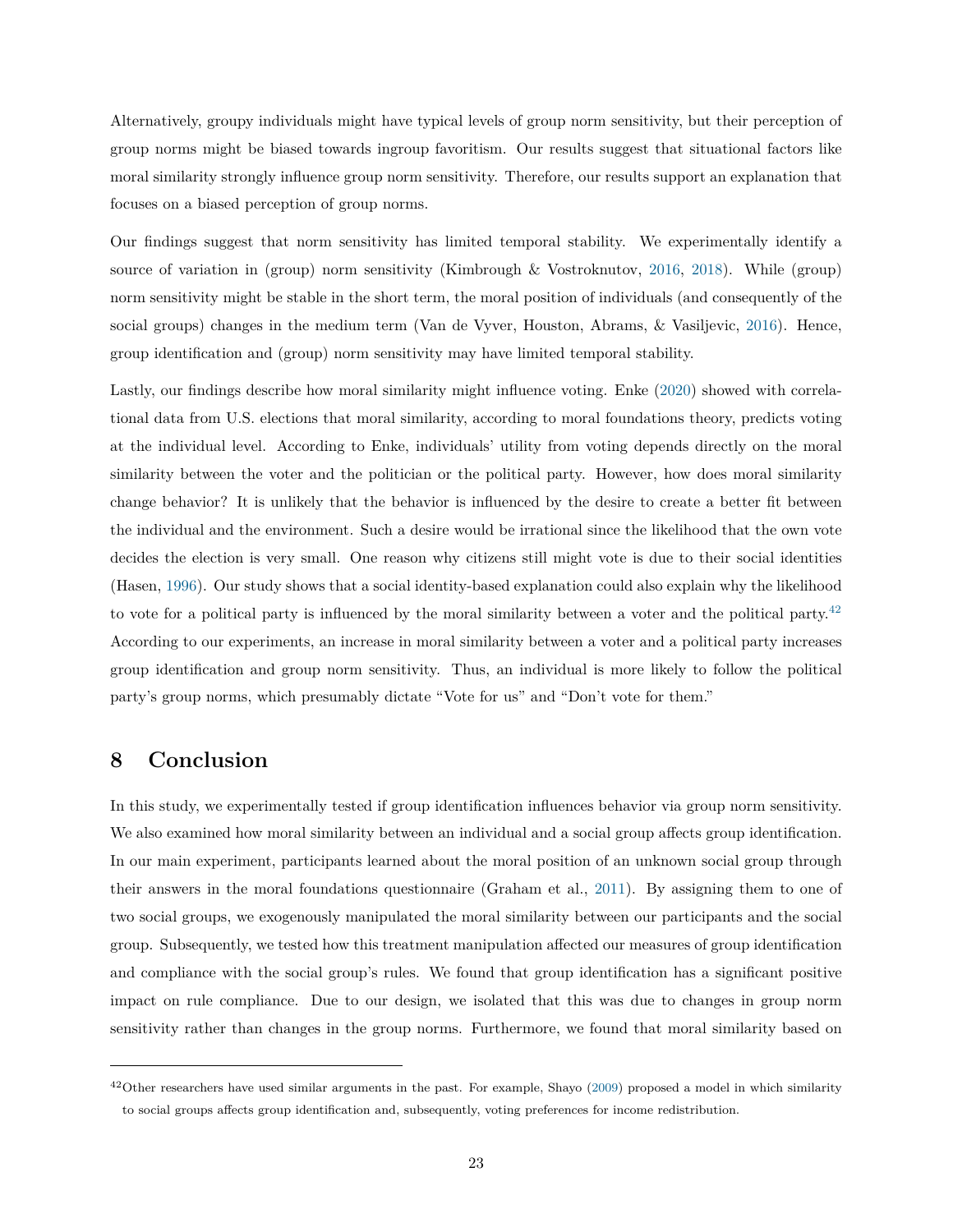moral foundations theory's progressivism (Clark et al., [2017\)](#page-25-5) has a positive impact on group identification.

Our work makes three important contributions to the study of social behavior in economics: First, we show that group identification can influence behavior via group norm sensitivity. With this, our study identifies one situational variable that determines when social identities are likely to matter. Second, we show that similarity in moral preferences according to moral foundations theory, just like similarity in other preferences Chen and Li [\(2009\)](#page-25-7), increases group identification. Third, we show how the rule-following task (Kimbrough  $\&$ Vostroknutov, [2018\)](#page-27-4) can be modified to measure group norm sensitivity rather than general norm sensitivity. In principle, this method can measure the group norm sensitivity towards any communicable social group.<sup>[43](#page-24-0)</sup>

Our work identifies several promising avenues for future research: First, our results suggest that it might be possible to describe and predict how an individual's set of acquired social identities changes over time. At any point in time, an individual's set of acquired social identities is (partly) determined by the individual's and the available social groups' moral positions. Hereby, previously acquired social identities determine an individual's moral position<sup>[44](#page-24-1)</sup>, and its members' moral position determines a social group's moral position. These connections might prove useful in the creation of dynamic social identity models. Second, it would be fruitful to study how extreme dis-identification (despising another group) affects group norm sensitivity. It might be that individuals' group norm sensitivity becomes negative, and individuals are willing to incur a cost to violate group norms. Finally, it would be valuable to explore whether similarity in different concepts of morality or specific constructs related to social preferences affects group identification similarly.

<span id="page-24-0"></span><sup>&</sup>lt;sup>43</sup>It might even be used to measure "group norm sensitivity" towards atomistic social groups that only consist of one individual.

<span id="page-24-1"></span><sup>44</sup>According to Haidt [\(2012\)](#page-26-15), *"Moral systems are [. . . ] interlocking sets of values, virtues, norms, practices, identities, institutions, technologies, and evolved psychological mechanisms that work together to suppress or regulate self-interest and make cooperative societies possible"*.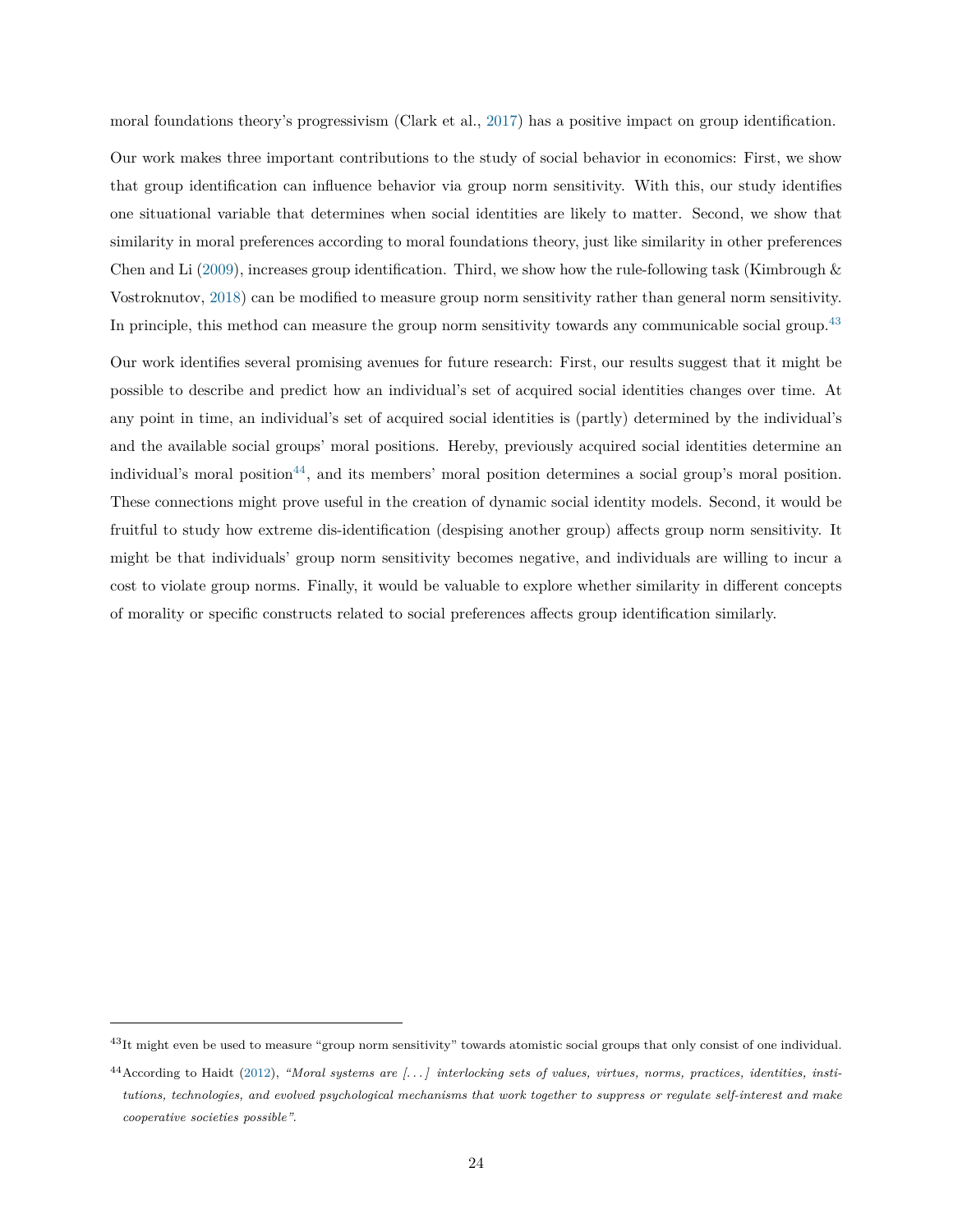# **References**

- <span id="page-25-0"></span>Akerlof, G. A., & Kranton, R. E. (2000). Economics and identity. *The Quarterly Journal of Economics*, *115* (3), 715–753. doi[:10/fxdw82](https://doi.org/10/fxdw82)
- <span id="page-25-2"></span>Akerlof, G. A., & Kranton, R. E. (2002). Identity and schooling: Some lessons for the economics of education. *Journal of Economic Literature*, *40* (4), 1167–1201. doi[:10/gd2x2h](https://doi.org/10/gd2x2h)
- <span id="page-25-3"></span>Akerlof, G. A., & Kranton, R. E. (2005). Identity and the economics of organizations. *Journal of Economic Perspectives*, *19* (1), 9–32. doi[:10/dkjnmm](https://doi.org/10/dkjnmm)
- <span id="page-25-4"></span>Akerlof, G. A., & Kranton, R. E. (2008). Identity, supervision, and work groups. *American Economic Review*, *98* (2), 212–217. doi[:10/dzq452](https://doi.org/10/dzq452)
- <span id="page-25-12"></span>Aron, A., Aron, E. N., & Smollan, D. (1992). Inclusion of other in the self scale and the structure of interpersonal closeness. *Journal of Personality and Social Psychology*, *63* (4), 596–612. doi[:10/ddr983](https://doi.org/10/ddr983)
- <span id="page-25-10"></span>Benjamin, D. J., Choi, J. J., & Strickland, A. J. (2010). Social identity and preferences. *American Economic Review*, *100* (4), 1913–1928. doi[:10/fw6f2c](https://doi.org/10/fw6f2c)
- <span id="page-25-11"></span>Bernard, M., Hett, F., & Mechtel, M. (2016). Social identity and social free-riding. *European Economic Review*, *90*, 4–17. doi[:f9jcqn](https://doi.org/f9jcqn)
- <span id="page-25-8"></span>Bernhard, H., Fehr, E., & Fischbacher, U. (2006). Group affiliation and altruistic norm enforcement. *American Economic Review*, *96* (2), 217–221. doi[:10/bfnvc9](https://doi.org/10/bfnvc9)
- <span id="page-25-13"></span>Bicchieri, C., Dimant, E., Gaechter, S., & Nosenzo, D. (2020, April). *Observability, social proximity, and the erosion of norm compliance* (CESifo Working Paper No. 8212). CESifo. Munich, Germany. Retrieved from <https://bit.ly/3aVCH5x>
- <span id="page-25-1"></span>Chang, D., Chen, R., & Krupka, E. (2019). Rhetoric matters: A social norms explanation for the anomaly of framing. *Games and Economic Behavior*, *116*, 158–178. doi[:10/gm4dc2](https://doi.org/10/gm4dc2)
- <span id="page-25-14"></span>Chen, D. L., Schonger, M., & Wickens, C. (2016). oTree—An open-source platform for laboratory, online, and field experiments. *Journal of Behavioral and Experimental Finance*, *9*, 88–97. doi[:10/bj42](https://doi.org/10/bj42)
- <span id="page-25-6"></span>Chen, R., & Chen, Y. (2011). The potential of social identity for equilibrium selection. *American Economic Review*, *101* (6), 2562–2589. doi[:10/chd9nt](https://doi.org/10/chd9nt)
- <span id="page-25-7"></span>Chen, Y., & Li, S. X. (2009). Group identity and social preferences. *American Economic Review*, *99* (1), 431–457. doi[:10/cm3z39](https://doi.org/10/cm3z39)
- <span id="page-25-5"></span>Clark, C. B., Swails, J. A., Pontinen, H. M., Bowerman, S. E., Kriz, K. A., & Hendricks, P. S. (2017). A behavioral economic assessment of individualizing versus binding moral foundations. *Personality and Individual Differences*, *112*, 49–54. doi[:10/gfxk2c](https://doi.org/10/gfxk2c)
- <span id="page-25-15"></span>D'Adda, G., Drouvelis, M., & Nosenzo, D. (2016). Norm elicitation in within-subject designs: Testing for order effects. *Journal of Behavioral and Experimental Economics*, *62*, 1–7. doi[:10/gm4dc7](https://doi.org/10/gm4dc7)
- <span id="page-25-9"></span>Dehghani, M., Johnson, K., Hoover, J., Sagi, E., Garten, J., Parmar, N. J., ... Graham, J. (2016). Purity homophily in social networks. *Journal of Experimental Psychology: General*, *145* (3), 366–375. doi[:10/](https://doi.org/10/f8bqq8) [f8bqq8](https://doi.org/10/f8bqq8)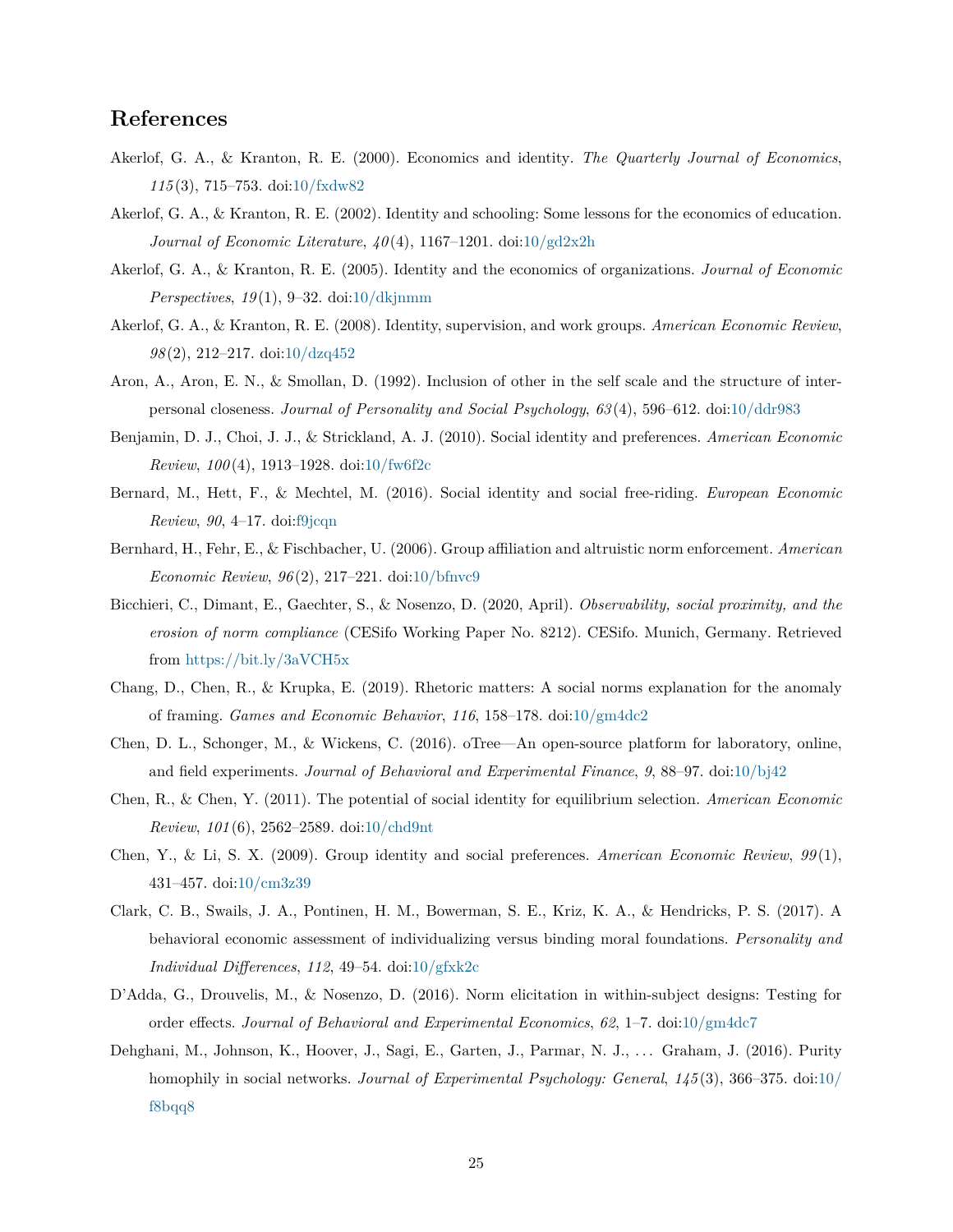- <span id="page-26-6"></span>Dimant, E. (2020, December). *Hate Trumps love: The impact of political polarization on social preferences*. SSRN. doi[:10/gh3vjz](https://doi.org/10/gh3vjz)
- <span id="page-26-9"></span>Eckel, C., Hoover, H., Krupka, E., Ojumu, O., Rosenblat, T., Sinha, N., & Wilson, R. K. (2021, March). *Norm and behavior change among college aged republicans and democrats in response to covid-19*. Texas A&M University. College Station. Retrieved from <https://bit.ly/3pnYJ9f>
- <span id="page-26-5"></span>Eckel, C. C., & Grossman, P. J. (2005). Managing diversity by creating team identity. *Journal of Economic Behavior & Organization*, *58* (3), 371–392. doi[:10/dj4wf8](https://doi.org/10/dj4wf8)
- <span id="page-26-7"></span>Enke, B. (2020). Moral values and voting. *Journal of Political Economy*, *128* (10), 3679–3729. doi[:10/gh7pgg](https://doi.org/10/gh7pgg)
- <span id="page-26-13"></span>Erkut, H., Nosenzo, D., & Sefton, M. (2015). Identifying social norms using coordination games: Spectators vs. stakeholders. *Economics Letters*, *130*, 28–31. doi[:10/f7ch6q](https://doi.org/10/f7ch6q)
- <span id="page-26-12"></span>Faul, F., Erdfelder, E., Lang, A.-G., & Buchner, A. (2007). G\*power 3: A flexible statistical power analysis program for the social, behavioral, and biomedical sciences. *Behavior Research Methods*, *39* (2), 175– 191. doi: $10/\text{bxjdeg}$
- <span id="page-26-8"></span>Franks, A. S., & Scherr, K. C. (2015). Using moral foundations to predict voting behavior: Regression models from the 2012 U.S. presidential election. *Analyses of Social Issues and Public Policy*, *15* (1), 213–232. doi[:10/f7489z](https://doi.org/10/f7489z)
- <span id="page-26-0"></span>Gächter, S., Gerhards, L., & Nosenzo, D. (2017). The importance of peers for compliance with norms of fair sharing. *European Economic Review*, *97*, 72–86. doi[:10/gbrzmt](https://doi.org/10/gbrzmt)
- <span id="page-26-14"></span>Gächter, S., Nosenzo, D., & Sefton, M. (2013). Peer effects in pro-social behavior: Social norms or social preferences? *Journal of the European Economic Association*, *11* (3), 548–573. doi[:10/f4z2qb](https://doi.org/10/f4z2qb)
- <span id="page-26-10"></span>Gächter, S., Starmer, C., & Tufano, F. (2015). Measuring the closeness of relationships: A comprehensive evaluation of the 'inclusion of the other in the self' scale. *PLOS ONE*, *10* (6), 1–19. doi[:10/cx3d](https://doi.org/10/cx3d)
- <span id="page-26-11"></span>Gächter, S., Starmer, C., & Tufano, F. (2017, June). *Revealing the economic consequences of group cohesion* (IZA Discussion Paper No. 10824). IZA. Bonn, Germany. Retrieved from <https://bit.ly/3nwsoe7>
- <span id="page-26-4"></span>Goette, L., Huffman, D., & Meier, S. (2006). The impact of group membership on cooperation and norm enforcement: Evidence using random assignment to real social groups. *American Economic Review*, *96* (2), 212–216. doi[:10/cw7355](https://doi.org/10/cw7355)
- <span id="page-26-1"></span>Graham, J., Haidt, J., Koleva, S., Motyl, M., Iyer, R., Wojcik, S. P., & Ditto, P. H. (2013). Moral Foundations Theory: The pragmatic validity of moral pluralism. In P. Devine & A. Plant (Eds.), *Advances in experimental social psychology* (Chap. 2, Vol. 47, pp. 55–130). doi[:10/gdcfn9](https://doi.org/10/gdcfn9)
- <span id="page-26-2"></span>Graham, J., Nosek, B. A., Haidt, J., Iyer, R., Koleva, S., & Ditto, P. H. (2011). Mapping the moral domain. *Journal of Personality and Social Psychology*, *101* (2), 366–385. doi[:10/cq64hc](https://doi.org/10/cq64hc)
- <span id="page-26-15"></span>Haidt, J. (2012). *The righteous mind: Why good people are divided by politics and religion*. New York: Vintage.
- <span id="page-26-3"></span>Haidt, J., & Joseph, C. (2004). Intuitive ethics: How innately prepared intuitions generate culturally variable virtues. *Daedalus*, *133* (4), 55–66. doi[:10/dnwzr8](https://doi.org/10/dnwzr8)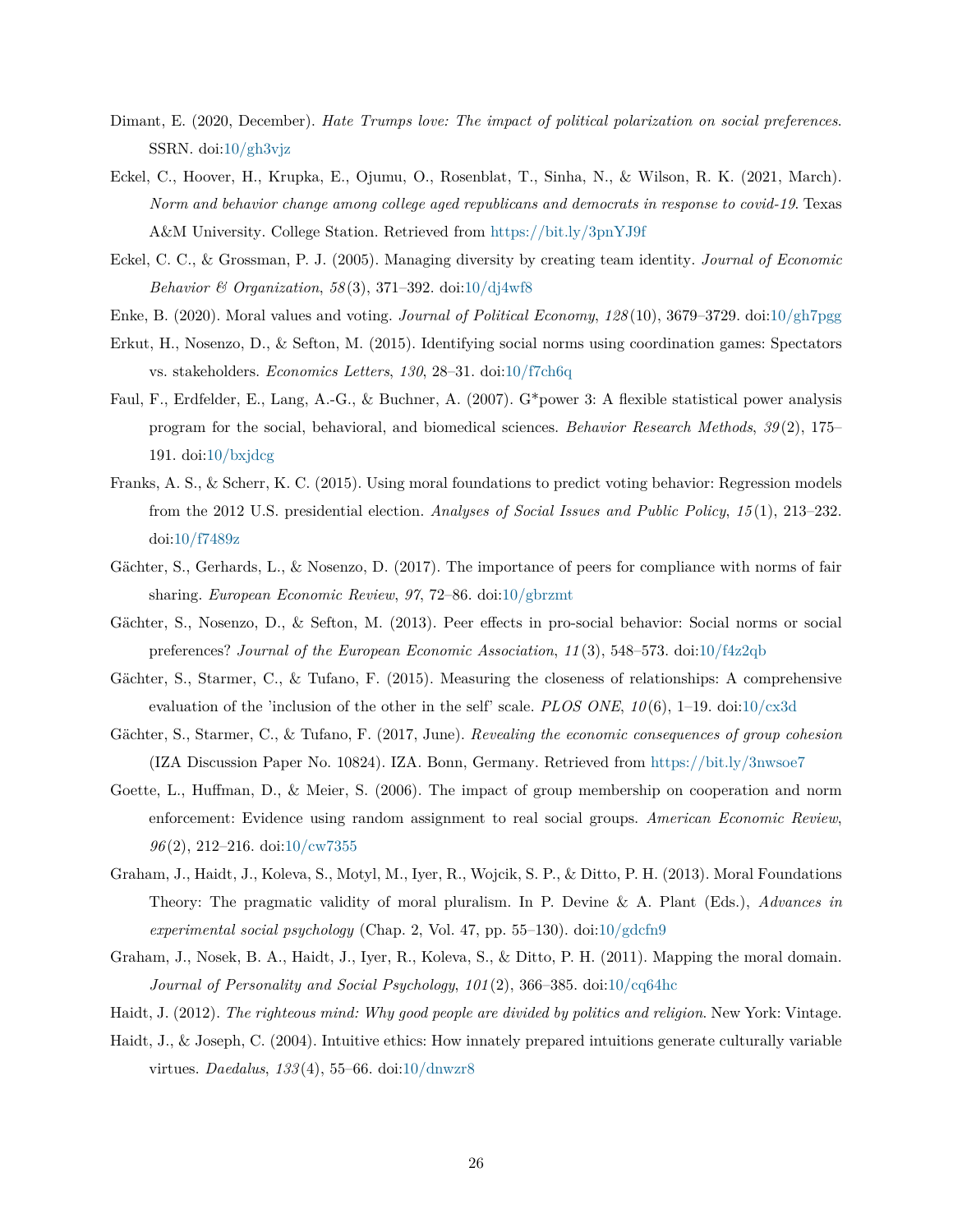- <span id="page-27-8"></span>Harris, D., Herrmann, B., Kontoleon, A., & Newton, J. (2015). Is it a norm to favour your own group? *Experimental Economics*, *18* (3), 491–521. doi[:10/f7nvfz](https://doi.org/10/f7nvfz)
- <span id="page-27-15"></span>Hasen, R. L. (1996). Voting without law? *University of Pennsylvania Law Review*, *144* (5), 2135–2179. doi[:10/](https://doi.org/10/b4nwv3) [b4nwv3](https://doi.org/10/b4nwv3)
- <span id="page-27-1"></span>Hornsey, M. J. (2008). Social identity theory and self-categorization theory: A historical review. *Social and Personality Psychology Compass*, *2* (1), 204–222. doi[:10/fshg98](https://doi.org/10/fshg98)
- <span id="page-27-10"></span>Iyer, R., Koleva, S., Graham, J., Ditto, P., & Haidt, J. (2012). Understanding libertarian morality: The psychological dispositions of self-identified libertarians. *PLOS ONE*, *7* (8), 1–23. doi[:10/f36mch](https://doi.org/10/f36mch)
- <span id="page-27-7"></span>Jiang, J., & Li, S. X. (2019). Group identity and partnership. *Journal of Economic Behavior & Organization*, *160*, 202–213. doi[:10/gm4tjw](https://doi.org/10/gm4tjw)
- <span id="page-27-11"></span>Johnson, K. M., Iyer, R., Wojcik, S. P., Vaisey, S., Miles, A., Chu, V., & Graham, J. (2014). Ideology-specific patterns of moral indifference predict intentions not to vote. *Analyses of Social Issues and Public Policy*, *14* (1), 61–77. doi[:10/f6t6t6](https://doi.org/10/f6t6t6)
- <span id="page-27-3"></span>Kimbrough, E. O., & Vostroknutov, A. (2016). Norms make preferences social. *Journal of the European Economic Association*, *14* (3), 608–638. doi[:10/f8wj56](https://doi.org/10/f8wj56)
- <span id="page-27-4"></span>Kimbrough, E. O., & Vostroknutov, A. (2018). A portable method of eliciting respect for social norms. *Economics Letters*, *168*, 147–150. doi[:10/gdxgtc](https://doi.org/10/gdxgtc)
- <span id="page-27-9"></span>Kimbrough, E. O., & Vostroknutov, A. (2020, April). *A theory of injunctive norms*. SSRN. doi[:10/gm4dc8](https://doi.org/10/gm4dc8)
- <span id="page-27-13"></span>Kranton, R., Pease, M., Sanders, S., & Huettel, S. (2020). Deconstructing bias in social preferences reveals groupy and not-groupy behavior. *Proceedings of the National Academy of Sciences*, *117* (35), 21185– 21193. doi[:10/gg8h75](https://doi.org/10/gg8h75)
- <span id="page-27-14"></span>Kranton, R. E., & Sanders, S. G. (2017). Groupy versus non-groupy social preferences: Personality, region, and political party. *American Economic Review*, *107* (5), 65–69. doi[:10/gkq6kg](https://doi.org/10/gkq6kg)
- <span id="page-27-2"></span>Krupka, E. L., Leider, S., & Jiang, M. (2017). A meeting of the minds: Informal agreements and social norms. *Management Science*, *63* (6), 1708–1729. doi[:10/gfxkz4](https://doi.org/10/gfxkz4)
- <span id="page-27-5"></span>Krupka, E. L., & Weber, R. A. (2013). Identifying social norms using coordination games: Why does dictator game sharing vary? *Journal of the European Economic Association*, *11* (3), 495–524. doi[:10/f42c9g](https://doi.org/10/f42c9g)
- <span id="page-27-6"></span>Krysowski, E., & Tremewan, J. (2021). Why does anonymity make us misbehave: Different norms or less compliance? *Economic Inquiry*, *59* (2), 776–789. doi[:10/gj8m7b](https://doi.org/10/gj8m7b)
- <span id="page-27-0"></span>Lazear, E. P., & Shaw, K. L. (2007). Personnel economics: The economist's view of human resources. *Journal of Economic Perspectives*, *21* (4), 91–114. doi[:fhdq8g](https://doi.org/fhdq8g)
- <span id="page-27-12"></span>Le, B., Moss, W. B., & Mashek, D. (2007). Assessing relationship closeness online: Moving from an intervalscaled to continuous measure of including others in the self. *Social Science Computer Review*, *25* (3), 405–409. doi[:10/fs4xh9](https://doi.org/10/fs4xh9)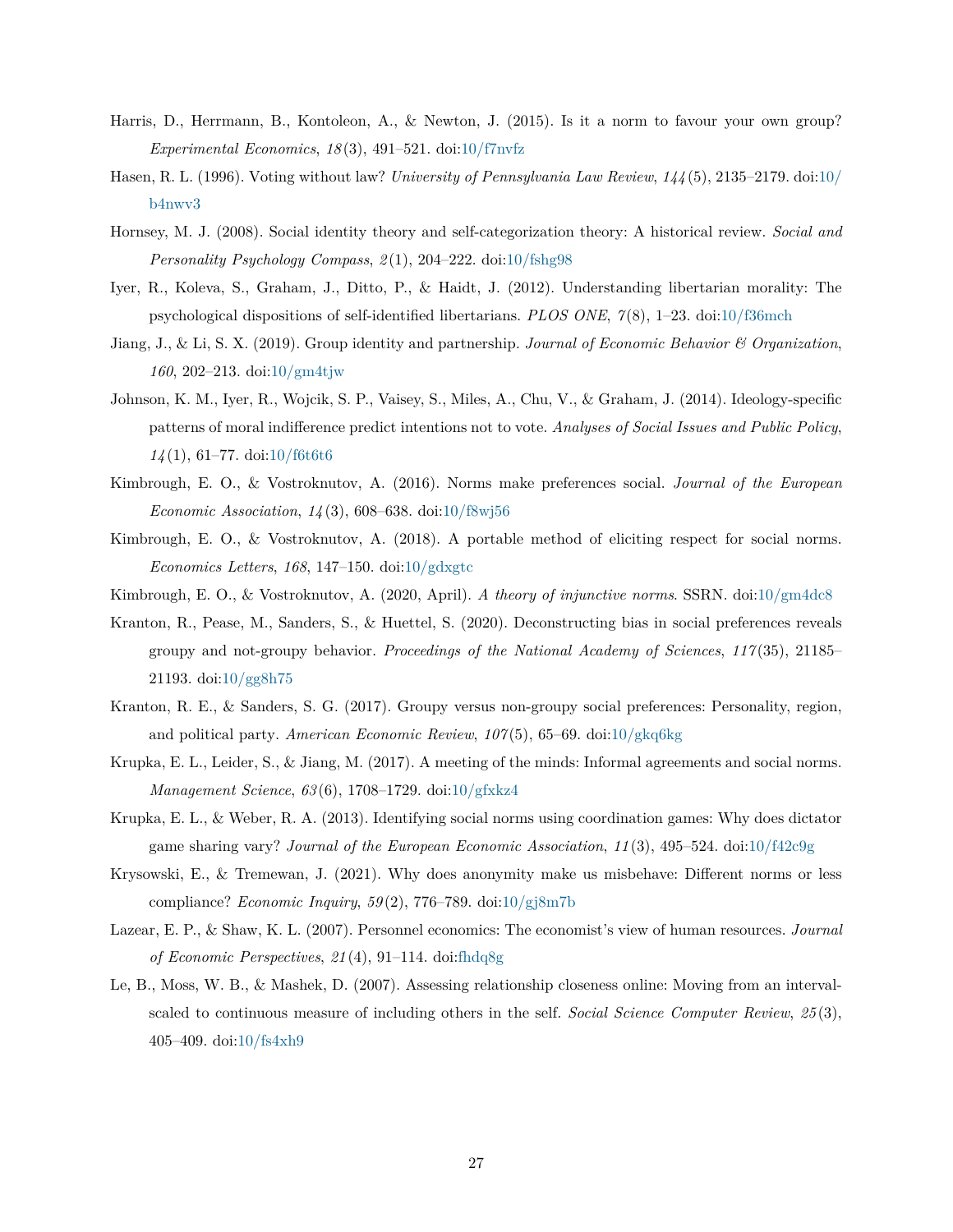- <span id="page-28-4"></span>Leach, C. W., Ellemers, N., & Barreto, M. (2007). Group virtue: The importance of morality (vs. competence and sociability) in the positive evaluation of in-groups. *Journal of Personality and Social Psychology*, *93* (2), 234–249. doi[:10/czjxx2](https://doi.org/10/czjxx2)
- <span id="page-28-13"></span>McEvily, B., Weber, R. A., & Bicchieri, C. (2006). Can groups be trusted? an experimental study of trust in collective entities. In R. Bachmann & A. Zaheer (Eds.), *Handbook of trust research* (Chap. 3, pp. 52– 67). doi[:10/gm4dc9](https://doi.org/10/gm4dc9)
- <span id="page-28-6"></span>Milesi, P. (2017). Moral foundations and voting intention in italy. *Europe's Journal of Psychology*, *13* (4), 667–687. doi[:10/gm4ddb](https://doi.org/10/gm4ddb)
- <span id="page-28-10"></span>Palan, S., & Schitter, C. (2018). Prolific.ac—a subject pool for online experiments. *Journal of Behavioral and Experimental Finance*, *17*, 22–27. doi[:10/gftct9](https://doi.org/10/gftct9)
- <span id="page-28-11"></span>Peer, E., Brandimarte, L., Samat, S., & Acquisti, A. (2017). Beyond the Turk: Alternative platforms for crowdsourcing behavioral research. *Journal of Experimental Social Psychology*, *70*, 153–163. doi[:10 /](https://doi.org/10/f93997) [f93997](https://doi.org/10/f93997)
- <span id="page-28-9"></span>Pryor, C., Perfors, A., & Howe, P. D. L. (2019). Even arbitrary norms influence moral decision-making. *Nature Human Behaviour*, *3* (1), 57–62. doi[:10/gfrf2b](https://doi.org/10/gfrf2b)
- <span id="page-28-8"></span>Schubert, T. W., & Otten, S. (2002). Overlap of self, ingroup, and outgroup: Pictorial measures of selfcategorization. *Self and Identity*, *1* (4), 353–376. doi[:10/dv3jnp](https://doi.org/10/dv3jnp)
- <span id="page-28-5"></span>Shang, J., Reed, A., II, & Croson, R. (2008). Identity congruency effects on donations. *Journal of Marketing Research*, *45* (3), 351–361. doi[:10/drj8dd](https://doi.org/10/drj8dd)
- <span id="page-28-7"></span>Shayo, M. (2009). A model of social identity with an application to political economy: Nation, class, and redistribution. *American Political Science Review*, *103* (2), 147–174. doi[:ds97pq](https://doi.org/ds97pq)
- <span id="page-28-0"></span>Tajfel, H., & Turner, J. C. (1979). An integrative theory of intergroup conflict. In W. G. Austin & S. Worchel (Eds.), *The social psychology of intergroup relations* (pp. 33–47). Monterey, CA: Brooks/Cole Publishing Company.
- <span id="page-28-3"></span>Tropp, L. R., & Wright, S. C. (2001). Ingroup identification as the inclusion of ingroup in the self. *Personality and Social Psychology Bulletin*, *27* (5), 585–600. doi[:10/cfmm5m](https://doi.org/10/cfmm5m)
- <span id="page-28-1"></span>Turner, J. C., Hogg, M. A., Oakes, P. J., Reicher, S. D., & Wetherell, M. S. (1987). *Rediscovering the social group: Self-categorization theory*. Oxford, UK: Basil Blackwell.
- <span id="page-28-2"></span>Turner, J. C., & Reynolds, K. J. (2012). Self-categorization theory. In P. A. M. Van Lange, A. W. Kruglanksi, & E. T. Higgins (Eds.), *Handbook of theories of social psychology* (Chap. 46, Vol. 2, pp. 399–417). doi[:10/gm4ddc](https://doi.org/10/gm4ddc)
- <span id="page-28-14"></span>Van de Vyver, J., Houston, D. M., Abrams, D., & Vasiljevic, M. (2016). Boosting belligerence: How the July 7, 2005, London bombings affected liberals' moral foundations and prejudice. *Psychological Science*, *27* (2), 169–177. doi[:10/gg6hfj](https://doi.org/10/gg6hfj)
- <span id="page-28-12"></span>Veselý, Š. (2015). Elicitation of normative and fairness judgments: Do incentives matter? *Judgment and Decision Making*, *10* (2), 191–197.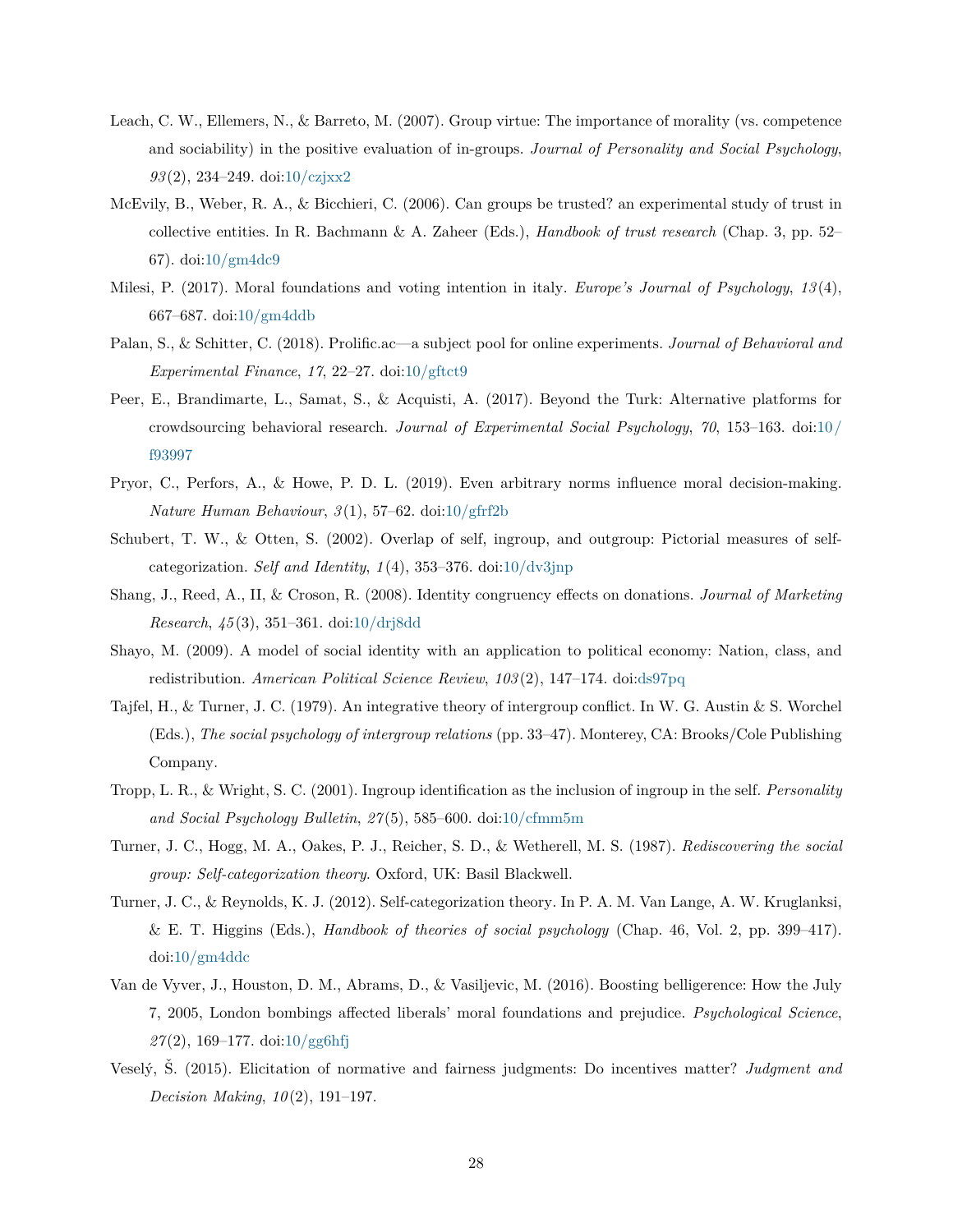<span id="page-29-0"></span>Winterich, K. P., Zhang, Y., & Mittal, V. (2012). How political identity and charity positioning increase donations: Insights from moral foundations theory. *International Journal of Research in Marketing*, *29* (4), 346–354. doi[:10/f4kzmm](https://doi.org/10/f4kzmm)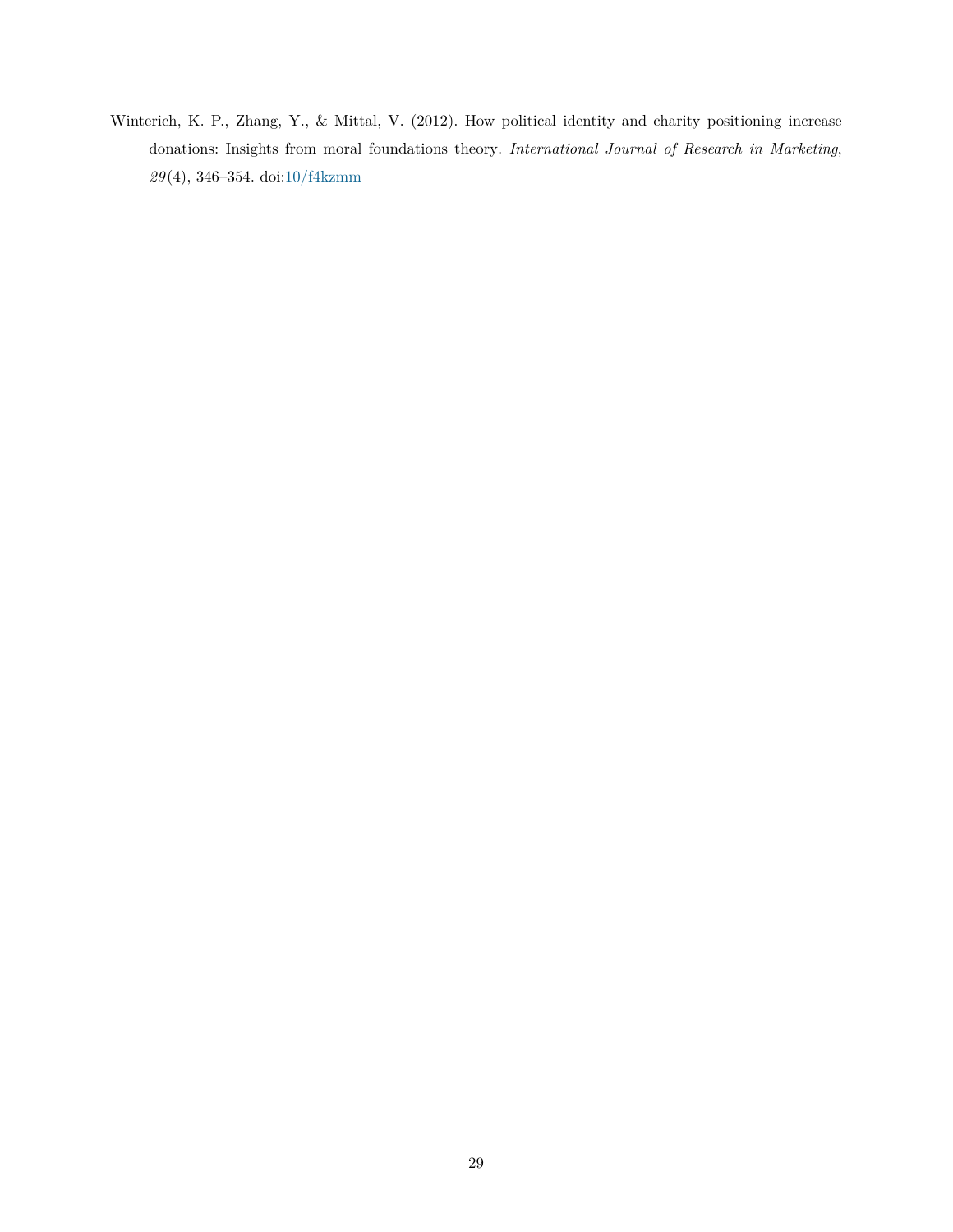# <span id="page-30-0"></span>**Appendix A Deviations from the Pre-Analysis Plan**

We preregistered our analysis at the American Economic Association's registry for randomized controlled trials [\(https://doi.org/g5qw\)](https://doi.org/g5qw). We deviate from the Pre-Analysis Plan in the following ways:

- 1. We renamed the behavioral experiment the choice experiment.
- 2. We renamed the communal index the binding index. This change also applies to words related to the index (e.g., communal treatment was changed to binding treatment).
- 3. For reasons of clarity, we restated some of our hypotheses without changing their contents.<sup>[45](#page-30-1)</sup>
- 4. While testing Hypothesis [2,](#page-14-0) we used a Tobit regression model instead of the preregistered OLS regression model. We did this to take into account the censored nature of the social appropriateness ratings. The coefficient of the number of balls in the rule-compliant bucket would have been positive and significant in the OLS regression model ( $\beta = 0.033$ ,  $p < 0.001$ ).
- 5. While examining Hypothesis [3,](#page-17-1) we only report the result of a preregistered one-sided t-test. We do not report the results of a one-sided Wilcoxon-Mann-Whitney test. This is because a one-sided Wilcoxon-Mann-Whitney test requires that the shapes of the distributions in the two samples are identical. This assumption might have been unrealistic in our case. However, a one-sided Wilcoxon-Mann-Whitney test would have been significant  $(p < 0.001)$ .
- 6. We renamed Hypothesis 4a and 4b into Hypothesis [4](#page-17-0) and [5.](#page-19-0)
- 7. While examining Hypothesis [4,](#page-17-0) we only report the results of a preregistered comparison of the number of balls in the rule-compliant bucket between treatments. We do not report the results of a conditional (fixedeffect) logit model (McFadden, [1974\)](#page-59-0). We deviate from the Pre-Analysis plan because the correlation between two explanatory variables made a reliable estimation of coefficients impossible. Since both group norms were identical, an action's monetary earnings and average social appropriateness were highly correlated.
- 8. While examining Hypothesis [4,](#page-17-0) we only report the result of a preregistered one-sided t-test. For the same reason as described in the paragraph on Hypothesis 3, we do not report the results of a one-sided

<span id="page-30-1"></span><sup>45</sup>For reference, the preregistered hypothesis were: "**Hypothesis 1 (Group Norms):** According to individualizing subjects, the group norms present in the modified rule following task are identical in the individualizing and the communal treatment", "**Hypothesis 2 (Group Norms):** According to the measured group norms, the social appropriateness is linearly increasing in the number of balls placed in the norm compliant bucket", "**Hypothesis 3 (Group Identification):** Group identification is significantly higher for individualizing individuals that are assigned to the individualizing treatment compared to those that are assigned to the communal treatment." and "**Hypothesis 4 (Norm Compliance) / Hypothesis 4a:** Compliance with the group norms is higher in the individualizing treatment compared to the communal treatment. / **Hypothesis 4b:** This treatment effect is mediated by changes in group identification."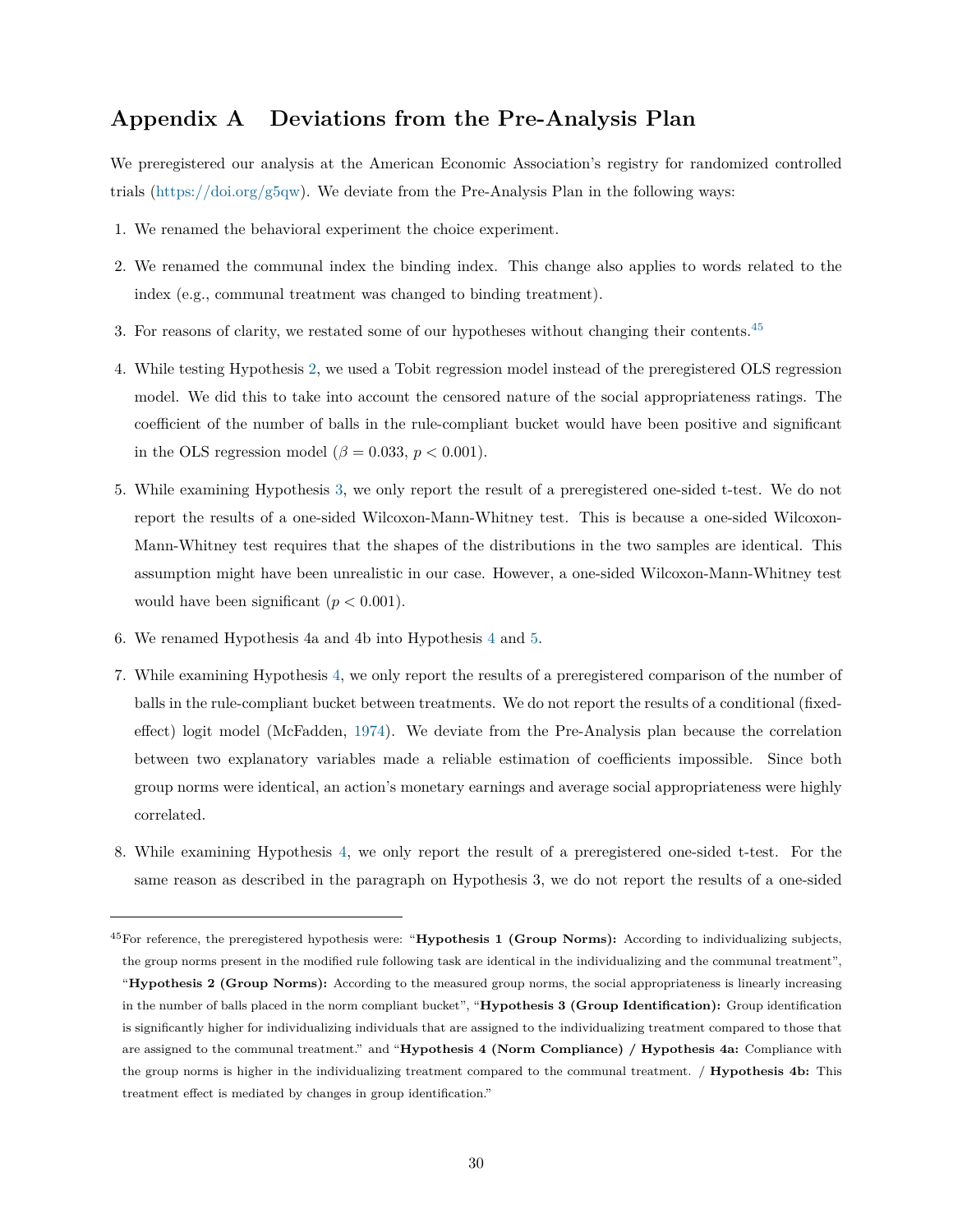Wilcoxon-Mann-Whitney test. However, both tests provided the same results: If all observations were included, a one-sided Wilcoxon-Mann-Whitney test was insignificant  $(p = 0.17)$ . If the observations assigned to the authority control question were excluded, a one-sided Wilcoxon-Mann-Whitney test was significant  $(p = 0.03)$ .

- 9. While examining Hypothesis [5,](#page-19-0) we only report the results of a Tobit regression model. For the same reason as described in the paragraph on Hypothesis 4, we do not report the results of a conditional (fixed-effect) logit model.
- 10. While examining Hypothesis [5,](#page-19-0) we do not report the results of the preregistered regression model. Instead, we report the results of two models that either did not include the binding treatment dummy (model 1) or included additional control variables (model 2). The coefficient of group identification was also positive and significant in the preregistered regression model ( $\beta = 14.821$ ,  $p = 0.001$ ).
- 11. We do not report the results of all preregistered exploratory analyses that examine how robust our results are to variations in the norm compliance measure (e.g., more than 0 balls in the rule-compliant bucket). The reason for this omission is that Results [2](#page-14-3) shows that the group norms were linearly increasing in the number of balls in the rule-compliant bucket and did not abruptly change at some cutoff point.
- 12. We do not report the results of all preregistered exploratory analyses that examine the robustness of the relationship between moral similarity and group identification. We only report those results of the Pre-Analysis Plan that did yield interesting results.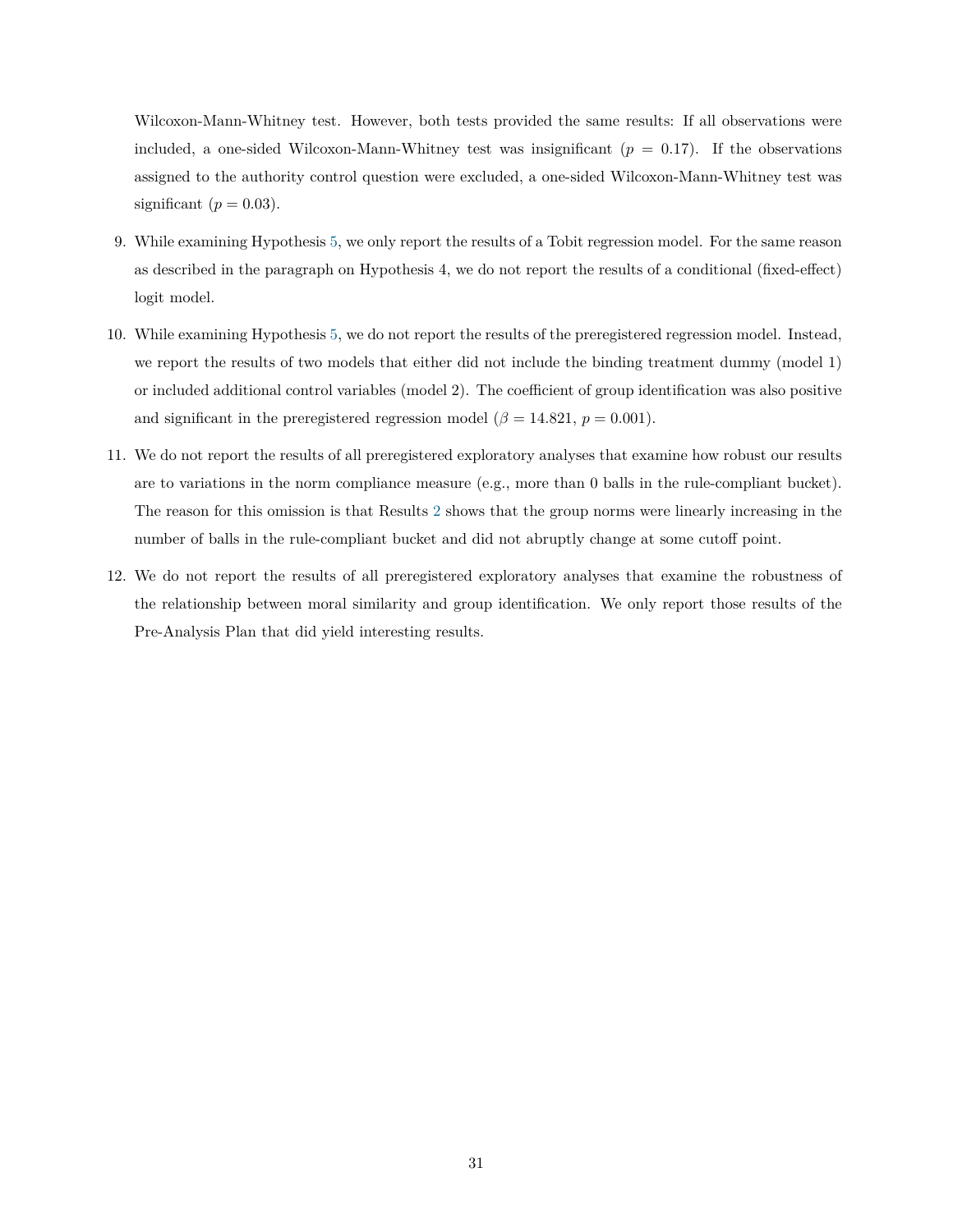# **Appendix B Additional Analysis**

## <span id="page-32-1"></span><span id="page-32-0"></span>**B.1 Comparison of Moral and Socio-Demographic Data between Treatments**

|                              |                              | Choice experiment    |             |                              | Norm elicitation experiment |             |
|------------------------------|------------------------------|----------------------|-------------|------------------------------|-----------------------------|-------------|
|                              | Individualizing<br>treatment | Binding<br>treatment | $P-value^a$ | Individualizing<br>treatment | Binding<br>treatment        | $P-value^a$ |
| Progressivism                | 1.72                         | 1.59                 | 0.25        | 1.49                         | 1.59                        | 0.60        |
| <i>Individualizing index</i> | 3.89                         | 3.83                 | 0.60        | 3.82                         | 3.85                        | 0.72        |
| Binding index                | 2.17                         | 2.25                 | 0.46        | 2.33                         | 2.26                        | 0.47        |
| Harm                         | 3.84                         | 3.79                 | 0.45        | 3.77                         | 3.81                        | 0.53        |
| Fairness                     | 3.94                         | 3.88                 | 0.41        | 3.88                         | 3.88                        | 0.96        |
| Ingroup                      | 2.38                         | 2.52                 | 0.29        | 2.62                         | 2.54                        | 0.63        |
| Authority                    | 2.14                         | 2.10                 | 0.89        | 2.15                         | 2.18                        | 0.82        |
| Purity                       | 1.98                         | 2.13                 | 0.32        | 2.22                         | 2.06                        | 0.25        |

**Table 7:** Individual and Aggregated Moral Foundations Scores by Treatment and Experiment

Note. Progressivism could take on values from −5 to 5. All other indices could take on values from 0 to 5. *<sup>a</sup>* The p-values are based on a two-sided Wilcoxon-Mann-Whitney test that compared the scores between treatments.

This subsection compares the moral foundations and social-demographic data of participants of the choice and norm elicitation experiment between treatments. While participants were assigned randomly to their treatments, randomization might fail. If this happened, we would observe a higher frequency of some characteristics in one treatment than the other. We did not find any evidence for this. Consequently, we attribute any treatment effect to our treatment variation.

To examine this, we report in Table [7,](#page-32-1) separated by experiment and treatment, the average score of participants in the five individual moral foundations (harm, fairness, ingroup, authority, purity) and the three aggregated indices that we used (individualizing index, binding index, progressivism). Furthermore, in Table [8](#page-33-0) and Table [9](#page-34-0) we report separated by experiment and treatment the average answer or the frequency distribution of answers to all socio-demographic questions (age, gender, ethnicity, degree, employment, income, community, religion, politics). We compared all moral and socio-demographic characteristics between the individualizing and binding treatment of the choice and norm elicitation experiment. In doing so, we used the appropriate test to either test for differences in mean (two-tailed Wilcoxon-Mann-Whitney test) or frequency distribution (Fisher's exact test). To account for multiple testing (34 comparisons in total / 17 per experiment), we applied the Bonferroni correction to our statistical significance threshold of  $p = 0.05$ . The new threshold became *p* = 0*.*001. We did not detect any significant differences between treatments in the choice or norm elicitation experiment (in all cases  $p > 0.05$ ).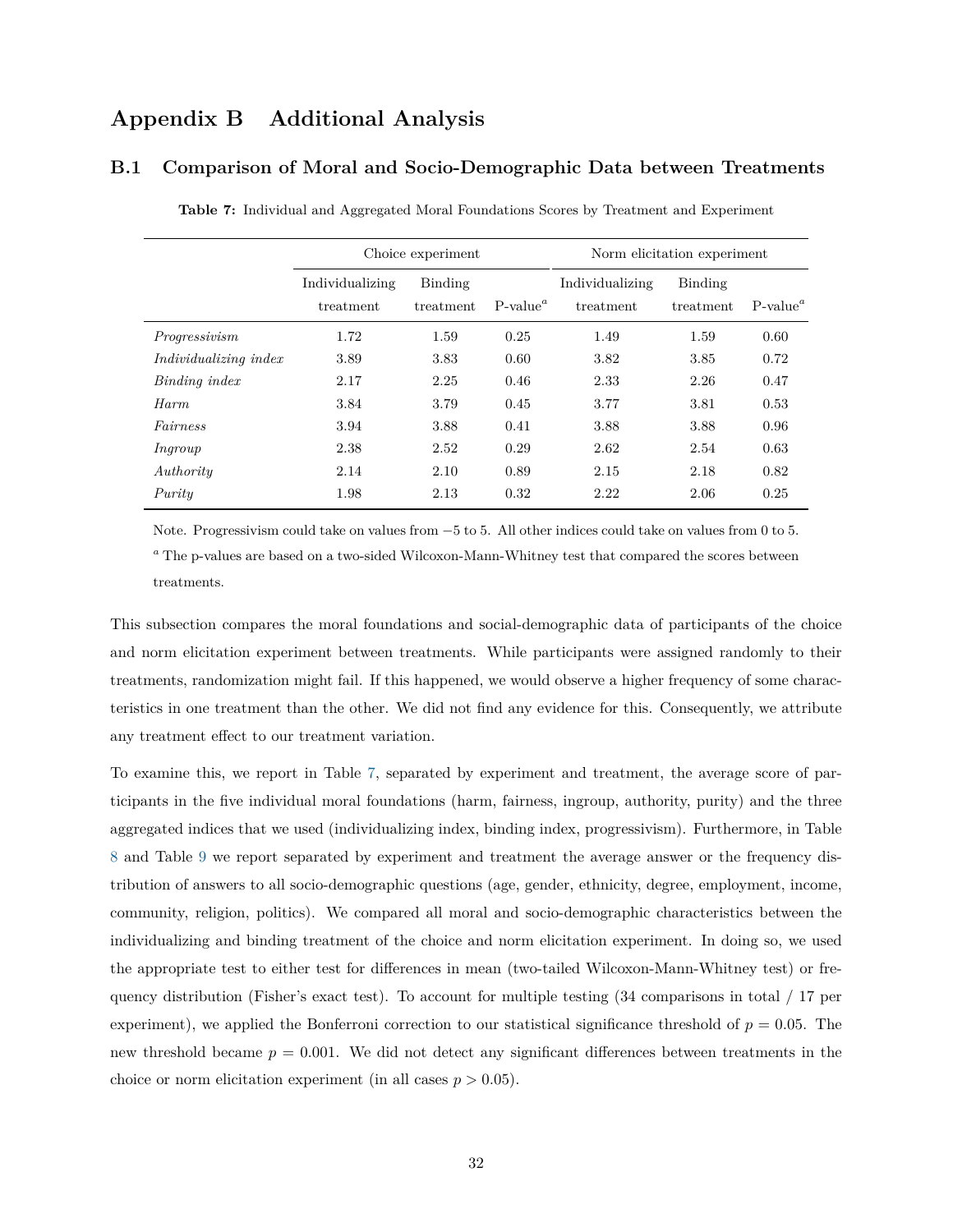<span id="page-33-0"></span>

|                                         |                 | Choice experiment |             |                   | Norm elicitation experiment |             |
|-----------------------------------------|-----------------|-------------------|-------------|-------------------|-----------------------------|-------------|
|                                         | Individualizing | Binding           |             | Individualizing   | <b>Binding</b>              |             |
|                                         | $\rm treatment$ | treatment         | $P-value^a$ | treatment         | $\rm treatment$             | $P-value^a$ |
| Age                                     |                 |                   |             |                   |                             |             |
| Mean                                    | 35.26           | $35.07\,$         |             | $36.04\,$         | $35.35\,$                   |             |
| $\mbox{Total}$                          | 159             | 160               | $\rm 0.95$  | 99                | $100\,$                     | $\rm 0.32$  |
| Gender                                  |                 |                   |             |                   |                             |             |
| Female                                  | 87              | 87                |             | 53                | 54                          |             |
| Male                                    | 69              | 71                |             | 45                | 46                          |             |
| Other                                   | $\sqrt{3}$      | $\,2$             |             | $\mathbf{1}$      | $\boldsymbol{0}$            |             |
| Total                                   | 159             | 160               | 0.94        | 99                | 100                         | 1.00        |
|                                         |                 |                   |             |                   |                             |             |
| Ethnicity                               |                 |                   |             |                   |                             |             |
| White                                   | 123             | 118               |             | 79                | 69                          |             |
| $\label{eq:asian} \operatorname{Asign}$ | 12              | 18                |             | $\,6\,$           | $12\,$                      |             |
| Hispanic                                | $\,6\,$         | $\,8\,$           |             | $\overline{5}$    | $\boldsymbol{9}$            |             |
| Black                                   | 14              | 10                |             | 5                 | 6                           |             |
| Other                                   | $\overline{5}$  | $6\phantom{.}6$   |             | $\sqrt{3}$        | 4                           |             |
| $\mbox{Total}$                          | 160             | 160               | 0.68        | 98                | 100                         | 0.41        |
| Degree                                  |                 |                   |             |                   |                             |             |
| None                                    | $\mathbf{1}$    | $\overline{0}$    |             | $\mathbf{1}$      | $\boldsymbol{0}$            |             |
| High school diploma                     | 68              | 50                |             | 34                | 45                          |             |
| Bachelor degree                         | 65              | 70                |             | 45                | 43                          |             |
| Master's degree                         | 20              | 32                |             | 11                | 10                          |             |
| Doctorate degree                        | 6               | $8\,$             |             | $8\phantom{1}$    | $\mathbf{1}$                |             |
| $\mbox{Total}$                          | 160             | 160               | 0.11        | 99                | 99                          | 0.07        |
| Emplogment                              |                 |                   |             |                   |                             |             |
| Full time employed                      | $62\,$          | $82\,$            |             | $\sqrt{46}$       | $\sqrt{46}$                 |             |
| Part time employed                      | $17\,$          | $24\,$            |             | $14\,$            | $11\,$                      |             |
| Unemployed                              | $20\,$          | $\boldsymbol{9}$  |             | $10\,$            | $\,8\,$                     |             |
| Self-employed                           | $22\,$          | $23\,$            |             | $12\,$            | $15\,$                      |             |
| ${\bf Student}$                         | $19\,$          | $11\,$            |             | $\boldsymbol{9}$  | $16\,$                      |             |
| Housewife $/$ husband                   | $8\,$           | $\bf 5$           |             | $\sqrt{3}$        | $\,2$                       |             |
| ${\rm Retired}$                         | $11\,$          | $\,6\,$           |             | $\mathbf 5$       | $\,2$                       |             |
| $\operatorname{\mathsf{Total}}$         | $159\,$         | $160\,$           | $0.05\,$    | $\boldsymbol{99}$ | 100                         | $\,0.64\,$  |
|                                         |                 |                   |             |                   |                             |             |

**Table 8:** Answers to the Socio-Demographic Questions by Treatment and Experiment (Part 1)

Note. Answering the Socio-Demographic Questions was voluntary.

*<sup>a</sup>* The p-values are based on two-sided Wilcoxon-Mann-Whitney (age) or Fisher's exact tests (all other variables) that compared the answers between treatments.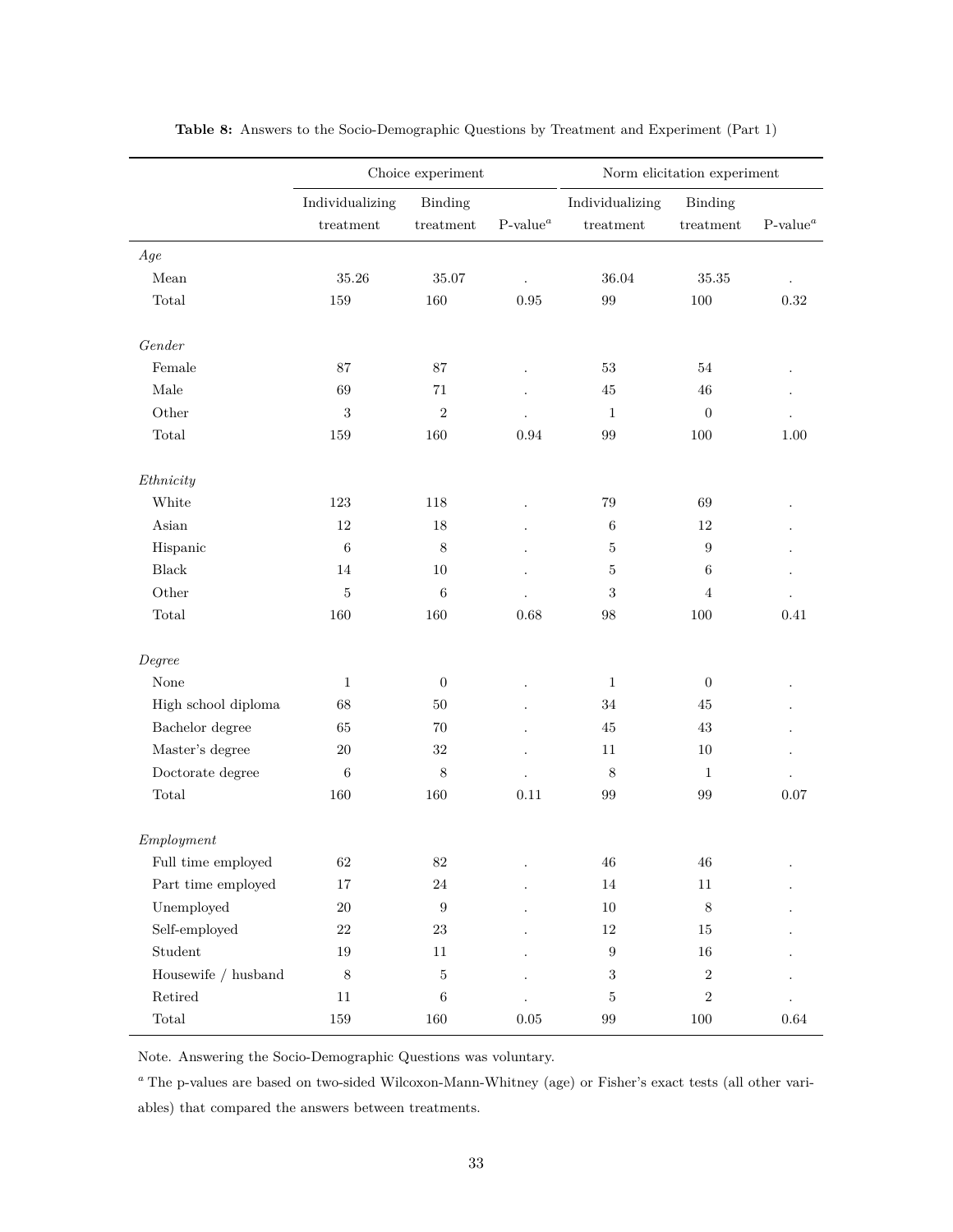<span id="page-34-0"></span>

|                         |                              | Choice experiment    |            |                              | Norm elicitation experiment |                      |  |  |
|-------------------------|------------------------------|----------------------|------------|------------------------------|-----------------------------|----------------------|--|--|
|                         | Individualizing<br>treatment | Binding<br>treatment | $P-valuea$ | Individualizing<br>treatment | Binding<br>treatment        | $P-value^a$          |  |  |
| <i>Income</i>           |                              |                      |            |                              |                             |                      |  |  |
| $$0 - $10,000$          | 40                           | 25                   |            | 18                           | 23                          |                      |  |  |
| $$10,000 - $25,000$     | 26                           | 28                   |            | 15                           | 22                          |                      |  |  |
| $$25,000 - $50,000$     | 39                           | 44                   |            | 30                           | 24                          |                      |  |  |
| $$50,000 - $75,000$     | 24                           | 31                   |            | 20                           | 18                          |                      |  |  |
| $$75,000 - $100,000$    | 11                           | 14                   |            | $\overline{4}$               | $\overline{\mathbf{7}}$     |                      |  |  |
| $$100,000 - $150,000$   | 14                           | 13                   |            | 5                            | $\overline{4}$              |                      |  |  |
| More than $\$150,\!000$ | 3                            | $\sqrt{3}$           |            | 7                            | $\sqrt{2}$                  | $\ddot{\phantom{0}}$ |  |  |
| Total                   | 157                          | 158                  | 0.52       | 99                           | 100                         | 0.39                 |  |  |
| Commuty                 |                              |                      |            |                              |                             |                      |  |  |
| Urban                   | 44                           | 55                   |            | 29                           | 33                          |                      |  |  |
| Suburban                | 86                           | 85                   |            | 53                           | 54                          |                      |  |  |
| Rural                   | 29                           | $20\,$               |            | 17                           | 13                          |                      |  |  |
| Total                   | 159                          | 160                  | 0.24       | 99                           | 100                         | 0.70                 |  |  |
| Religion                |                              |                      |            |                              |                             |                      |  |  |
| Christian               | 49                           | $55\,$               |            | 43                           | 37                          |                      |  |  |
| Atheist                 | 57                           | 50                   |            | 31                           | 28                          |                      |  |  |
| Jew                     | $\mathbf{1}$                 | $\,3$                |            | 3                            | $\overline{2}$              |                      |  |  |
| <b>Buddhist</b>         | 3                            | $\sqrt{2}$           |            | $\overline{2}$               | $\boldsymbol{2}$            |                      |  |  |
| Muslim                  | $\overline{2}$               | $\boldsymbol{0}$     |            | $\overline{0}$               | $\mathbf{1}$                |                      |  |  |
| Other                   | 47                           | 49                   |            | $20\,$                       | 29                          |                      |  |  |
| Total                   | 159                          | 159                  | 0.62       | 99                           | 99                          | 0.65                 |  |  |
| Politics                |                              |                      |            |                              |                             |                      |  |  |
| Very liberal            | 44                           | 38                   |            | 19                           | 18                          |                      |  |  |
| Liberal                 | 53                           | 60                   |            | 35                           | 38                          |                      |  |  |
| Moderate                | 45                           | $52\,$               |            | 29                           | 33                          |                      |  |  |
| Conservative            | 14                           | 8                    |            | 12                           | 10                          |                      |  |  |
| Very conservative       | $\overline{4}$               | $\sqrt{2}$           |            | $\overline{4}$               | $\mathbf{1}$                |                      |  |  |
| Total                   | 160                          | 160                  | 0.46       | 99                           | 100                         | 0.71                 |  |  |

**Table 9:** Answers to the Socio-Demographic Questions by Treatment and Experiment (Part 2)

Note. Answering the Socio-Demographic Questions was voluntary.

 $\emph{^a}$  The p-values are based on two-sided Fisher's exact tests that compared the answers between treatments.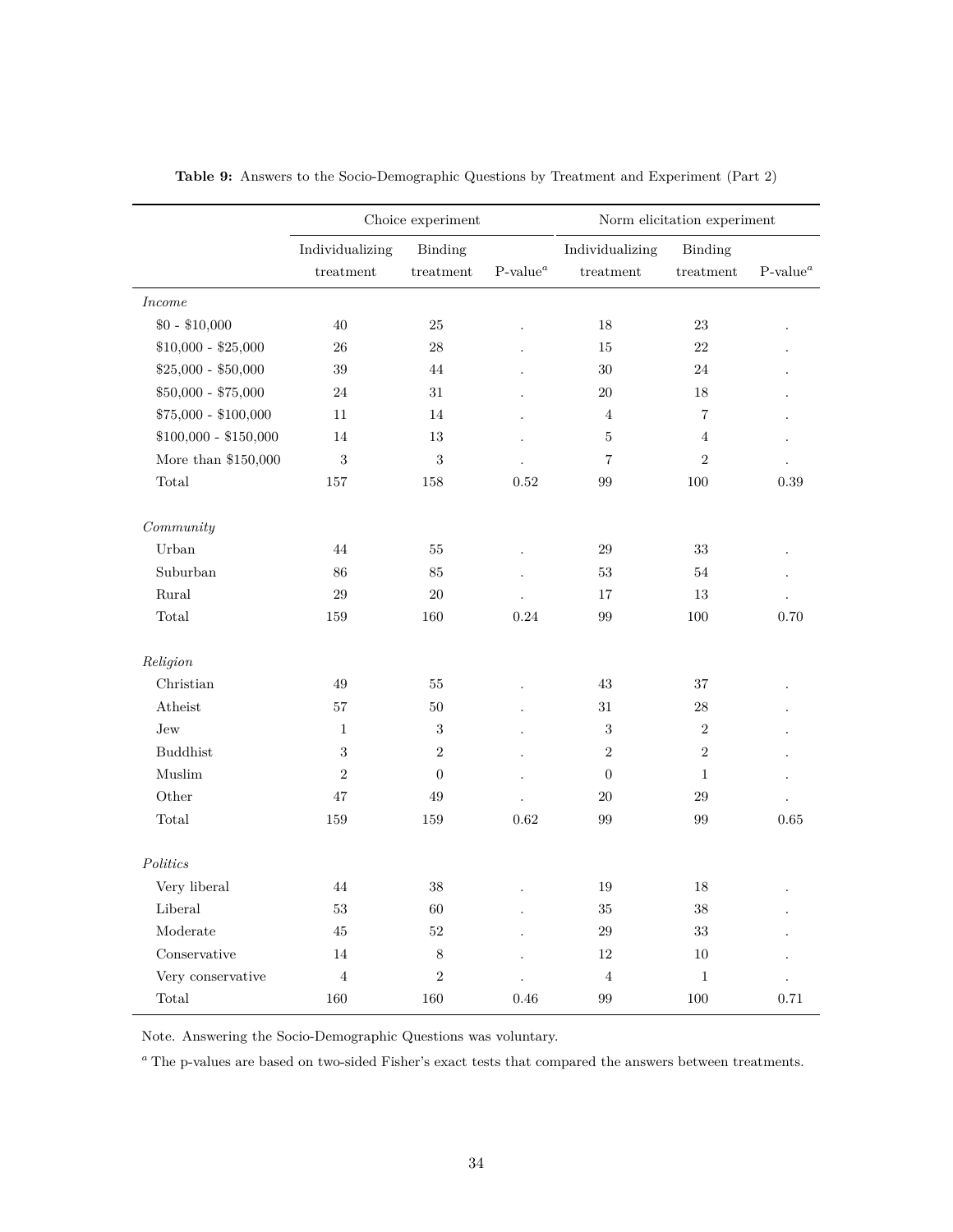## <span id="page-35-0"></span>**B.2 Effect of the Authority Control Question on Rule Compliance**

In Hypothesis [4,](#page-17-0) we predicted that the number of balls in the rule-compliant bucket of the group rulefollowing task would be higher in the individualizing than the binding treatment. However, our statistical analysis only supported this hypothesis if we excluded observations randomly assigned the authority control question (66 out of 320 observations). This subsection examines how randomly assigning a participant the authority control question<sup>[46](#page-35-1)</sup> influenced the behavior in the group rule-following task. The authority control question asked the participants to state how the social group answered the following question: "When you decide whether something is right or wrong, to what extent are the following considerations relevant to your thinking - Whether or not someone showed a lack of respect for authority?". In the individualizing treatment, the correct answer was "Slightly relevant," and in the binding treatment, "Somewhat relevant." We found that this variation had a heterogeneous effect on our treatments. While assigning the authority control question did not influence the number of balls in the rule-compliant bucket in the individualizing treatment, it significantly increased the number of balls in the rule-compliant bucket of the binding treatment. This made it less likely to observe the treatment effect described in Hypothesis [4.](#page-17-0)

To examine how the authority control question influenced behavior in the group rule-following task, we plotted six histograms that show the number of balls in the rule-compliant bucket separated by treatment and by whether the participant was randomly assigned any control question, the authority control question, or any control question other than the authority control question (see Figure [3\)](#page-36-0). In the individualizing treatment, assigning the authority control question had little effect on the behavior in the group rule-following task. However, in the binding treatment, assigning the authority control question reduced the number of participants that placed 0 balls in the rule-compliant bucket and increased the number of participants that placed 20 balls in the rule-compliant bucket.

To test this impression formally: Participants assigned to the individualizing treatment and any question other than the authority control question placed on average 8*.*24 balls in the rule-compliant bucket. Those individuals assigned to the individualizing treatment and the authority control question placed on average 7*.*77 balls in the rule-compliant bucket. According to a Wilcoxon-Mann-Whitney test, this difference of −0*.*47 balls in the rule-compliant bucket was not statistically significant (*p* = 0*.*90). On the other hand, participants assigned to the binding treatment and any question other than the authority control question placed on average 6*.*44 balls in the rule-compliant bucket. Those individuals assigned to the binding treatment and the authority control question placed on average 10*.*86 balls in the rule-compliant bucket. According to a Wilcoxon-Mann-Whitney test, this difference of 4*.*42 balls in the rule-compliant bucket was statistically significant  $(p = 0.004)$ . It appears that the authority control question increased the number of balls in the rule-compliant bucket in the binding treatment but not in the individualizing treatment. One reason

<span id="page-35-1"></span> $^{46}$ The authority control question is the only question directly related to the group rule-following task (see Table [1\)](#page-9-0).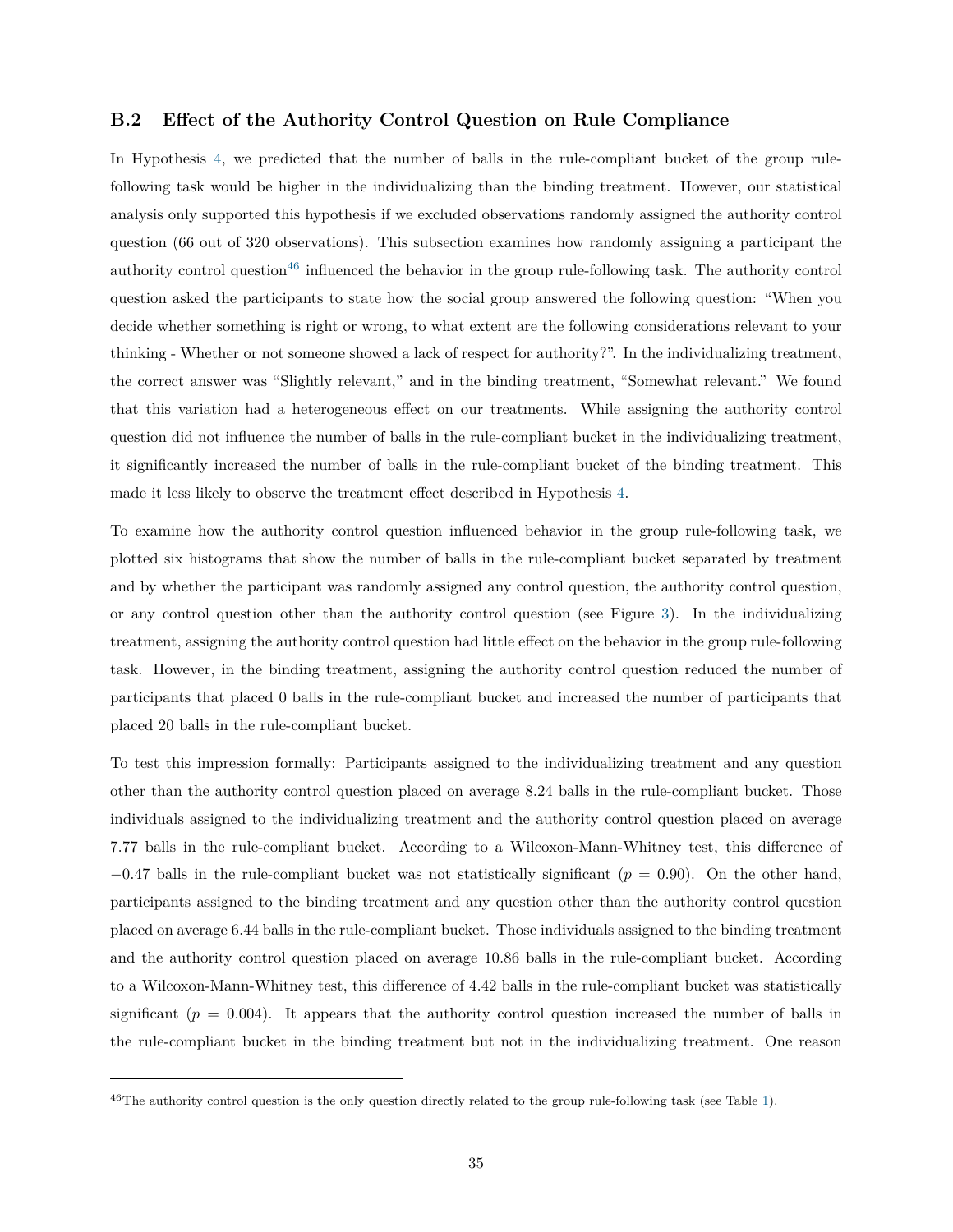<span id="page-36-0"></span>

**Figure 3:** Number of Balls in the Rule-Compliant Bucket by Treatment and Control Question

Notes. For reference, 130 out of 160 observations in the individualizing treatment and 124 out of 160 observations in the binding treatment were not assigned the authority control question. CQ, Control Question.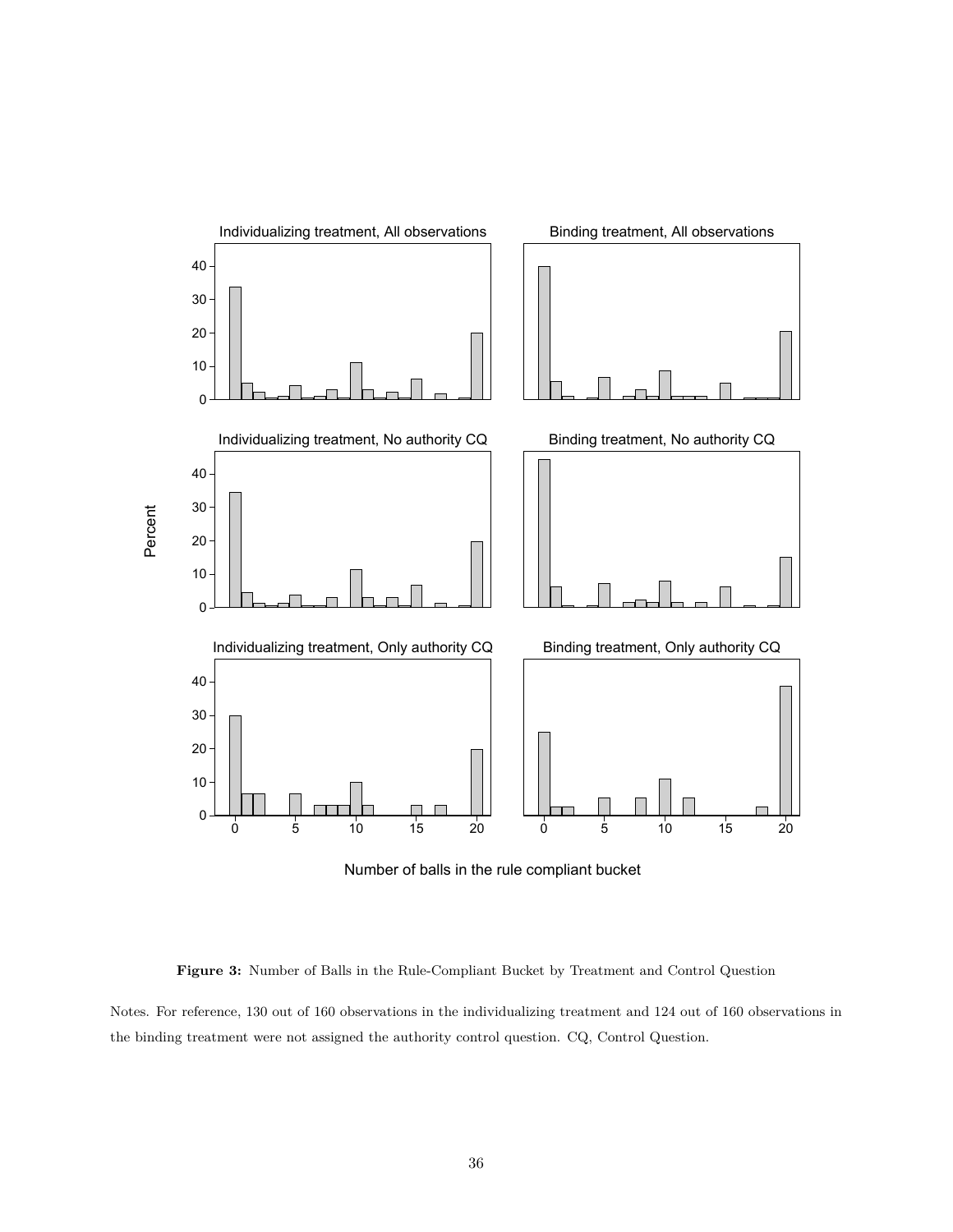for this might be that individuals were primed towards either weak or strong respect towards authority.<sup>[47](#page-37-1)</sup> Consequently, individuals in the group rule-following task might have had a stronger desire to comply with arbitrary rules from an authority (Group A) in the binding treatment than the individualizing treatment.<sup>[48](#page-37-2)</sup> We should note that the priming effect ran counter to the group identification effect we expect to see between treatments (see Hypothesis [4\)](#page-17-0).

# <span id="page-37-3"></span><span id="page-37-0"></span>**B.3 Decomposition of the Effect of Moral Similarity on Group Identification**

|                                |             |           | <i>Identification (distance)</i> |           |  |
|--------------------------------|-------------|-----------|----------------------------------|-----------|--|
|                                | (1)         |           |                                  | (2)       |  |
|                                | Coef.       | Std. err. | Coef.                            | Std. err. |  |
| Individualizing index          | $0.098**$   | (0.030)   | $0.076*$                         | (0.030)   |  |
| Binding index                  | 0.028       | (0.017)   | $0.034*$                         | (0.017)   |  |
| Distance individualizing index | $-0.185***$ | (0.032)   | $-0.112**$                       | (0.038)   |  |
| Distance binding index         | $-0.098***$ | (0.025)   | $-0.084***$                      | (0.024)   |  |
| Binding treatment              |             |           | $-0.191**$                       | (0.066)   |  |
| Constant                       | $0.486***$  | (0.119)   | $0.578***$                       | (0.125)   |  |
| Controls                       |             | No        |                                  | Yes       |  |
| Log-likelihood                 | $-33$       |           |                                  | $-19$     |  |
| BIC                            |             | 100       |                                  | 136       |  |
| Number of cases                |             | 320       |                                  | 320       |  |

**Table 10:** Decomposition of the Effect of Moral Similarity on Group Identification (Individualizing and Binding Indices)

Notes. We used Tobit regressions with robust standard errors. The controls include the following variables: One dummy for each control question (except for the harm control question), interactions between the control question dummies and the binding treatment dummy, and the time spent on stages one and two. We report standard errors in the parentheses. Coef., Coefficient; Std. err., Standard error.

 $p < 0.05$ ;  $\binom{*}{p} < 0.01$ ;  $\binom{*}{p} < 0.001$ .

This subsection examines the effect of distance in progressivism on group identification in more detail. In section [6.4,](#page-20-0) we report that a decrease in the absolute difference in progressivism between an individual and

<span id="page-37-1"></span> $47A$  review of priming in economics can be found in Cohn and Maréchal [\(2016\)](#page-59-1)

<span id="page-37-2"></span> $^{48}$ This finding contrasts the results of Kimbrough and Vostroknutov [\(2016\)](#page-59-2), who did not observe any effect of the five moral foundations of moral foundations theory on rule-following in the traffic-light rule-following task (see Appendix E.1 of their study).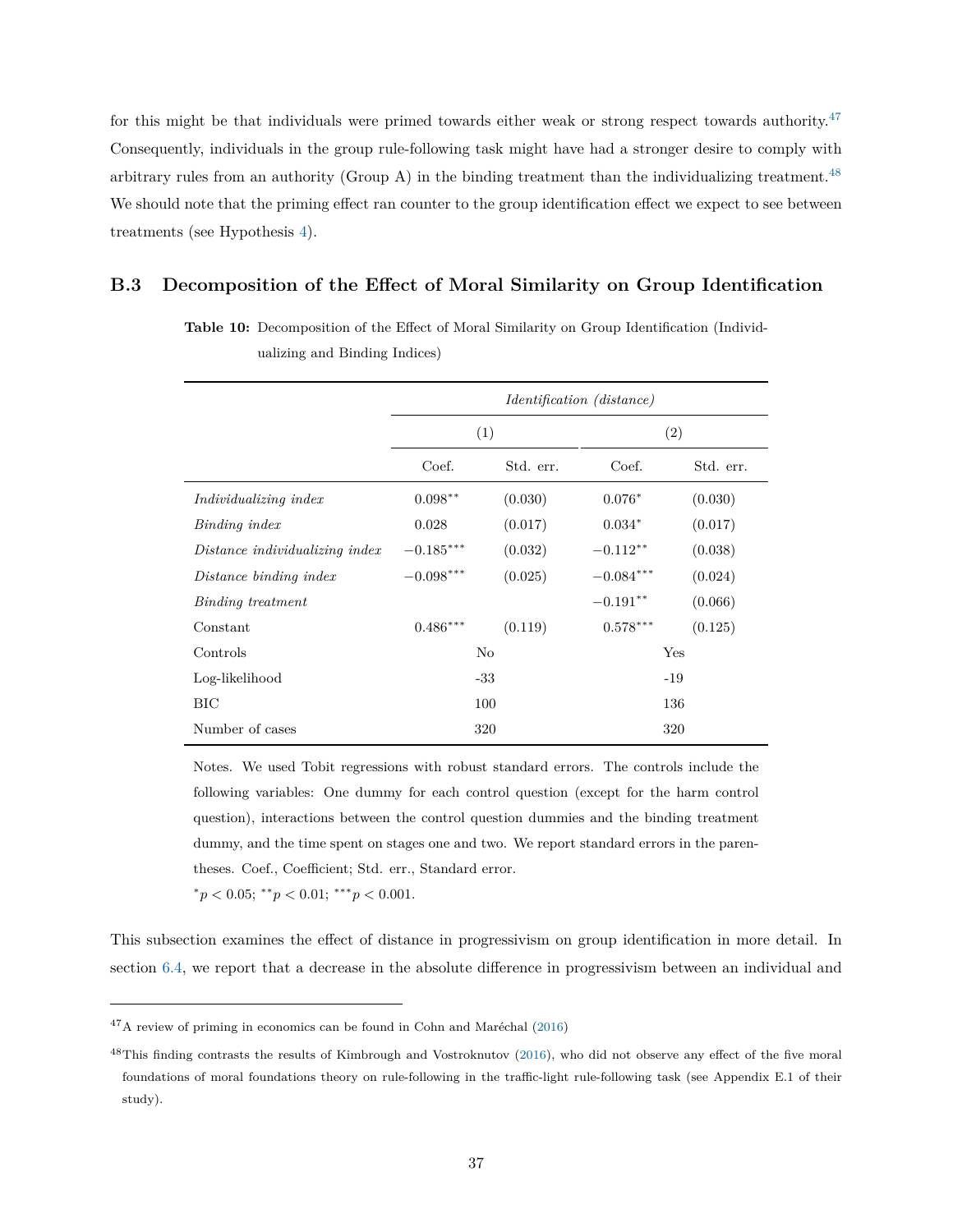|                    |             |           | <i>Identification (distance)</i> |           |
|--------------------|-------------|-----------|----------------------------------|-----------|
|                    |             | (1)       |                                  | (2)       |
|                    | Coef.       | Std. err. | Coef.                            | Std. err. |
| Harm               | $0.061*$    | (0.029)   | 0.051                            | (0.028)   |
| Fairness           | 0.046       | (0.029)   | 0.029                            | (0.026)   |
| Ingroup            | 0.003       | (0.025)   | $-0.004$                         | (0.025)   |
| Authority          | 0.024       | (0.027)   | 0.035                            | (0.026)   |
| Purity             | $-0.011$    | (0.020)   | $-0.000$                         | (0.018)   |
| Distance harm      | $-0.023$    | (0.036)   | $-0.005$                         | (0.036)   |
| Distance fairness  | $-0.165***$ | (0.035)   | $-0.108**$                       | (0.036)   |
| Distance ingroup   | $-0.028$    | (0.023)   | $-0.036$                         | (0.023)   |
| Distance authority | $-0.034$    | (0.032)   | $-0.039$                         | (0.032)   |
| Distance purity    | $-0.040$    | (0.026)   | $-0.014$                         | (0.024)   |
| Binding treatment  |             |           | $-0.196**$                       | (0.063)   |
| Constant           | $0.496***$  | (0.119)   | $0.589***$                       | (0.123)   |
| Controls           |             | $\rm No$  | Yes                              |           |
| Log-likelihood     |             | $-32$     | $-17$                            |           |
| BIC                |             | 133       | 166                              |           |
| Number of cases    |             | 320       | 320                              |           |

<span id="page-38-0"></span>**Table 11:** Decomposition of the Effect of Moral Similarity on Group Identification (Harm, Fairness, Ingroup, Authority, and Purity)

Notes. We used Tobit regressions with robust standard errors. The controls include the following variables: One dummy for each control question (except for the harm control question), interactions between the control question dummies and the binding treatment dummy, and the time spent on stages one and two. Coef., Coefficient; Std. err., Standard error.

 $p < 0.05$ ;  $\binom{*}{p} < 0.01$ ;  $\binom{*}{p} < 0.001$ .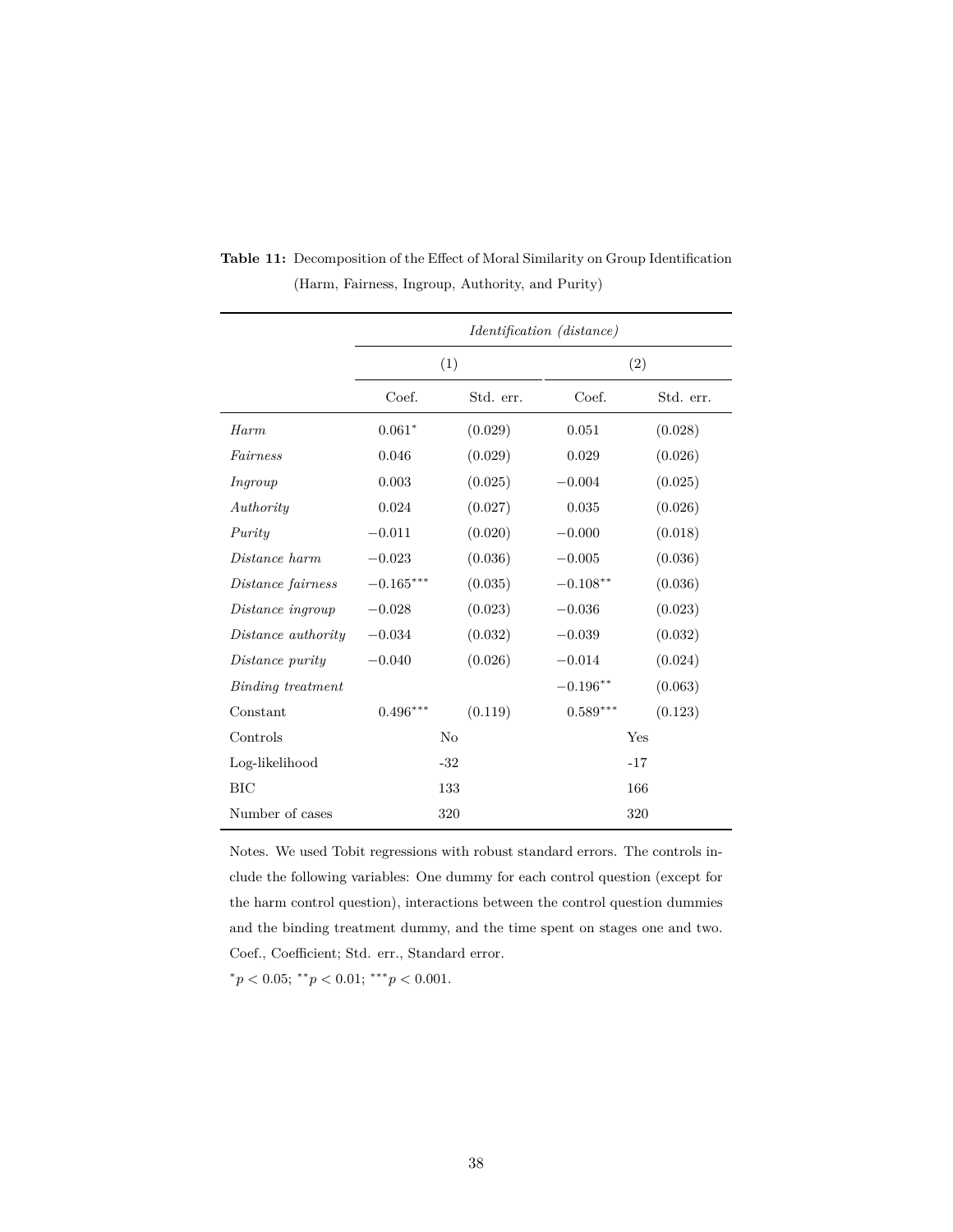the social group increased identification with this social group. However, progressivism in itself is a composite index. It describes the degree to which individuals endorse individualizing foundations (harm and fairness) over binding foundations (ingroup, authority, and purity). In this subsection, we replicate our analysis from the main section with the components contained in the progressivism index. We found that the distance in the individualizing and the binding index both influenced group identification. Furthermore, this effect was mainly driven by the distance in the fairness foundation.

We first examined how distance in the individualizing and the binding index influenced group identification. To do so, we estimated two Tobit regression models with robust standard errors. In all models, we used the distance group identification measure of the "Inclusion of Ingroup in the Self Scale" as our dependent variable. In the first model, we regressed the dependent variable against the subject's individualizing index, the subject's binding index, the absolute difference between the individual's individualizing index and the social group's implied individualizing index, and the absolute difference between the individual's binding index and the social group's implied binding index. In the second model, we added a binding treatment dummy. We also included a set of control variables, which we labeled "Control Variables 1." The set included: One dummy for each control question (except for the harm control question), interactions between the control question dummies and the binding treatment dummy, and the time spent on stages one and two. We report the results in Table [10.](#page-37-3) As can be seen, the coefficients for the distance in the individualizing and the binding index were negative and significant in both models  $(p < 0.01)$ . This result suggests that both the similarity in the individualizing and the binding moral values affect group identification.

To examine how the distance in the individual moral foundations influenced group identification, we estimated two additional Tobit regression models with robust standard errors. In all models, we used the distance group identification measure of the "Inclusion of Ingroup in the Self Scale" as our dependent variable. In the first model, we regressed the dependent variable against the subject's scores in each of the five moral foundations (harm, fairness, authority, ingroup, and purity) and the absolute difference between the individual's score and the implied social group's score in each of the five moral foundations. In the second model, we added a binding treatment dummy and the control variables in the set "Control Variables 1." We report the results in Table [11.](#page-38-0) As can be seen, only the distance in fairness was negative and significant  $(p < 0.01)$ .<sup>[49](#page-39-0)</sup>

<span id="page-39-0"></span> $^{49}$ Dehghani et al. [\(2016\)](#page-59-3) used the moral foundations dictionary to measure the moral foundations of Twitter users as implied by their Tweets. They found that the distance in the purity, but not in any other moral foundation, predicted the distance between two people in the social network. Using lab studies, they showed that the distance in purity between two subjects predicted the preferred self-reported social and physical distance. Contrary to these results, we did not observe any effect of the distance in purity on group identification.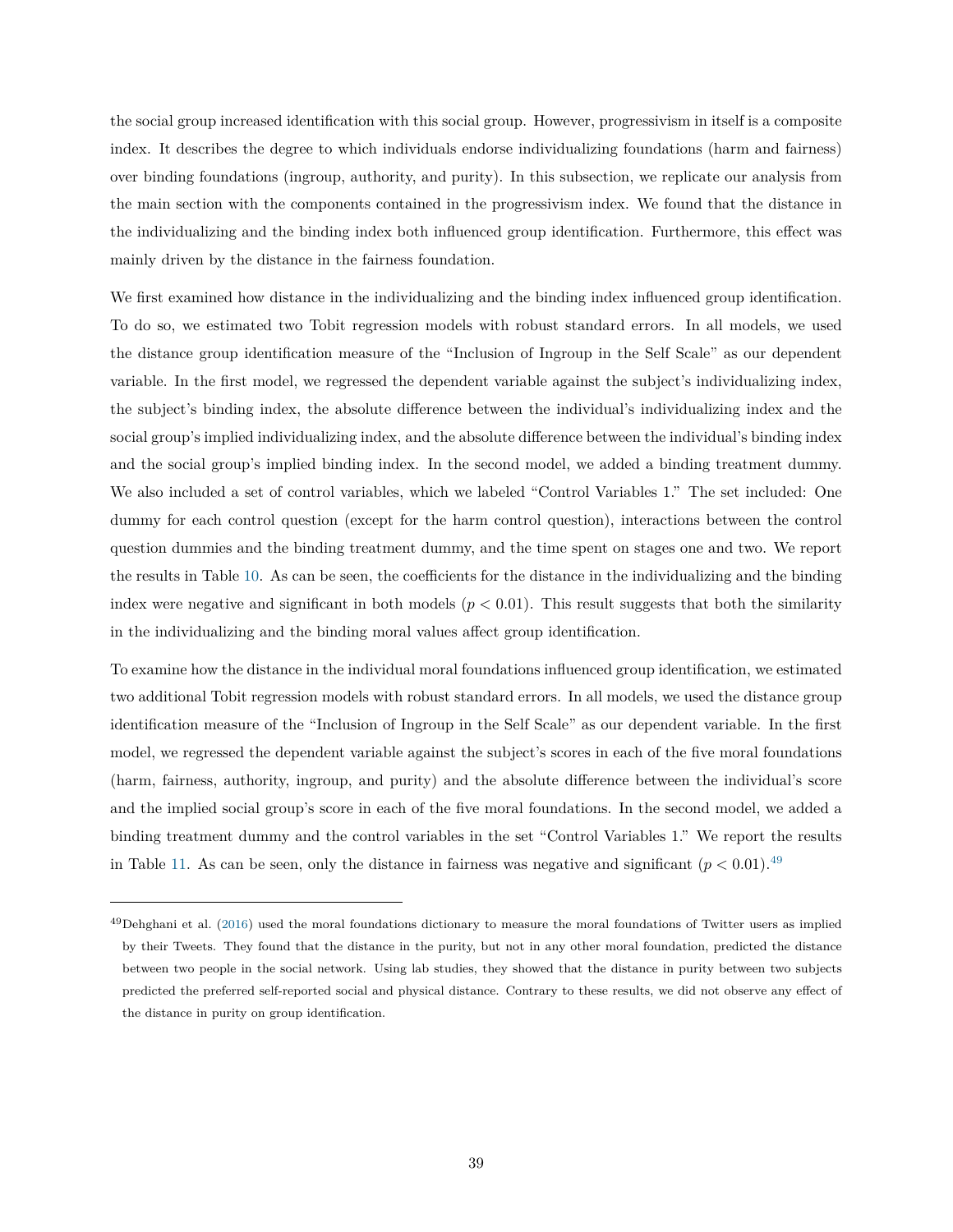## <span id="page-40-0"></span>**B.4 Effect of Treatment on Alternative Group Identification Measures**

This subsection examines the robustness of the effect of treatment on group identification. In Hypothesis [3,](#page-17-1) we conceptualized group identification with the distance measure of the "Inclusion of Ingroup in the Self Scale." However, we also could have used other identification measures. For example, we could have used the overlap measure of the "Inclusion of Ingroup in the Self Scale." This measure measures group identification as the percentage of overlap between the "You" and the "Group A" circle. The overlap identification measure can take on values ranging from 0 (weak identification / the circles do not overlap) to 1 (strong identification / The "You" circle is contained in the "Group A" circle).<sup>[50](#page-40-2)</sup> We could have also used the identification question from the behavioral questionnaire (see Appendix [C.9\)](#page-58-0). In it, we asked participants to rate how closely attached they felt to Group A. The normalized question identification measure could take on values ranging from 0 ("Not at all attached") to 1 ("very strongly attached").<sup>[51](#page-40-3)</sup> We did not find any noticeable difference due to changes in the conceptualization of group identification.

To examine how group identification's conceptualization influenced our results, we replicate our analysis from Hypothesis [3](#page-17-1) with the measures mentioned above. According to the overlap identification measure, the average group identification was 0*.*28 in the individualizing and 0*.*07 in the binding treatment. The 0*.*21 point difference was significant using a one-sided t-test (*p <* 0*.*001). According to the question identification measure, the average group identification was 0*.*54 in the individualizing and 0*.*34 in the binding treatment. The 0.20 point difference was significant using a one-sided t-test  $(p < 0.001)$ .

# <span id="page-40-1"></span>**B.5 Effect of Alternative Group Identification Measures on Rule Compliance**

This subsection examines the robustness of the effect of group identification on rule compliance. In Hypothesis [5,](#page-19-0) we conceptualized group identification with the distance measure of the "Inclusion of Ingroup in the Self Scale." However, we could have also used the overlap measure from the same scale or the identification question from the behavioral questionnaire (for more information, see Appendix [B.4\)](#page-40-0). We did not find any noticeable difference due to changes in the conceptualization of group identification.

To examine how group identification's conceptualization influenced our results, we replicate our analysis from Hypothesis [5](#page-19-0) with the measures mentioned above. We estimated four Tobit regression models: In all models, we used the number of balls in the rule-compliant bucket of the group rule-following task as our dependent variable. In the first model, we regressed the dependent variable against the overlap identification

<span id="page-40-2"></span> $50$ The literature of identity fusion (Jiménez et al., [2016;](#page-59-4) Swann, Gómez, Seyle, Morales, & Huici, [2009\)](#page-59-5) assumes that an overlap between the circles symbolizes that personal and social-image are aligned about the group attitude. Since participants in our experiments were introduced to an unknown group, this appeared to be unlikely. However, this measure presumably captures an extreme form of group identification.

<span id="page-40-3"></span> $51$ The question was unincentivized and took place after the experiment. Consequently, while answering, participants might have desired to appear consistent with their behavior in the group rule-following task.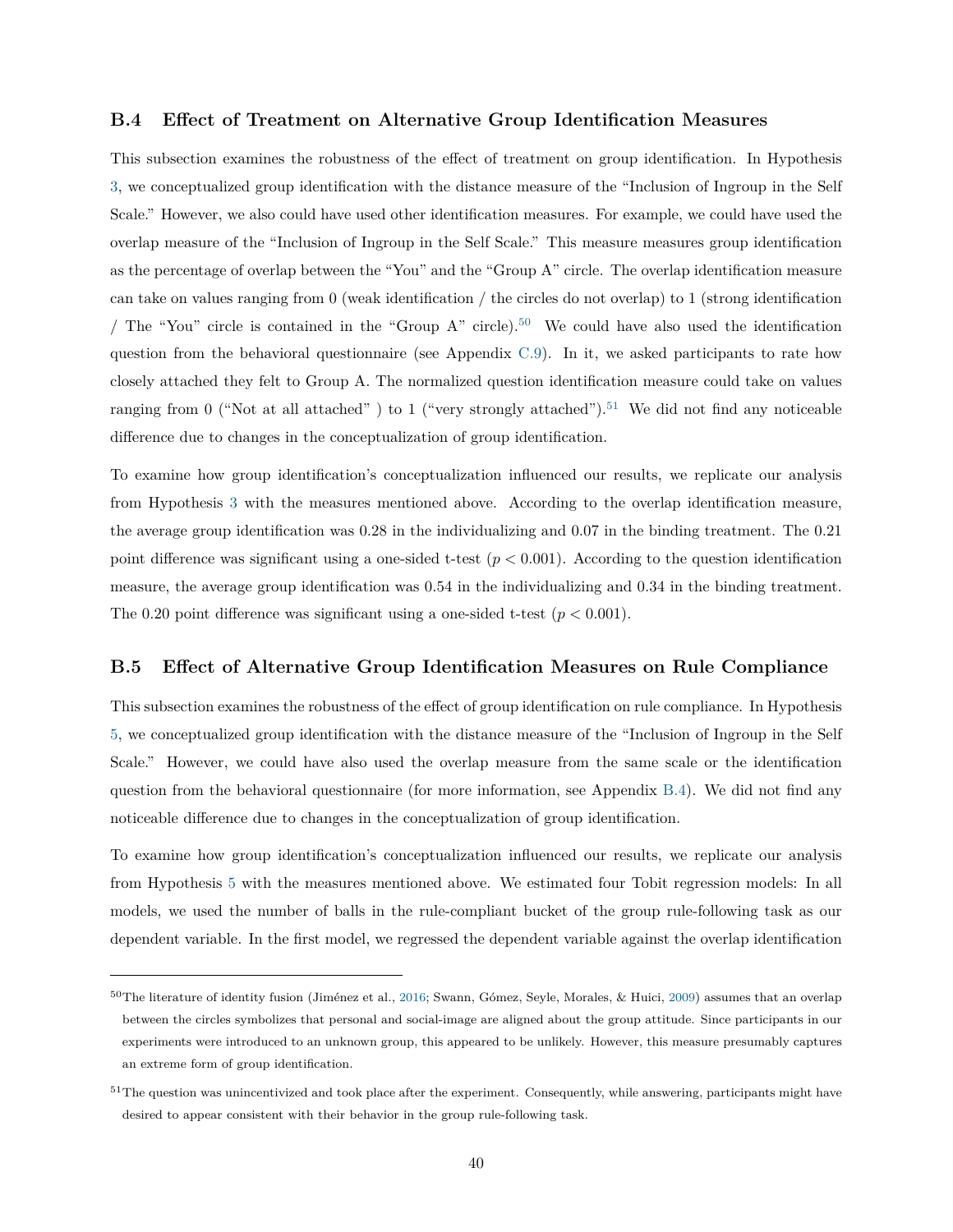|                                  | Balls in the blue bucket |          |             |             |
|----------------------------------|--------------------------|----------|-------------|-------------|
|                                  | (1)                      | (2)      | (3)         | (4)         |
| <i>Identification (overlap)</i>  | $6.428*$                 | $7.161*$ |             |             |
|                                  | (2.954)                  | (3.139)  |             |             |
| <i>Identification (question)</i> |                          |          | $27.506***$ | $30.995***$ |
|                                  |                          |          | (3.475)     | (3.771)     |
| Binding treatment                |                          | $-6.153$ |             | $-1.425$    |
|                                  |                          | (4.750)  |             | (4.143)     |
| Constant                         | $4.258***$               | 7.005    | $-6.648***$ | $-9.625*$   |
|                                  | (1.169)                  | (4.718)  | (1.876)     | (4.679)     |
| Controls                         | $\rm No$                 | Yes      | No          | Yes         |
| Log-likelihood                   | -742                     | $-729$   | $-710$      | $-694$      |
| BIC                              | 1,500                    | 1,556    | 1,436       | 1,486       |
| Number of cases                  | 320                      | 320      | 320         | 320         |

<span id="page-41-0"></span>**Table 12:** The Effect of Alternative Group Identification Measures on Rule Compliance

Notes. We used Tobit regressions. The standard errors are displayed in parentheses. The controls include the following variables: The subject's progressivism, the distance in progressivism, one dummy for each control question (except for the harm control question), interactions between the control question dummies and the binding treatment dummy, and the time spent on stages one, two and three.

 $p < 0.05$ ;  $\binom{*}{p} < 0.01$ ;  $\binom{*}{p} < 0.001$ .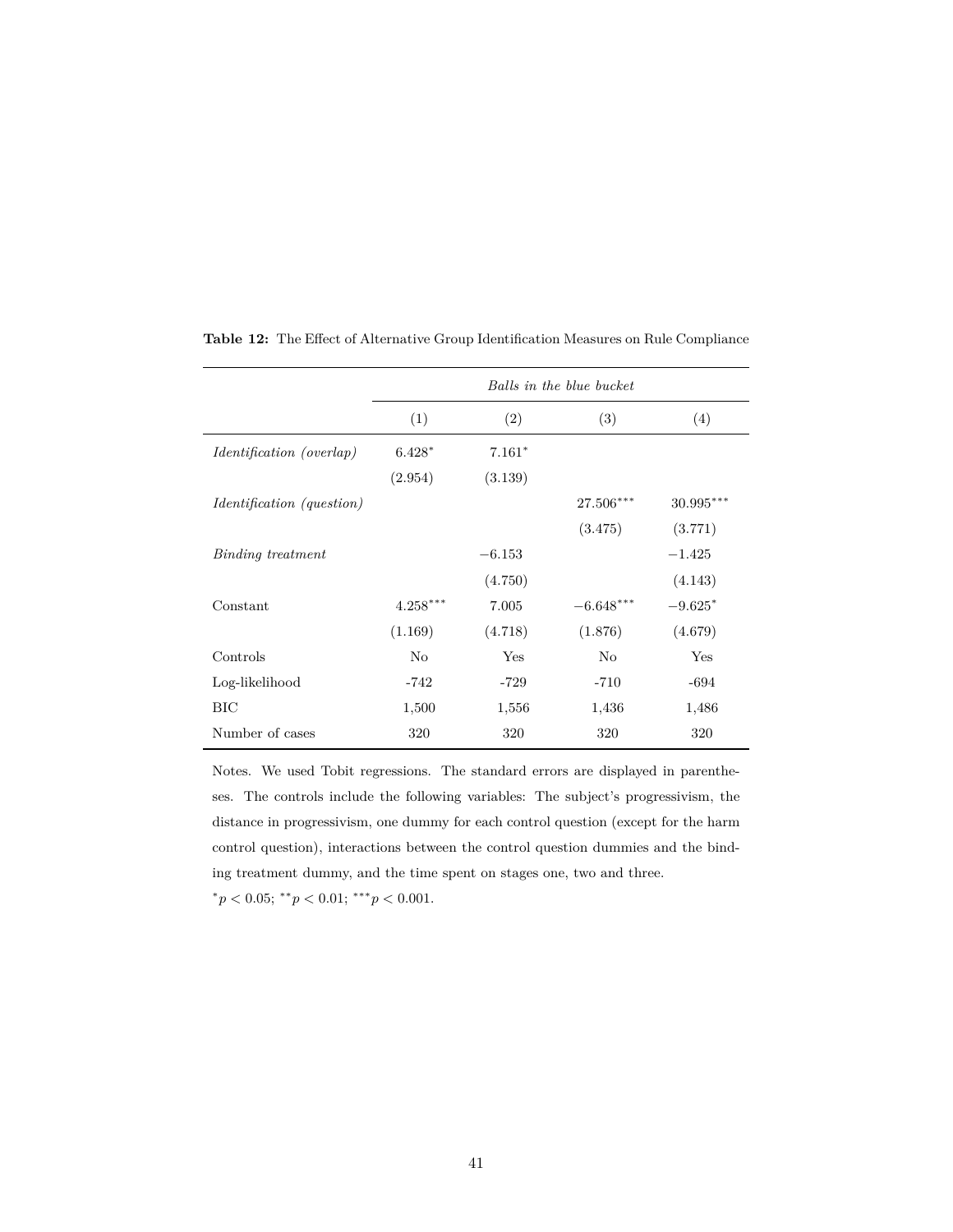measure. In the second model, we added a binding treatment dummy. We also included a set of control variables, which we labeled "Control Variables 2." The set included: The subject's progressivism, the distance in progressivism, one dummy for each control question (except for the harm control question), interactions between the control question dummies and the binding treatment dummy, and the time spent on stages one, two, and three. In the third model, we regressed the dependent variable against the question identification measure. In the fourth model, we again added a binding treatment dummy and the control variables in the set "Control Variables 2." We report the results in Table [12.](#page-41-0) As can be seen, the identification measures were positive and significant in all four specifications (*p <* 0*.*05). However, changing the conceptualization of group identification changed the size of the estimated coefficient. If group identification increased by 1, the number of balls in the rule-compliant bucket, ceteris paribus, increased by approximately 7 (overlap measure), 14 (distance measure / see Table [6\)](#page-21-1), or 29 (question measure). The model fit according to the Log-Likelihood, and the Bayesian Information Criterion increased in the same order. The reasons for this finding might have been that the overlap measure only captured an extreme form of group identification and that the question measure also captured the desire to appear consistent with previous choices in the group rule-following task. However, in general, it seems that our findings were robust to changes in the conceptualization of group identification.

## <span id="page-42-0"></span>**B.6 Effect of Alternative Moral Similarity Measures on Group Identification**

This subsection examines the robustness of the effect of moral similarity on group identification. In the study's main section, we conceptualized morality with the five foundations from moral foundations theory (harm, fairness, ingroup, authority, and purity). Hereby, we focused on the progressivism index that aggregates all five foundations into one index by subtracting the individualizing foundations (harm and fairness) from the binding foundations (ingroup, authority, and purity). To create one index of (inverse) moral similarity, we calculated the absolute difference between the individual's progressivism and the social group's implied progressivism. However, we could have also calculated different moral similarity indices based on moral foundations theory. For example, we could have calculated the Euclidean<sup>[52](#page-42-1)</sup> and Chebyshev<sup>[53](#page-42-2)</sup> distance between the individual's moral position and the social group's moral position. We found that the effect of moral similarity on group identification was robust to changes in the conceptualization of moral similarity.

To examine how using these distance measures would have influenced our results, we estimated four Tobit regression models with robust standard errors. In all models, we used the distance group identification measure of the "Inclusion of Ingroup in the Self Scale" as our dependent variable. In the first model, we

<span id="page-42-1"></span> $52$ Euclidean distance puts equal weight on the distance of all five moral foundations. Unlike progressivism, Euclidean distance does not impose a distinction between individualizing and binding moral values.

<span id="page-42-2"></span><sup>&</sup>lt;sup>53</sup>Chebyshev distance only considers the moral foundation that differs the most between the individual and the social group. Therefore it only takes into account the most salient difference between the individual and the social group.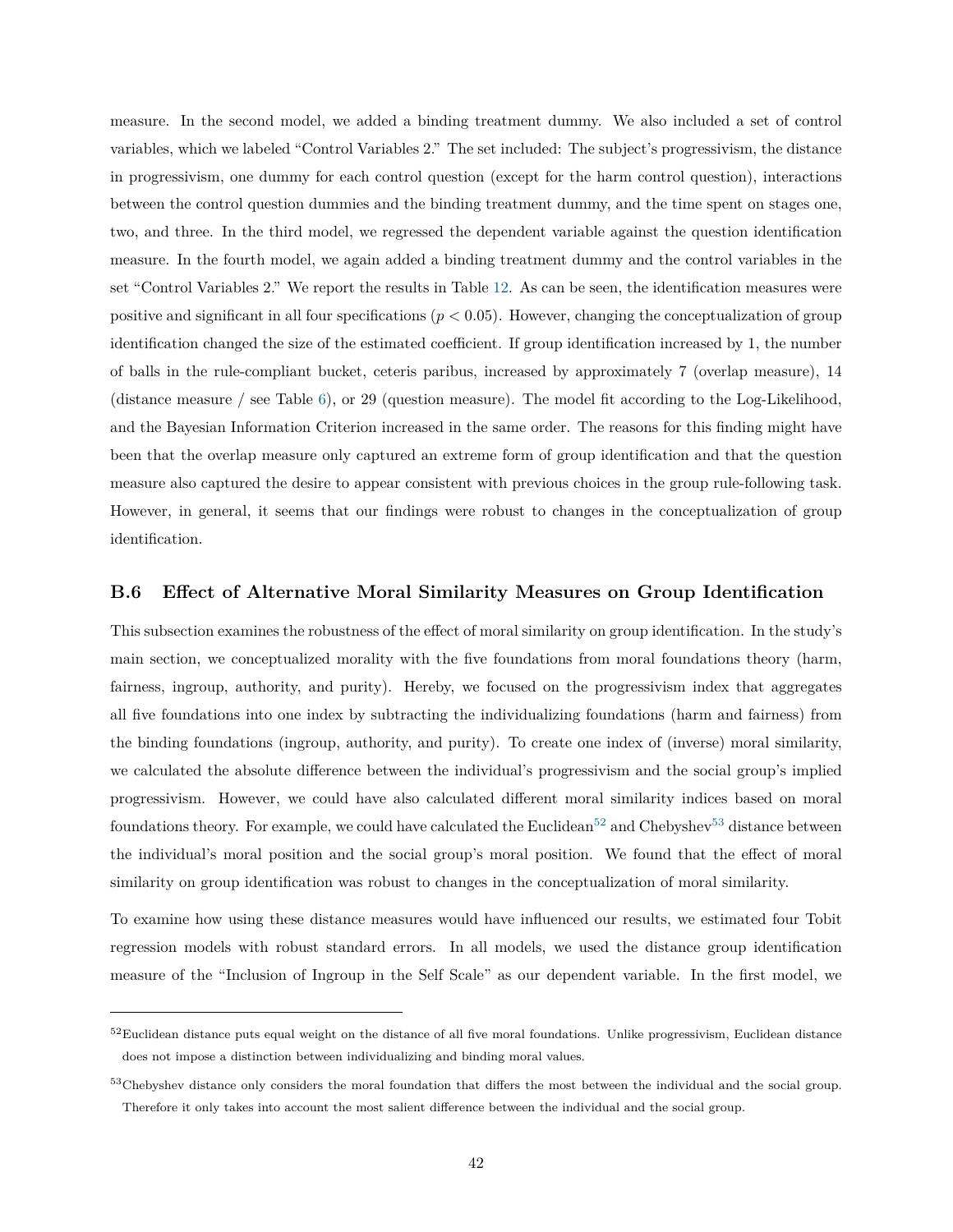|                    | <i>Identification (distance)</i> |             |             |             |
|--------------------|----------------------------------|-------------|-------------|-------------|
|                    | (1)                              | (2)         | (3)         | (4)         |
| Progressivism      | 0.006                            | $-0.003$    | $-0.004$    | $-0.011$    |
|                    | (0.016)                          | (0.016)     | (0.016)     | (0.016)     |
| Euclidean distance | $-0.091***$                      | $-0.069***$ |             |             |
|                    | (0.019)                          | (0.018)     |             |             |
| Chebyshev distance |                                  |             | $-0.094***$ | $-0.088***$ |
|                    |                                  |             | (0.028)     | (0.025)     |
| Binding treatment  |                                  | $-0.234***$ |             | $-0.258***$ |
|                    |                                  | (0.066)     |             | (0.064)     |
| Constant           | $0.913***$                       | $0.974***$  | $0.874***$  | $0.978***$  |
|                    | (0.047)                          | (0.066)     | (0.051)     | (0.070)     |
| Controls           | No                               | Yes         | No          | Yes         |
| Log-likelihood     | $-49$                            | $-26$       | $-56$       | $-28$       |
| BIC                | 121                              | 139         | 134         | 142         |
| Number of cases    | 320                              | 320         | 320         | 320         |

<span id="page-43-0"></span>**Table 13:** The Effect of Alternative Moral Similarity Metrics on Group Identification

Notes. We used Tobit regressions with robust standard errors. The standard errors are displayed in parentheses. The controls include the following variables: One dummy for each control question (except for the harm control question), interactions between the control question dummies and the binding treatment dummy, and the time spent on stages one and two.

 $p < 0.05$ ;  $\binom{*}{p} < 0.01$ ;  $\binom{*}{p} < 0.001$ .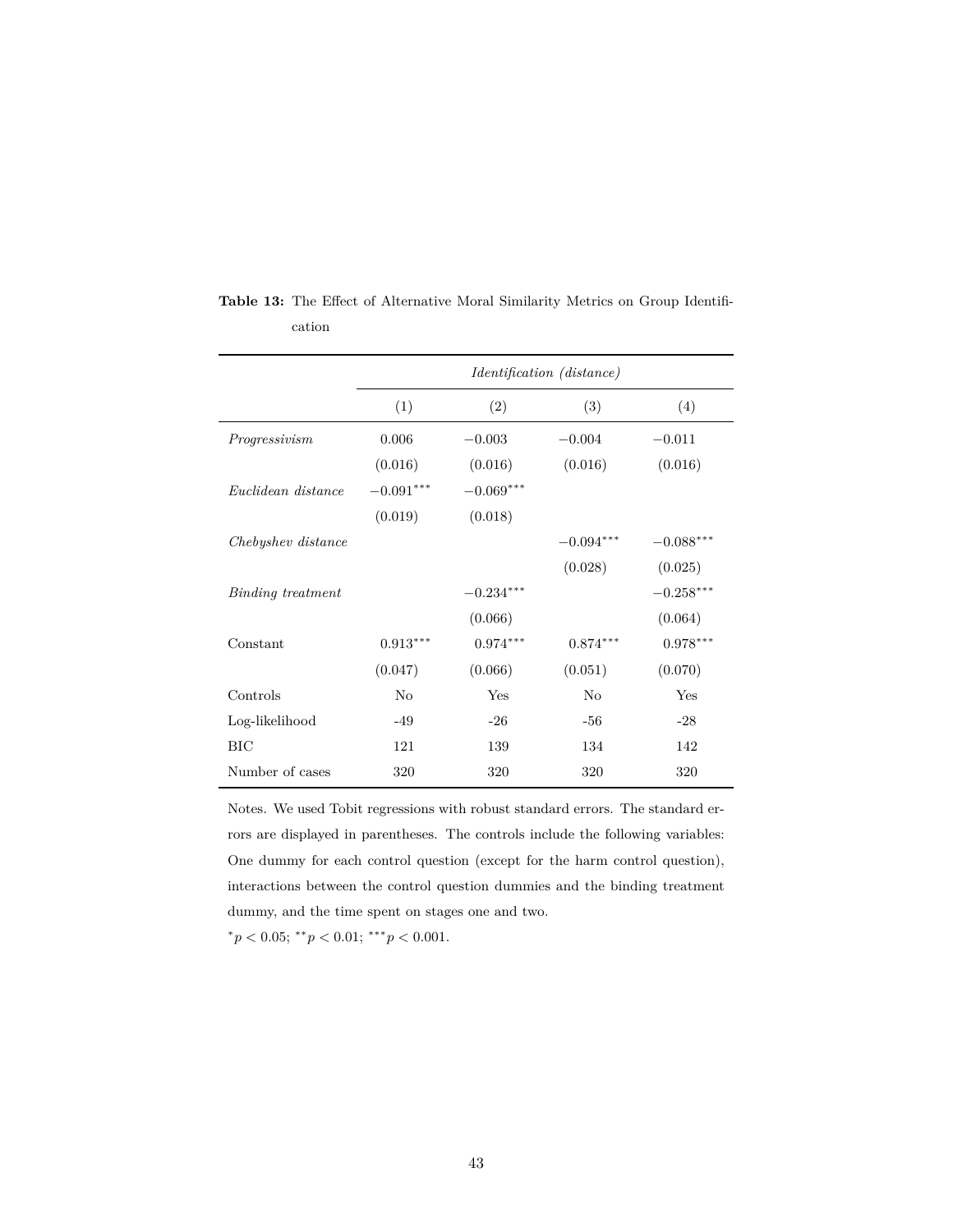regressed the dependent variable against the subject's progressivism and the Euclidean distance between the individual's moral position and the social group's moral position. In the second model, we added a binding treatment dummy and the control variables in the set "Control Variables 1." In the third model, we regressed the dependent variable against the subject's progressivism and the Chebyshev distance between the individual's moral position and the social group's moral position. In the fourth model, we again added a binding treatment dummy and the control variables in the set "Control Variables 1." We report the results in Table [13.](#page-43-0) As can be seen, both the Euclidean distance and the Chebyshev distance were negative and highly significant in all models (*p <* 0*.*001). Furthermore, if one compares the log-likelihood and BIC of those models with the models reported in Table [6,](#page-21-1) one can see that the progressivism index had the highest goodness-of-fit out of all three measures.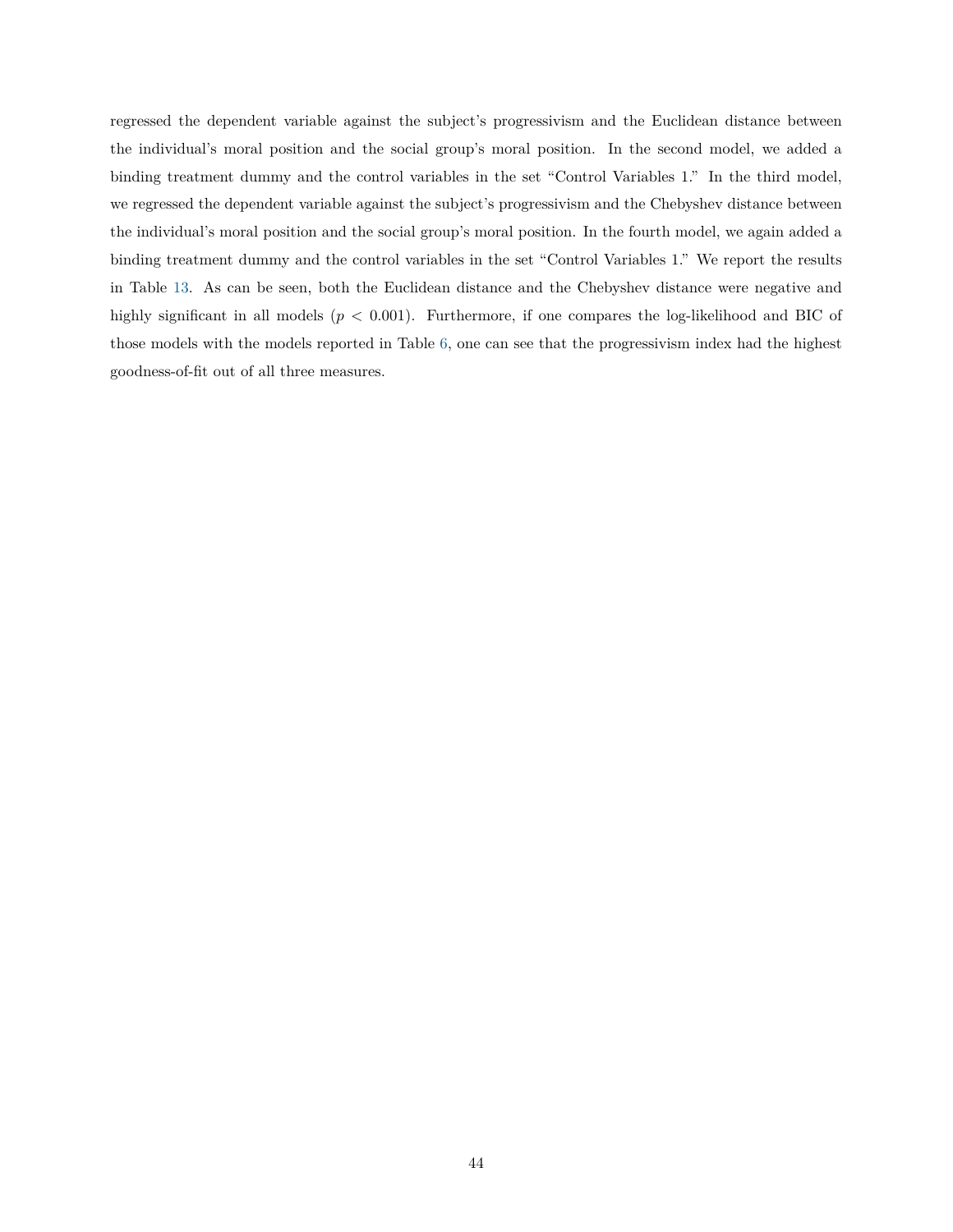# **Appendix C Experimental Materials**

In the following subsections, we report the instructions of our online experiments. With this, it should be noted that: 1.) Everything below a screen tag (e.g., "**Screen 1:**") was displayed on the same screen. 2.) Everything below a horizontal separation line was displayed in one text box. If the separation line includes centered text, the text was used as a text box title. 3.) Input items are always described by stating the used questions ("Q") and all possible answers among which the participants could choose ("A"). 4.) In some cases we include comments (e.g., "[*Example comment*]") that were not included in the online experiments. 5.) We do not include small details (e.g., buttons and their labels).

## <span id="page-45-0"></span>**C.1 Moral Foundations Questionnaire**

| Screen 1:    |  |
|--------------|--|
| Information: |  |
|              |  |

In Part 1, we want you to answer a questionnaire. Please read the questions carefully and answer truthfully.

**When you decide whether something is right or wrong, to what extent are the following considerations relevant to your thinking?** Please rate each statement using this scale:

- [5] = Extremely relevant (This is one of the most important factors when I judge right and wrong)
- $[4]$  = Very relevant
- [3] = Somewhat relevant
- $[2] =$  Slightly relevant
- $[1] =$  Not very relevant
- $[0]$  = Not at all relevant (This consideration has nothing to do with my judgments of right and wrong)
- Q1: "Whether or not someone suffered emotionally"
- Q2: "Whether or not someone's action showed love for his or her country"
- Q3: "Whether or not someone showed a lack of respect for authority "
- Q4: "Whether or not someone violated standards of purity and decency"
- Q5: "Whether or not someone was good at math"
- Q6: "Whether or not some people were treated differently than others"
- Q7: "Whether or not someone cared for someone weak or vulnerable"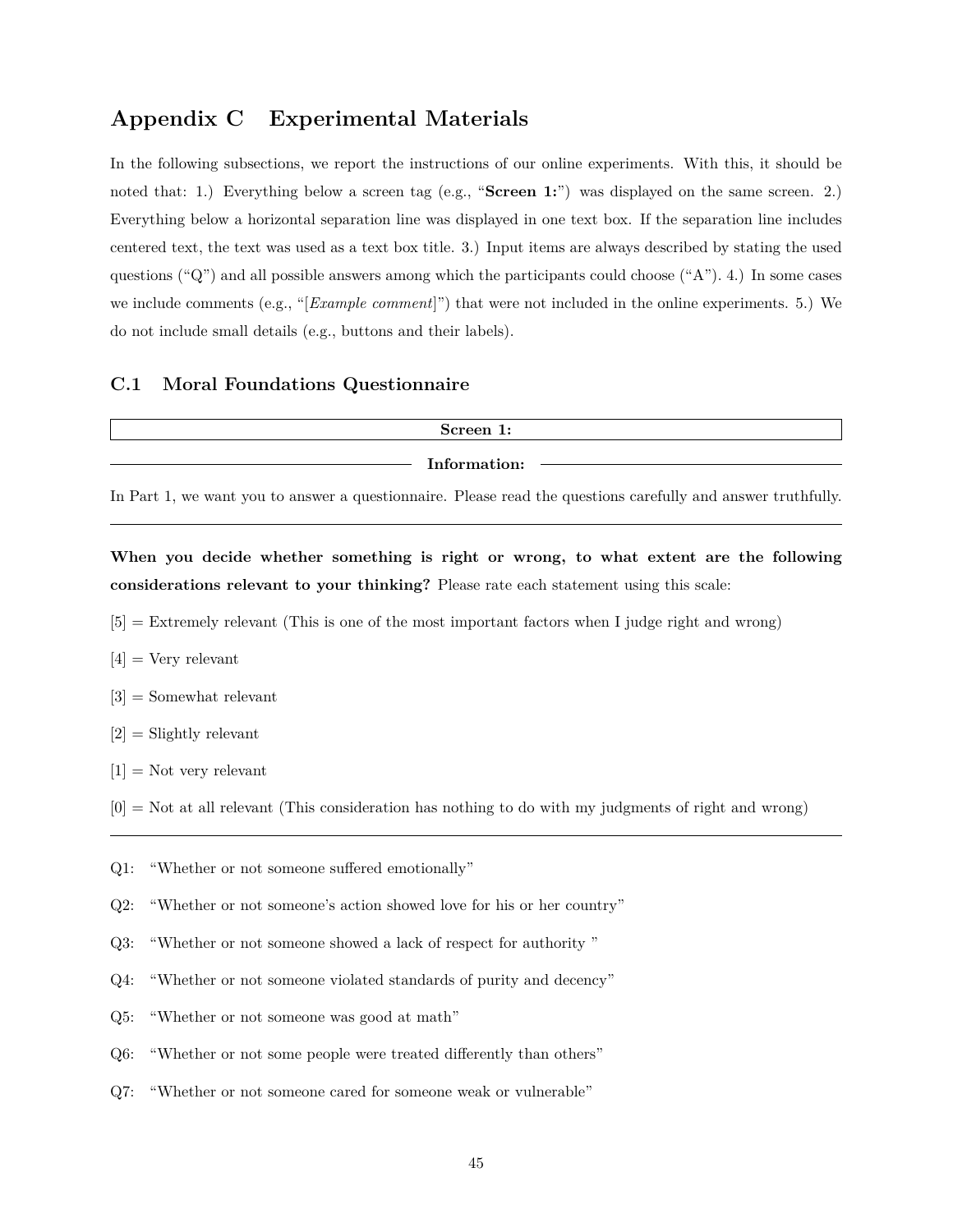- Q8: "Whether or not someone acted unfairly"
- Q9: "Whether or not someone did something to betray his or her group"
- Q10: "Whether or not someone conformed to the traditions of society"
- Q11: "Whether or not someone did something disgusting"
- Q12: "Whether or not someone was cruel"
- Q13: "Whether or not someone was denied his or her rights"
- Q14: "Whether or not someone showed a lack of loyalty"
- Q15: "Whether or not an action caused chaos or disorder"
- Q16: "Whether or not someone acted in a way that God would approve of"
- A: "Extremely relevant", "Very relevant", "Somewhat relevant", "Slightly relevant", "Not very relevant" or "Not at all relevant"

#### **Screen 2:**

#### **Information:**

In Part 1, we want you to answer a questionnaire. Please read the questions carefully and answer truthfully.

Please read the following sentences and indicate your agreement or disagreement:

- Q17: "Compassion for those who are suffering is the most crucial virtue"
- Q18: "When the government makes laws, the number one principle should be ensuring that everyone is treated fairly"
- Q19: "I am proud of my country's history"
- Q20: "Respect for authority is something all children need to learn"
- Q21: "People should not do things that are disgusting, even if no one is harmed"
- Q22: "It is better to do good than to do bad"
- Q23: "One of the worst things a person could do is hurt a defenseless animal"
- Q24: "Justice is the most important requirement for a society"
- Q25: "People should be loyal to their family members, even when they have done something wrong"
- Q26: "Men and women each have different roles to play in society"
- Q27: "I would call some acts wrong on the grounds that they are unnatural"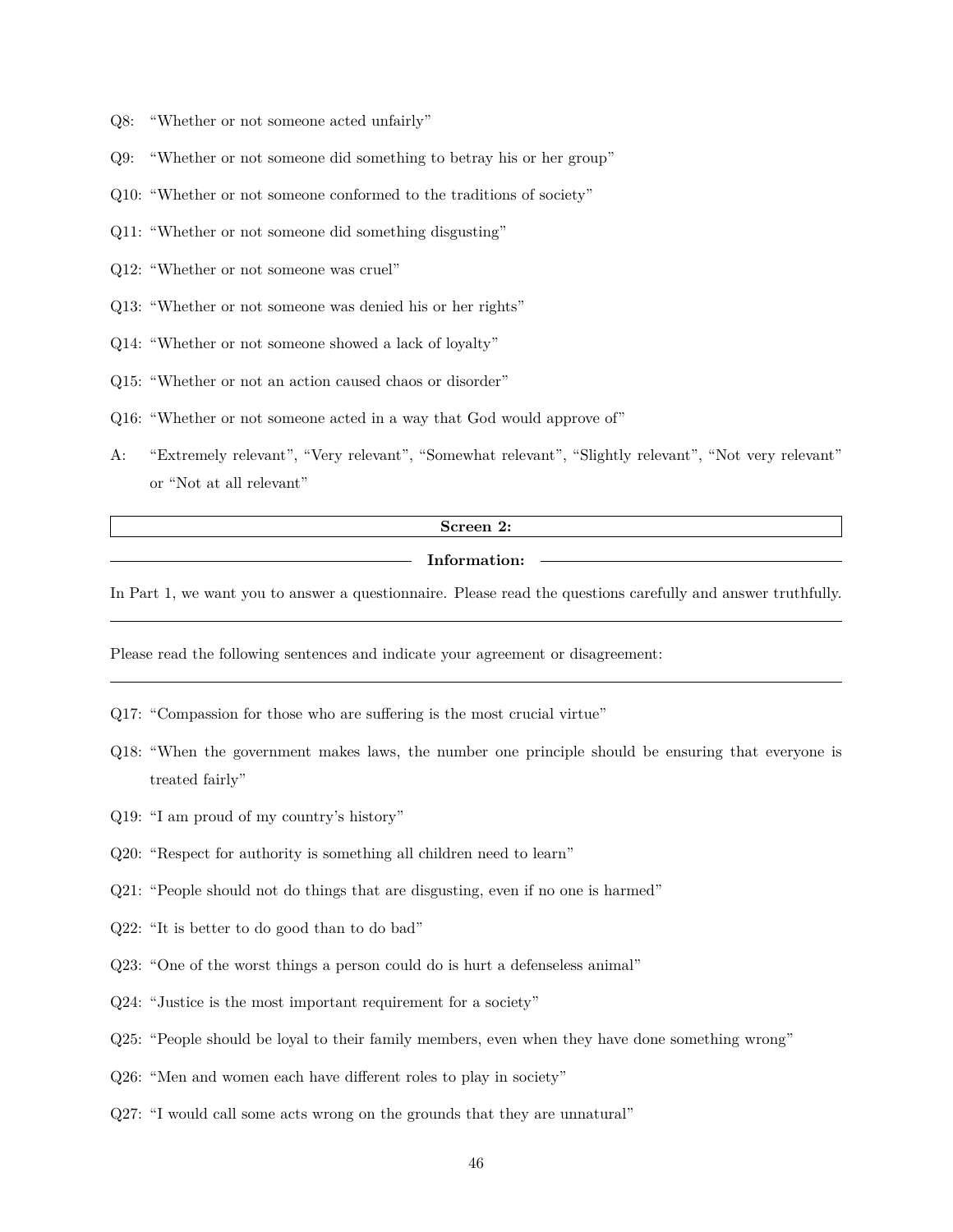- Q28: "It can never be right to kill a human being"
- Q29: "I think it's morally wrong that rich children inherit a lot of money while poor children inherit nothing"
- Q30: "It is more important to be a team player than to express oneself"
- Q31: "If I were a soldier and disagreed with my commanding officer's orders, I would obey anyway because that is my duty"
- Q32: "Chastity is an important and valuable virtue"
- A: "Strongly agree", "Moderately agree", "Slightly agree", "Slightly disagree", "Moderately disagree" or "Strongly disagree"

[*We adopted the moral foundations questionnaire from Graham et al. [\(2011\)](#page-59-6). The questionnaire consisted of two parts: The moral relevance section and the moral judgment section. We converted the categorical ratings of both sections into integers from* 0 *("Not at all relevant" / "Strongly disagree" ) to* 5 *("Extremely relevant" / "Strongly agree"). The questions were either included to measure the harm foundation (Q1, Q7, Q12, Q17, Q23, Q28), the fairness foundation (Q2, Q8, Q13, Q18, Q24, Q29), the ingroup foundation (Q3, Q9, Q14, Q19, Q25, Q30), the authority foundation (Q4, Q10, Q15, Q20, Q26, Q31), the purity foundation (Q5, Q11, Q16, Q21, Q27, Q32) or as attention checks (Q6, Q22). The foundations were calculated by taking the mean of all contained items. In addition, we calculated the individualizing index by averaging the score of the harm and fairness foundations and the binding index by averaging the scores of the ingroup, authority and purity foundations. Lastly, we calculated the progressivism index by subtracting the individualizing index from the binding index (Clark et al., [2017\)](#page-59-7). This index could take on values ranging from* −5 *(not at all individualizing*  $\&$  extremely binding) to  $+5$  *(extremely individualizing*  $\&$  not at all binding).]

### **C.2 Rule Elicitation Task**

# **Screen 1: Information:**

In Part 1, we want you to read about a situation that other people will be facing in the future. While you yourself will **not** be in this situation, we want you to read about it, and then we will ask you a question. At the following stage, you will be able to reopen the text describing the situation.

#### **Please take a moment to read about this situation:**

In today's study, you will decide how to allocate 20 balls between two buckets. Your task is to put each of the balls, one-by-one, into one of the two buckets: the blue bucket or the yellow bucket. The balls will appear in the center of your screen, and you can allocate each ball by clicking and dragging it to the bucket of your choice. For each ball you put in the blue bucket, you will receive £0.05, and for each ball you put in the yellow bucket, you will receive £0.10.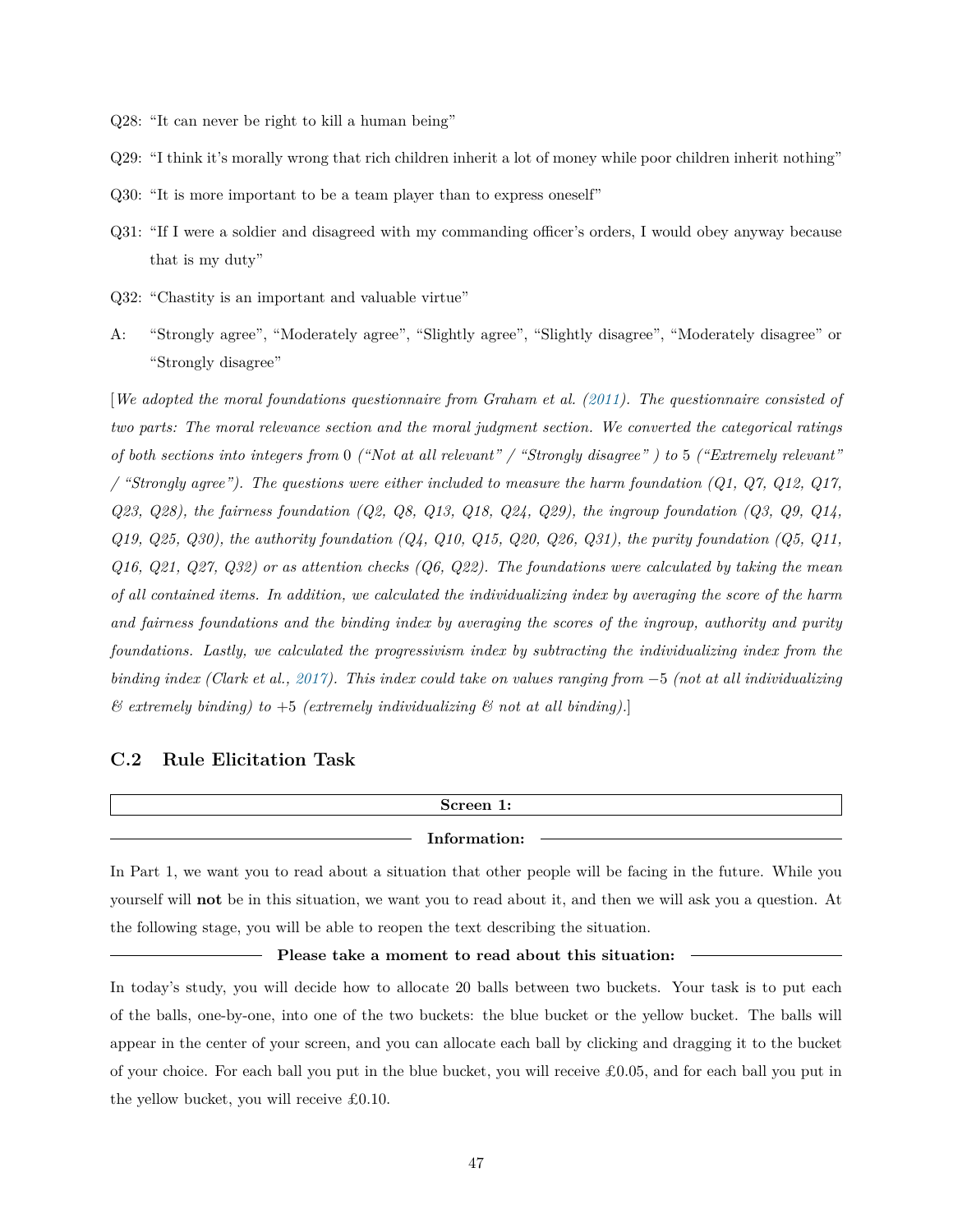#### **The rule is to put the balls in the blue bucket**

Your payment will be based on your decisions: it is the sum of payments from the blue and yellow buckets.

| Screen 2:                                                                                              |  |
|--------------------------------------------------------------------------------------------------------|--|
| Information:                                                                                           |  |
| In Part 1, we want you to answer a question. Please read the question carefully and answer truthfully. |  |

#### Q: **"If you had to describe the rule to other study participants, how would you describe it?"**

A: "The rule is to put the balls in the blue bucket" or "The rule is to put the balls in the yellow bucket"

# **C.3 Introduction to Group A**

| Screen 1:    |  |
|--------------|--|
| Information: |  |

In Part 1, we want to introduce you to another group of participants. During the rest of this study, we will call this group **"Group A"**. Some time ago, Group A took part in another study. Among other things, this study included a questionnaire. Below you can see the answers of Group A to a small selection of five questions. In each case, the answer is the rating that is closest to the average rating that we received from all members of Group A. We want you to carefully read and memorize the answers provided by members of Group A. On the next page, we will show you one question, and we will ask you to select the same response as members of Group A. If you choose the correct answer, you will receive a bonus of *£*0*.*50! We will tell you whether you were right at the end of the study.

**When deciding whether something is right or wrong, to what extent are the following considerations relevant to the thinking of Group A?** They rated each statement with the following scale:

- [5] = Extremely relevant (This is one of the most important factors when I judge right and wrong)
- $[4] = \text{Very relevant}$
- [3] = Somewhat relevant
- $[2]$  = Slightly relevant
- $[1] =$  Not very relevant
- $[0]$  = Not at all relevant (This consideration has nothing to do with my judgments of right and wrong)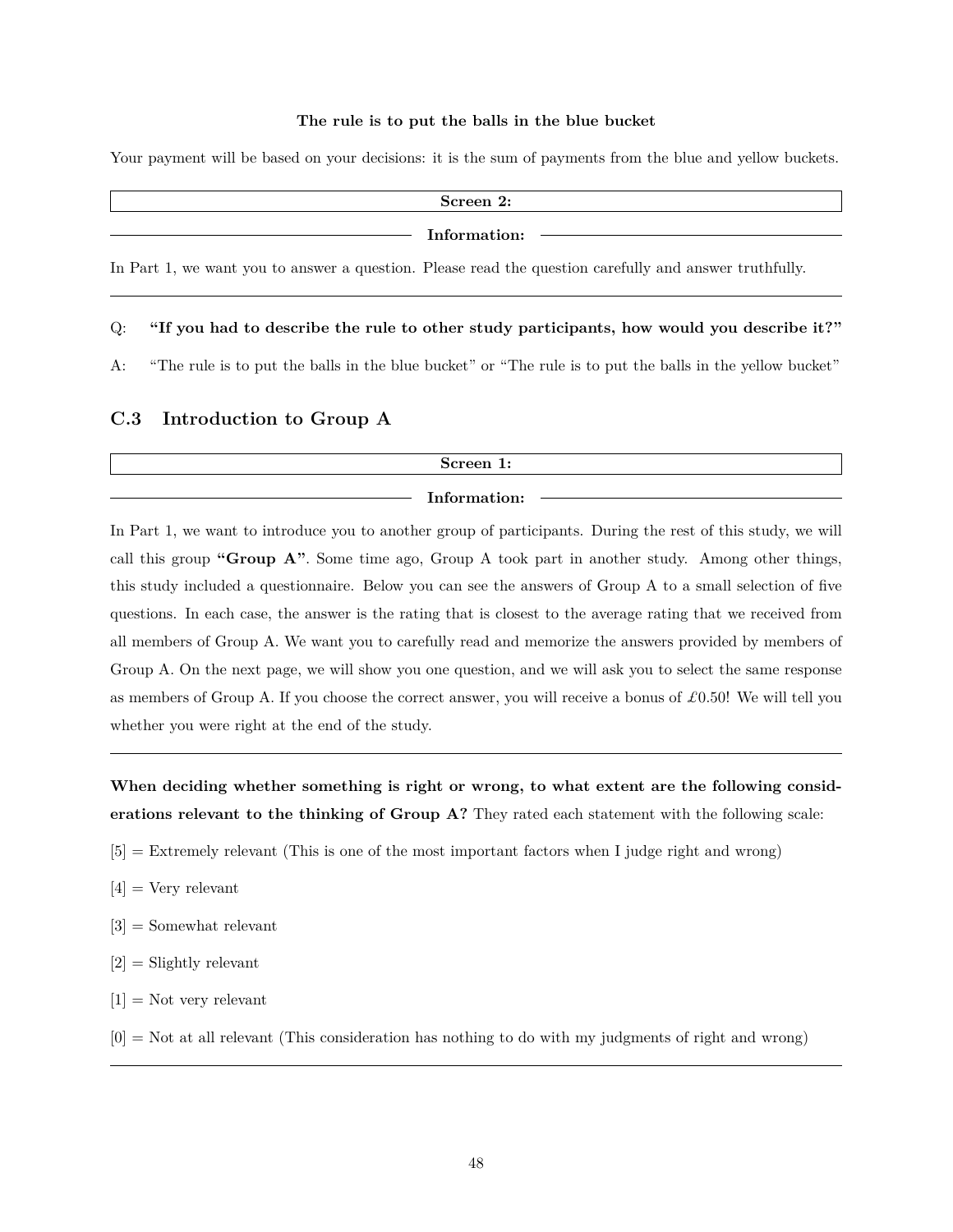- 1. Whether or not someone cared for someone weak or vulnerable: [*In the individualizing treatment:* Very Relevant / *in the binding treatment:* Somewhat Relevant]
- 2. Whether or not some people were treated differently from others: [*In the individualizing treatment:* Very Relevant / *in the binding treatment:* Somewhat Relevant]
- 3. Whether or not someone's action showed love for his or her country: [*In the individualizing treatment:* Not very relevant / *in the binding treatment:* Somewhat Relevant]
- 4. Whether or not someone showed a lack of respect for authority: [*In the individualizing treatment:* Slightly relevant / *in the binding treatment:* Somewhat Relevant]
- 5. Whether or not someone violated standards of purity and decency: [*In the individualizing treatment:* Slightly relevant / *in the binding treatment:* Somewhat Relevant]

## **Screen 2:**

## **Information:**

In the box below, you can see one of the five questions presented on the last page. Please, select the rating that is closest to the average rating that we received from all members of Group A. If you choose the correct answer, you will receive a bonus of *£*0*.*50! We will tell you whether you were right at the end of the study.

When deciding whether something is right or wrong, to what extent is the following consider**ation relevant to the thinking of Group A?** Please rate the statement in the same way as members of Group A did by using this scale:

- [5] = Extremely relevant (This is one of the most important factors when they judge right and wrong)
- $[4]$  = Very relevant
- [3] = Somewhat relevant
- [2] = Slightly relevant
- $[1] =$  Not very relevant
- [0] = Not at all relevant (This consideration has nothing to do with their judgments of right and wrong)
- Q: "Whether or not someone cared for someone weak or vulnerable:", "Whether or not some people were treated differently from others:", "Whether or not someone's action showed love for his or her country:", "Whether or not someone showed a lack of respect for authority:" or "Whether or not someone violated standards of purity and decency:"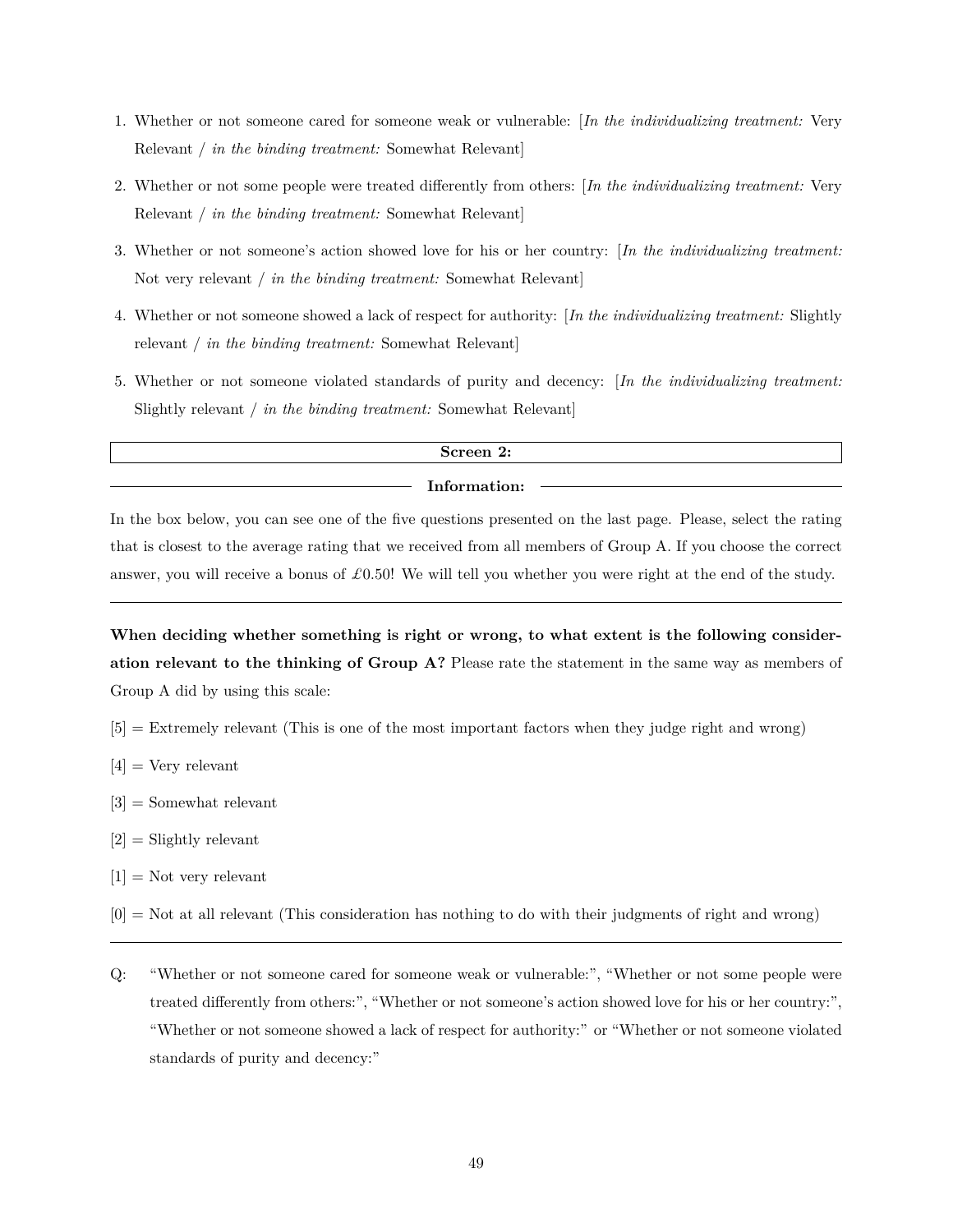A: "Extremely relevant", "Very relevant", "Somewhat relevant", "Slightly relevant", "Not very relevant" or "Not at all relevant."

# **C.4 Group Identification Task**

# **Screen 1:**

## **Information:**

In Part 2, we want to know your identification with Group A. On the scale below you can see two circles: One representing you and one representing Group A. You can change the distance between the two circles by moving the blue slider on the scale. Moving the slider to the left moves the circles further apart and signals that you identify very little with Group A. Moving the slider to the right moves the circles closer to each other and signals that you identify very much with Group A. Please move the slider to a position in which the distance between the two circles most accurately describes your identification with Group A. Please zoom out if the scale is only displayed partially.



## **C.5 Rule Following Task**

| Screen 1:                  |  |
|----------------------------|--|
| Informat<br>$\mathbf{m}$ : |  |

In Part 3, you are going to play a game. You will receive the instructions for this game on the next page. Some parts of these instructions have been select by members of Group A. In addition to answering the questions that were presented to you in Part 1, the members of Group A also were asked to select a description for the game you are about to play. The description that was chosen by the majority was included in the instruction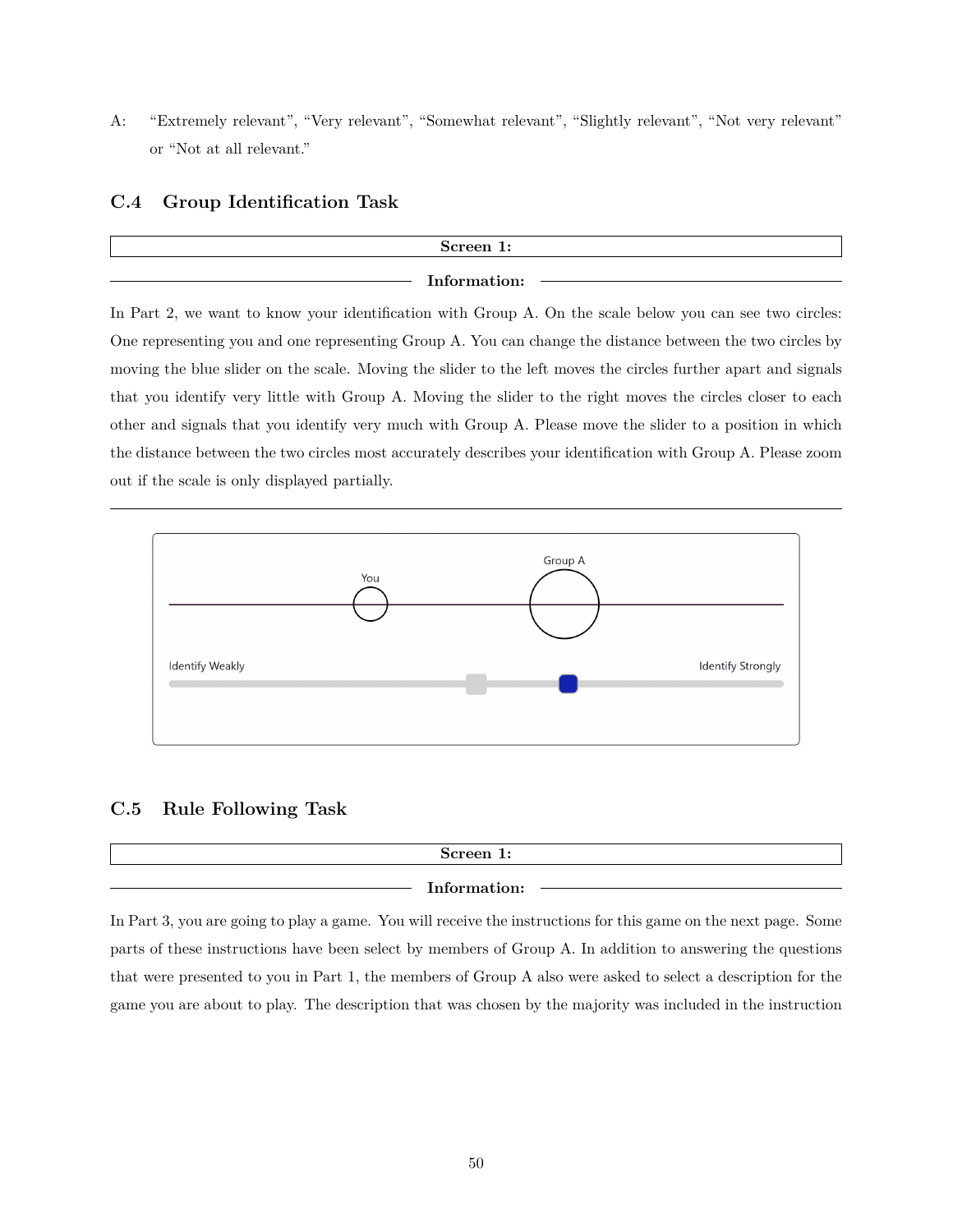you are about to receive.

# **Screen 2:**

#### **Information:**

In Part 3 of this study, you will decide how to allocate 20 balls between two buckets. Your task is to put each of the balls, one-by-one, into one of the two buckets: the blue bucket or the yellow bucket. The balls will appear in the center of your screen, and you can allocate each ball by clicking and dragging it to the bucket of your choice. For each ball you put in the blue bucket, you will receive *£*0*.*05, and for each ball you put in the yellow bucket, you will receive *£*0*.*10.

**According to the members of Group A, the rule is to put the balls into the blue bucket**

Your payment from Part 3 will be based on your decisions: it is the sum of payments from the blue and yellow buckets. After you have completed the task, a "Continue" button will be displayed at the bottom of the page.



# **C.6 Norm Elicitation**

| Screen 1:    |  |
|--------------|--|
| Information: |  |

In Part 2, we ask you to evaluate certain behaviors that may have occurred in another study. Up until this point, the participants of the other study had a very similar experience to you: Before participating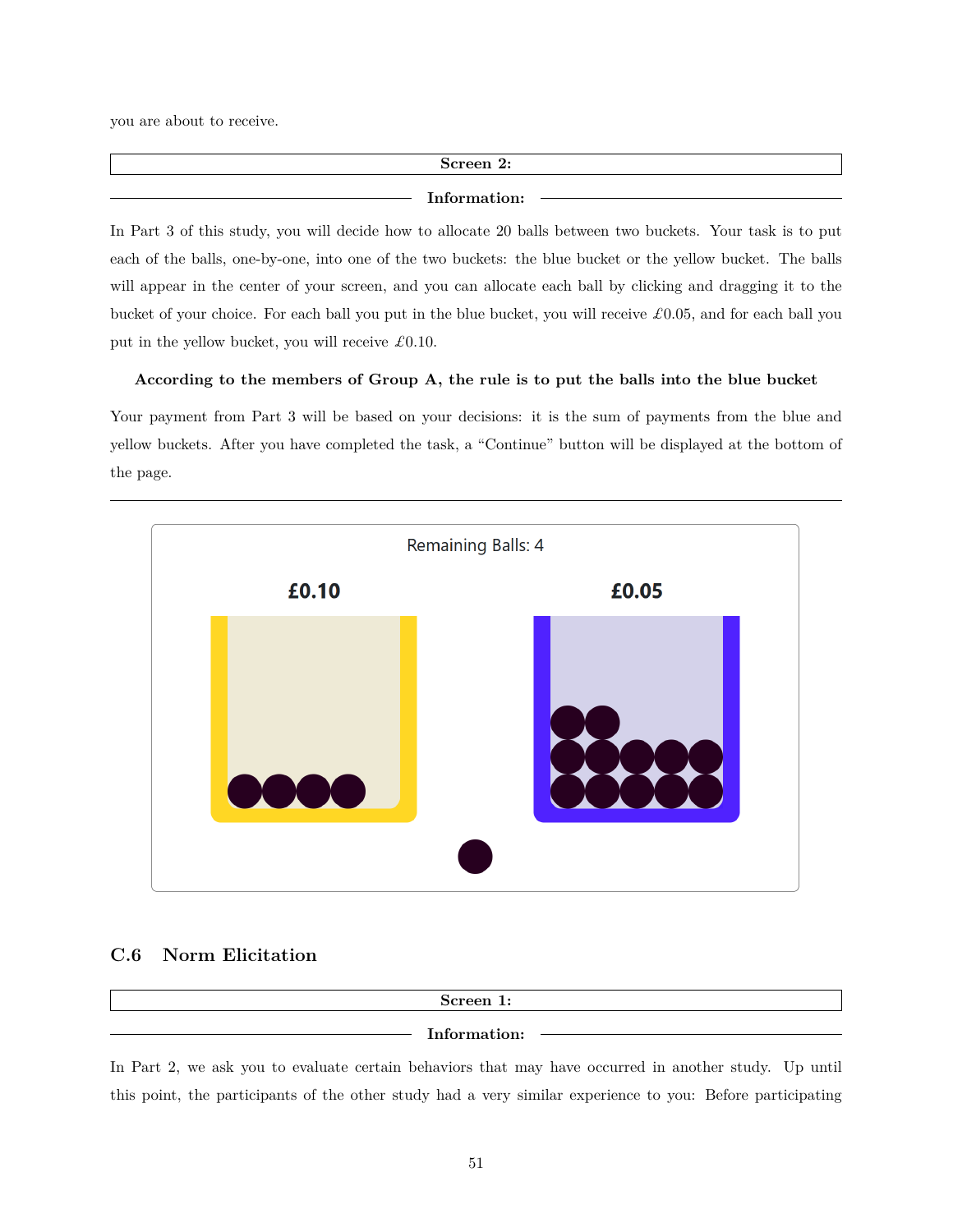in the study, they answered the same questionnaire that you answered (more on this later), and they were introduced to the same Group A that you were introduced to in Part 1. We want you to read the instructions for one of their subsequent tasks. While you yourself will not play this game, you should read the instructions carefully. After you have read those instructions, you will receive further instructions that will detail your own task.

#### **You will be able to reopen these instructions when you make your final decisions!**

#### **Please take a moment to read about the task that you have to evaluate:**

#### **Page 1:**

In this part, you are going to play a game. You will receive the instructions for this game on the next page. Some parts of these instructions have been select by members of Group A. In addition to answering the questions that were presented to you in Part 1, the members of Group A also were asked to select a description for the game you are about to play. The description that was chosen by the majority was included in the instruction you are about to receive.

#### **Page 2:**

In today's study, you will decide how to allocate 20 balls between two buckets. Your task is to put each of the balls, one-by-one, into one of the two buckets: the blue bucket or the yellow bucket. The balls will appear in the center of your screen, and you can allocate each ball by clicking and dragging it to the bucket of your choice. For each ball you put in the blue bucket, you will receive *£*0*.*05, and for each ball you put in the yellow bucket, you will receive *£*0*.*10.

## **According to the members of Group A, the rule is to put the balls into the blue bucket**

Your payment will be based on your decisions: it is the sum of payments from the blue and yellow buckets.

| Screen 2:    |  |
|--------------|--|
| Information: |  |

Your task in Part 2 is to evaluate how socially appropriate it is to put 0, 5, 10, 15, or 20 balls into the blue bucket while placing the remaining balls into the yellow bucket. In your judgment, you can rate any behavior on a scale that ranges from "Very socially inappropriate" to "Very socially appropriate". Hereby, "Very socially inappropriate" indicates that the behavior is inconsistent with what most people expect an Individual ought to do, whereas "Very socially appropriate" indicates that the behavior was consistent with what most people expect an Individual ought to do. To further support you in your decision: A behavior might be considered as socially appropriate if most people agree that it is the "proper" thing to do, whereas a behavior might be considered as socially inappropriate if people might get angry if they observe a person doing it. You can find screenshots of your task and of your possible answers in the box below.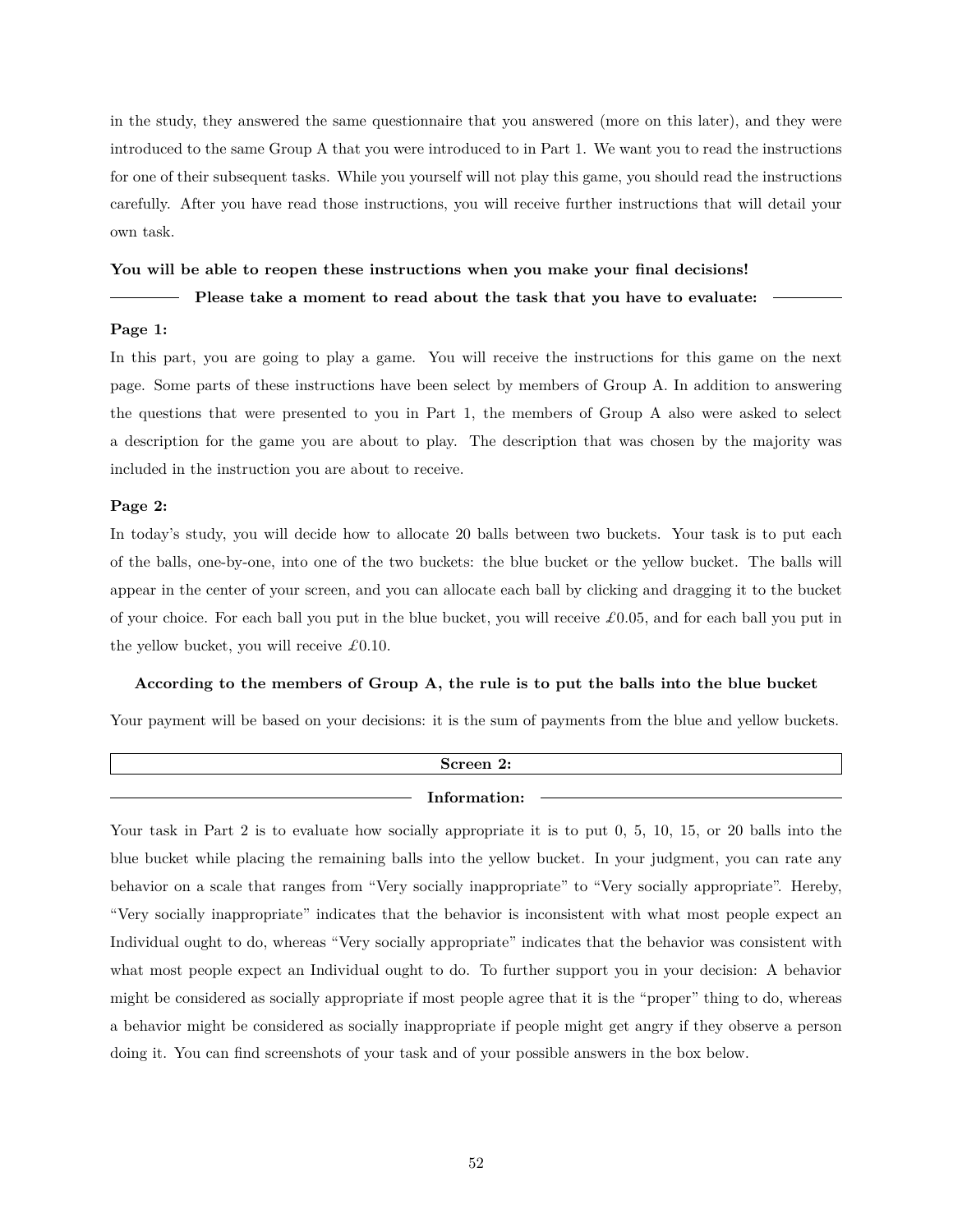**You will be able to reopen these instructions when you make your final decisions! Screenshots of your upcoming task:**



... to put 20 balls into the blue bucket and 0 balls into the yellow bucket:

# **Screen 3:**

## **Information:**

But wait, there's more! We don't want you to tell us whether you personally believe that the behavior is socially appropriate or inappropriate. Instead, we want you to guess how most other's from a specific group of people would rate the behavior. In the following, we will call this specific group of people, the **"Matching Group"**. You should note that the Matching Group and Group A consist of different people. We will tell you more about the Matching Group on the next page.

Learning about your Matching Group is important because your earnings will depend on it. At the end of the study, we will randomly select one of the five situations (put 0, 5, 10, 15, or 20 balls into the blue bucket) for all participants. Then we will compare your evaluation in this situation with the most frequent evaluation that we received from all members of your Matching Group (this includes you). If you selected the same appropriateness rating as was most frequent in your Matching Group, you will receive a bonus of *£*2*.*00. If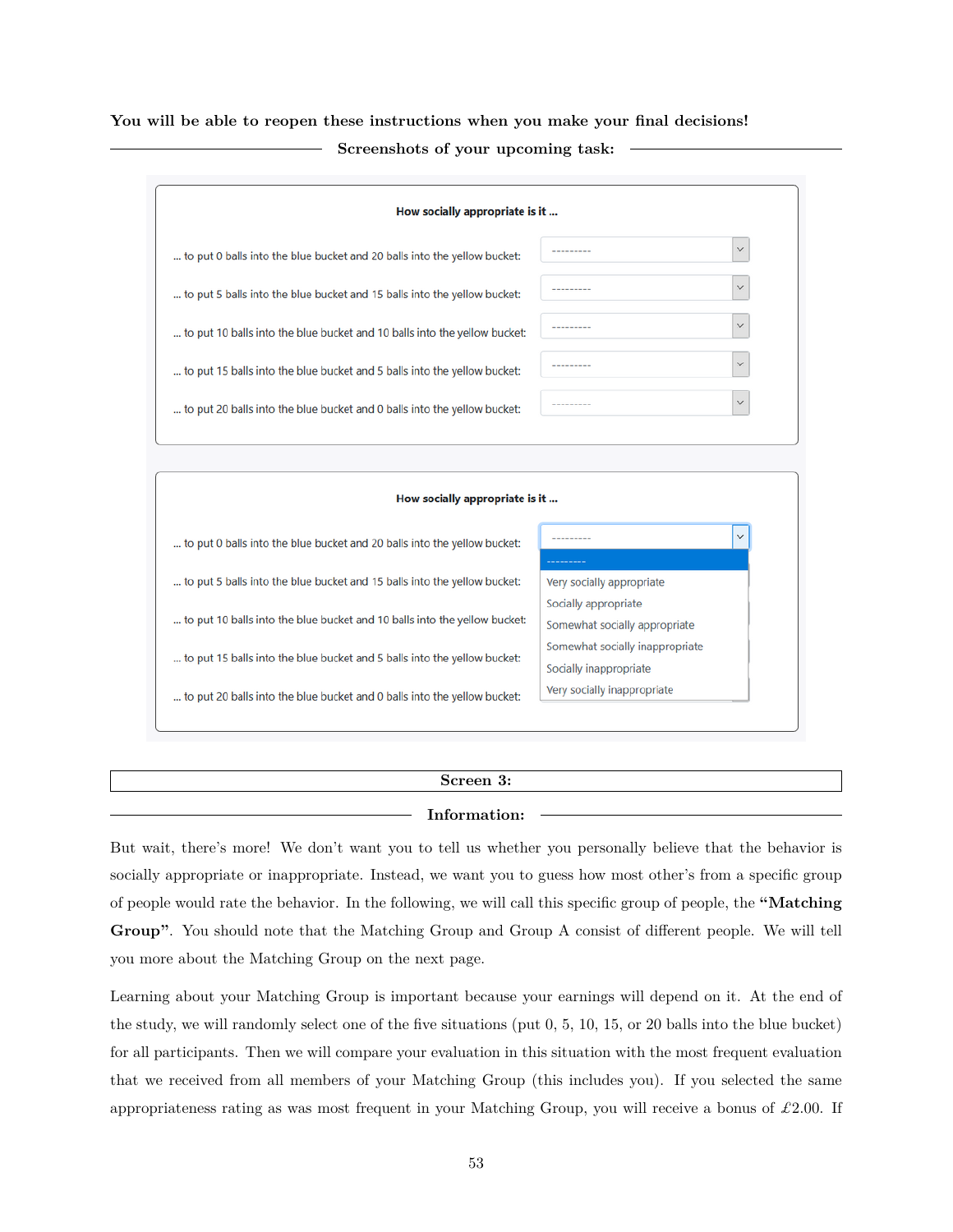you selected a different rating, you will earn no bonus.

#### **You will be able to reopen these instructions when you make your final decisions!**

| Screen 4:    |  |
|--------------|--|
|              |  |
| Information: |  |
|              |  |

Now we will explain to you who the members of your Matching Group are. Before participating in this study, each participant answered the same questionnaire. This questionnaire contained two types of questions (**category 1** and **category 2**). The questions included in the two categories differ in that they are concerned with different aspects of morality. For some people, the considerations expressed in category 1 are more important than those expressed in category 2, whereas for other people, the opposite is true. Lastly, some people might value both categories equally. Your answers indicate that:

## **For you, the considerations of category 1 are more important to those of category 2!**

We call the group of participants, for whom the statements from category 1 were more relevant and agreeable than those of category 2, your **Matching Group**. Please read the questions contained in each category carefully and try to understand what both categories express. It might help you to imagine what kind of person would prefer either category. It is crucial that you understand who is in your Matching Group since it will help you to give us the same response as to what most people from your Matching Group believe constitutes socially appropriate or socially inappropriate behavior. Consequently, it will make it more likely for you to receive the additional *£*2*.*00.

#### **You will be able to reopen these instructions when you make your final decisions!**

## **Category 1:**

**To what extent are the following considerations relevant to your thinking about right and wrong:**

- Whether or not someone suffered emotionally
- Whether or not some people were treated differently than others
- Whether or not someone cared for someone weak or vulnerable
- Whether or not someone acted unfairly
- Whether or not someone was cruel
- Whether or not someone was denied his or her rights

#### **Indicate your agreement or disagreement:**

• Compassion for those who are suffering is the most crucial virtue.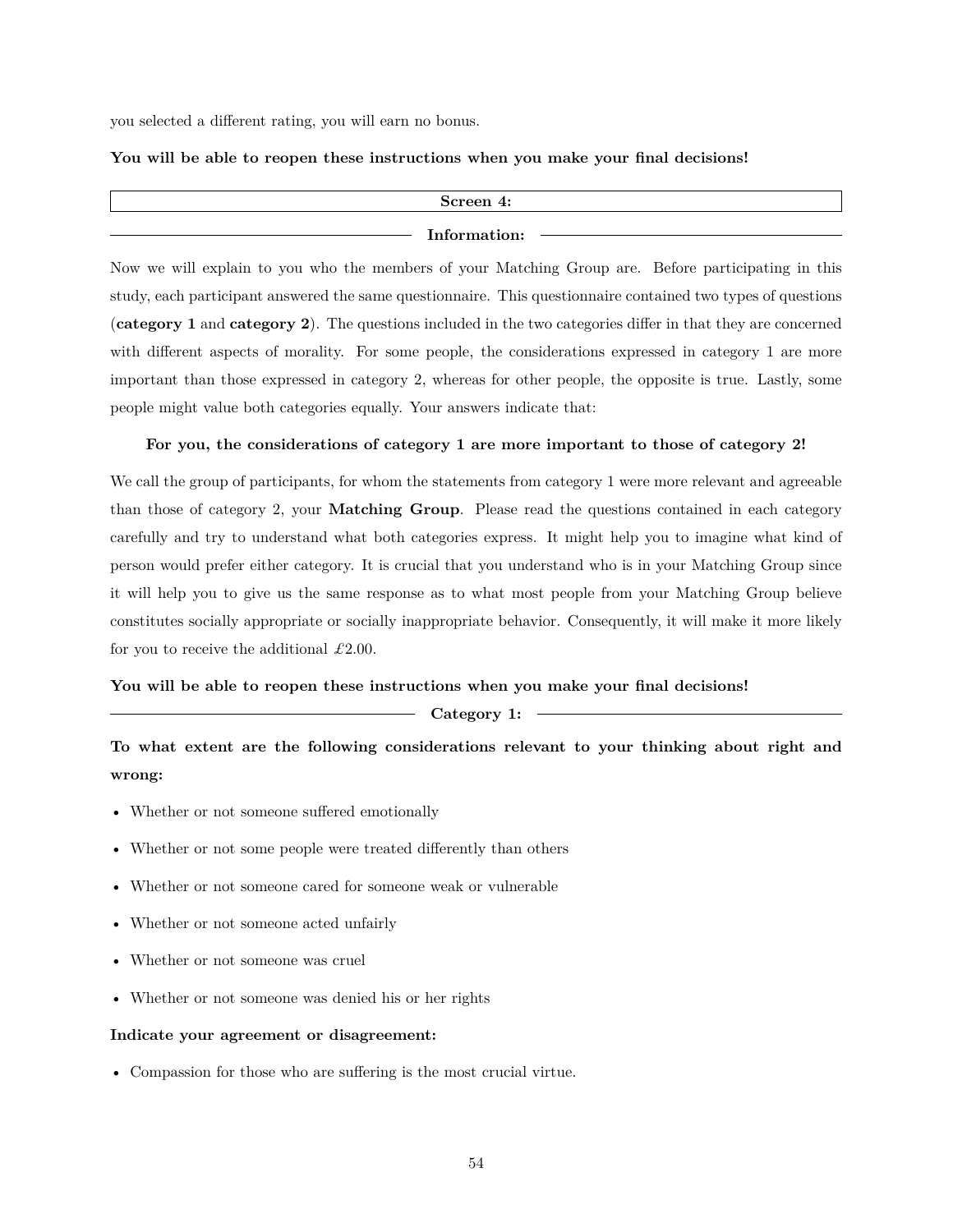- When the government makes laws, the number one principle should be ensuring that everyone is treated fairly.
- One of the worst things a person could do is hurt a defenseless animal.
- Justice is the most important requirement for a society.
- It can never be right to kill a human being.
- I think it's morally wrong that rich children inherit a lot of money while poor children inherit nothing.

## - Category 2: -

# **To what extent are the following considerations relevant to your thinking about right and wrong:**

- Whether or not someone's action showed love for his or her country
- Whether or not someone showed a lack of respect for authority
- Whether or not someone violated standards of purity and decency
- Whether or not someone did something to betray his or her group
- Whether or not someone conformed to the traditions of society
- Whether or not someone did something disgusting
- Whether or not someone showed a lack of loyalty
- Whether or not an action caused chaos or disorder
- Whether or not someone acted in a way that God would approve of

#### **Indicate your agreement or disagreement:**

- I am proud of my country's history.
- Respect for authority is something all children need to learn.
- People should not do things that are disgusting, even if no one is harmed.
- People should be loyal to their family members, even when they have done something wrong.
- Men and women each have different roles to play in society.
- I would call some acts wrong on the grounds that they are unnatural.
- It is more important to be a team player than to express oneself.
- If I were a soldier and disagreed with my commanding officer's orders, I would obey anyway because that is my duty.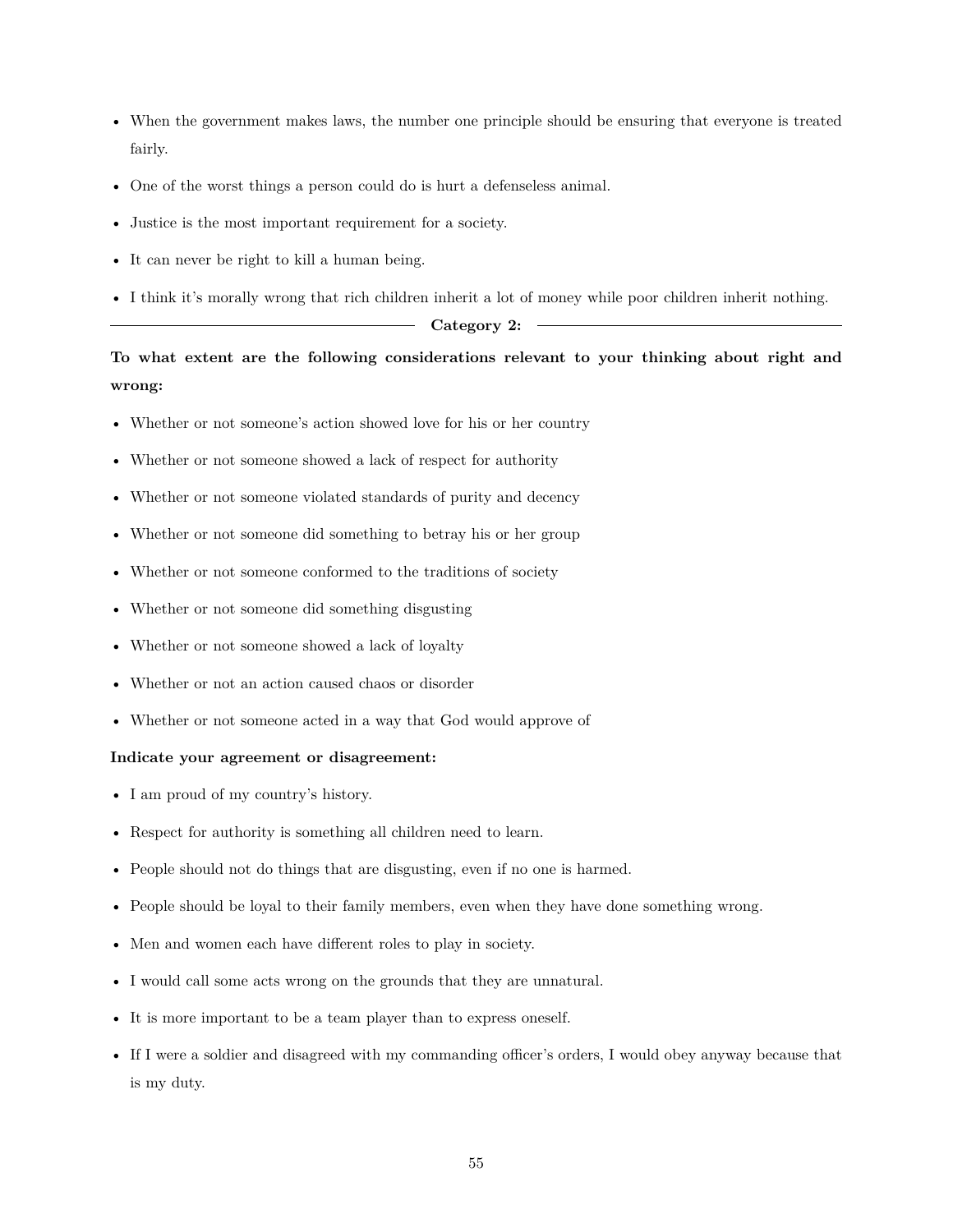• Chastity is an important and valuable virtue.

# **Screen 5:**

### **Information:**

Please, rate now how socially appropriate it is to put 0, 5, 10, 15, or 20 balls into the blue bucket while placing the remaining balls into the yellow bucket. Should you have any questions remaining, you can reopen any of the previous instructions by clicking on the buttons below.

#### **How socially appropriate is it ...**

- Q1: "... to put 0 balls into the blue bucket and 20 balls into the yellow bucket:"
- Q2: "... to put 5 balls into the blue bucket and 15 balls into the yellow bucket:"
- Q3: "... to put 10 balls into the blue bucket and 10 balls into the yellow bucket:"
- Q4: "... to put 15 balls into the blue bucket and 5 balls into the yellow bucket:"
- Q5: "... to put 20 balls into the blue bucket and 0 balls into the yellow bucket:"
- A: "Very socially appropriate", "Socially appropriate", "Somewhat socially appropriate", "Somewhat socially inappropriate", "Socially inappropriate" or "Very socially inappropriate"

# <span id="page-56-0"></span>**C.7 Socio-Demographic Questionnaire**

| Screen 1:    |  |
|--------------|--|
| Information: |  |

Before we inform you about your earnings and transfer you back to Prolific, we would like to ask you some optional questions. In doing so, please consider that all your data is collected anonymously and will not affect your payment!

1. [*Age*]

- A: Any integer number
- 2. [*Gender*]
	- Q: "What is your gender?"
	- A: "Male", "Female" or "Other"
- 3. [*Ethnicity*]

Q: "Which of the following best describes your ethnicity?"

Q: "What is your age?'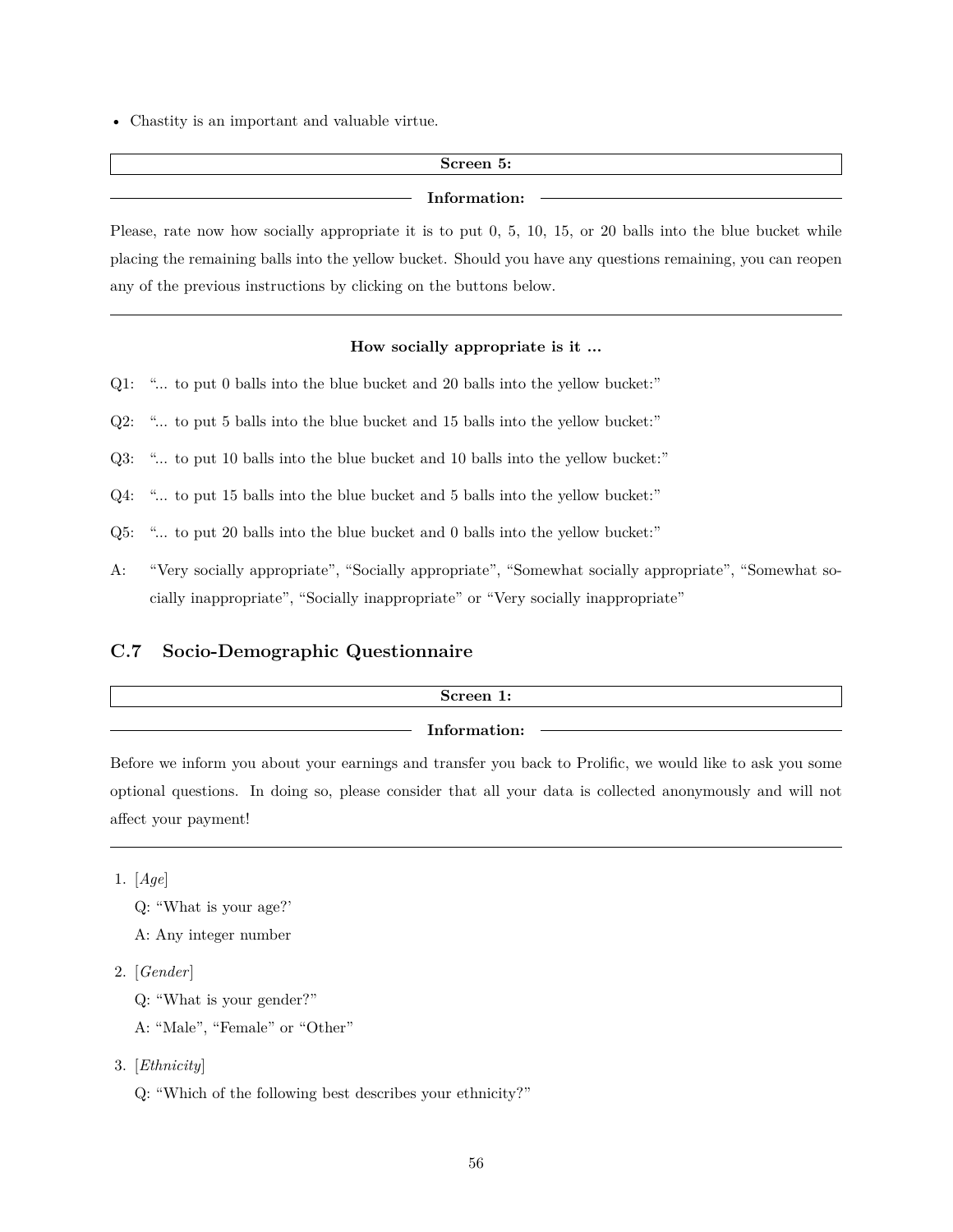A: "White", "Black", "Hispanic", "Asian" or "Other"

- 4. [*Degree*]
	- Q: "What is your highest obtained degree?"

A: "None", "High school diploma", "Bachelor's degree", "Master's degree" or "Doctorate degree"

5. [*Employment Status*]

Q: "What is your current employment status?"

A: "Full time employed", "Part time employed", "Unemployed", "Self-employed", "Student", "Housewife / husband" or "Retired"

6. [*Income*]

Q: "Approximately, how high is your yearly income in US Dollar (after taxes)?"

A: "\$0 - \$10*,* 000", "\$10*,* 000 - \$25*,* 000", "\$25*,* 000 - \$50*,* 000", "\$50*,* 000 - \$75*,* 000", "\$75*,* 000 - \$100*,* 000", "\$100*,* 000 - \$150*,* 000" or "More than \$150*,* 000"

- 7. [*Community*]
	- Q: "Which type of community do you live in?"
	- A: "Urban", "Suburban" or "Rural"
- 8. [*Religion*]
	- Q: "How would you describe your religious views?"
	- A: "Christian", "Jew", "Buddhist", "Muslim", "Hindu", "Atheist" or "Other"
- 9. [*Politics*]
	- Q: "How would you describe your political affiliation?"
	- A: "Very liberal", "Liberal", "Moderate", "Conservative" or "Very conservative"

# <span id="page-57-0"></span>**C.8 User Experience Questionnaire**

# **Screen 1: Information:**

Before we inform you about your earnings and transfer you back to Prolific, we would like to ask you some additional questions. In doing so, please consider that all your data is collected anonymously and will not affect your payment!

- Q: "What device did you use during this study?"
- A: "Desktop PC", "Notebook", "Tablet", "Cellphone" or "Other"

<sup>1.</sup> [*Device*]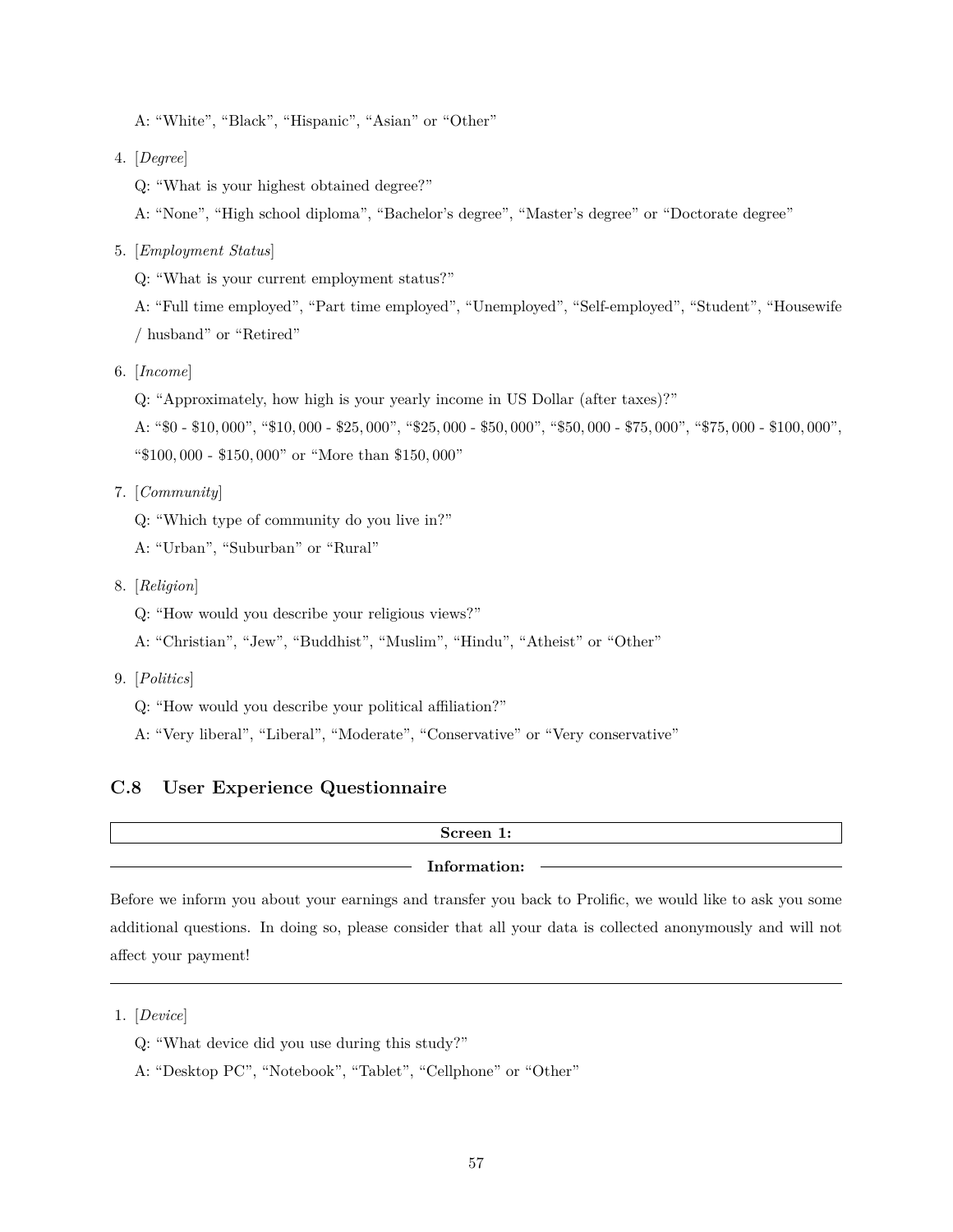## 2. [*Browser*]

Q: "What browser did you use during this study?"

A: "Chrome", "Safari", "Firefox", "Other" or "Unknown"

## **The following questions are optional and can be left blank:**

### 3. [*Understanding Problems*]

Q: "If you had any problems of understanding during the experiment, please let us know in this field:"

A: Open form text input

4. [*Technical Problems*]

Q: "If you had any technical problems during the experiment, please let us know in this field:"

A: Open form text input

5. [*Comments*]

Q: "Do you have any further comments?"

A: Open form text input

# <span id="page-58-0"></span>**C.9 Behavioral Questionnaire**

## **Screen 1:**

**Information:**

Before we inform you about your earnings and transfer you back to Prolific, we would like to ask you some additional questions. In doing so, please consider that all your data is collected anonymously and will not affect your payment!

1. [*Alternative Group Identification Measure*]

Q: "On a scale from 1 to 10, please rate how closely attached you felt to Group A throughout the experiment (1: Not at all  $/$  10: Very strongly)"

A: Any integer number between 1 and 10 (including 1 and 10)

2. [*Reason for Rule Following*]

Q: "In Part 3, why did or didn't you follow the rule to put all the balls into the blue bucket?"

A: Open form text input